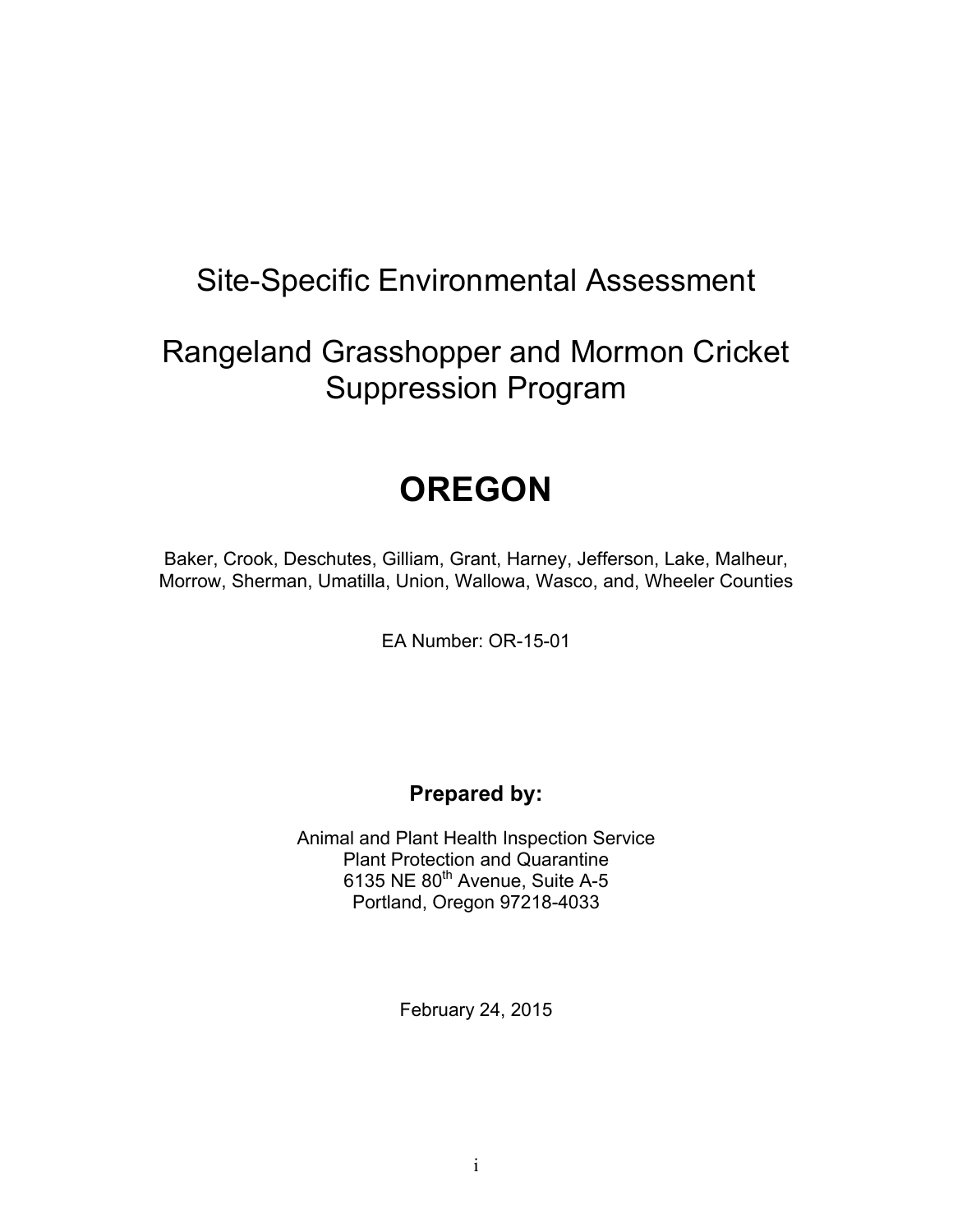### **Table of Contents**

| L.  |                                                                   |  |  |  |  |
|-----|-------------------------------------------------------------------|--|--|--|--|
|     |                                                                   |  |  |  |  |
|     |                                                                   |  |  |  |  |
|     |                                                                   |  |  |  |  |
|     |                                                                   |  |  |  |  |
| II. |                                                                   |  |  |  |  |
|     | A                                                                 |  |  |  |  |
|     | B. Insecticide Applications at Conventional Rates and Complete    |  |  |  |  |
|     |                                                                   |  |  |  |  |
|     | C. Reduced Agent Area Treatments (RAATs) Alternative9             |  |  |  |  |
|     |                                                                   |  |  |  |  |
|     |                                                                   |  |  |  |  |
|     |                                                                   |  |  |  |  |
|     |                                                                   |  |  |  |  |
|     | В.                                                                |  |  |  |  |
|     |                                                                   |  |  |  |  |
|     |                                                                   |  |  |  |  |
|     |                                                                   |  |  |  |  |
|     |                                                                   |  |  |  |  |
|     |                                                                   |  |  |  |  |
|     |                                                                   |  |  |  |  |
|     |                                                                   |  |  |  |  |
|     |                                                                   |  |  |  |  |
|     | 2. Insecticide Applications at Conventional Rates and Complete    |  |  |  |  |
|     |                                                                   |  |  |  |  |
|     | 3. Reduced Agent Area Treatments (RAATs) Alternative33            |  |  |  |  |
|     |                                                                   |  |  |  |  |
|     |                                                                   |  |  |  |  |
|     |                                                                   |  |  |  |  |
|     | 4. Executive Order No. 12898, Federal Actions to Address          |  |  |  |  |
|     | Environmental Justice in Minority Populations and Low-Income      |  |  |  |  |
|     |                                                                   |  |  |  |  |
|     | 5. Executive Order No. 13045, Protection of Children from         |  |  |  |  |
|     | Environmental Health Risks and Safety Risks 41                    |  |  |  |  |
|     | 6. Executive Order 13186, Responsibilities of Federal Agencies to |  |  |  |  |
|     |                                                                   |  |  |  |  |
|     | $7_{\scriptscriptstyle{\sim}}$                                    |  |  |  |  |
|     |                                                                   |  |  |  |  |
|     | 9. Additional Protective Measures Which Are Not Included in the   |  |  |  |  |
|     |                                                                   |  |  |  |  |
|     |                                                                   |  |  |  |  |
|     |                                                                   |  |  |  |  |
|     |                                                                   |  |  |  |  |
|     |                                                                   |  |  |  |  |
|     |                                                                   |  |  |  |  |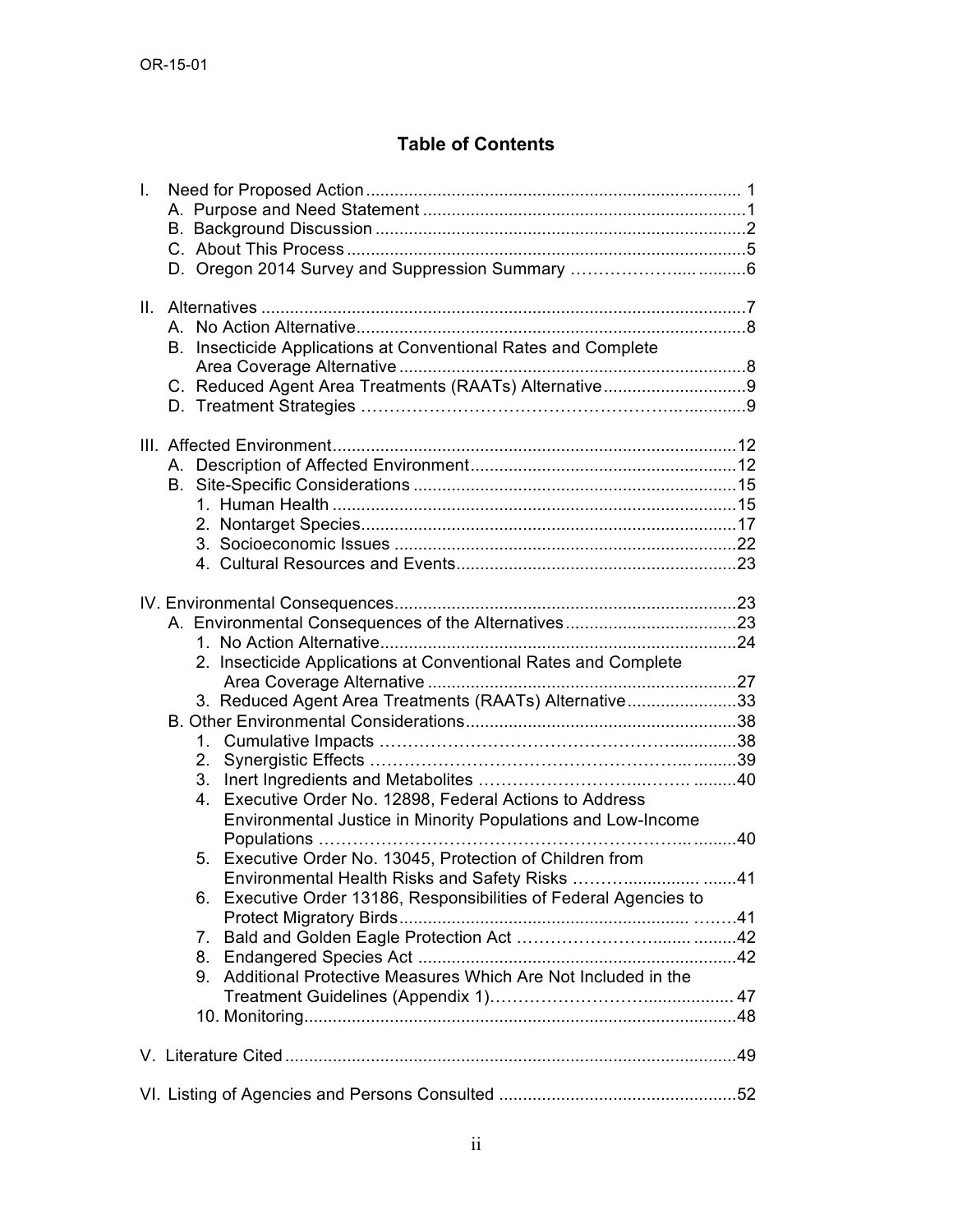### **Appendices**

**Appendix 1:** APHIS Rangeland Grasshopper and Mormon Cricket Suppression Program FY 2015 Treatment Guidelines, USDA APHIS PPQ Western Region

**Appendix 2:** Maps of Affected Environment

**Appendix 3:** FWS/NOAA Fisheries Correspondence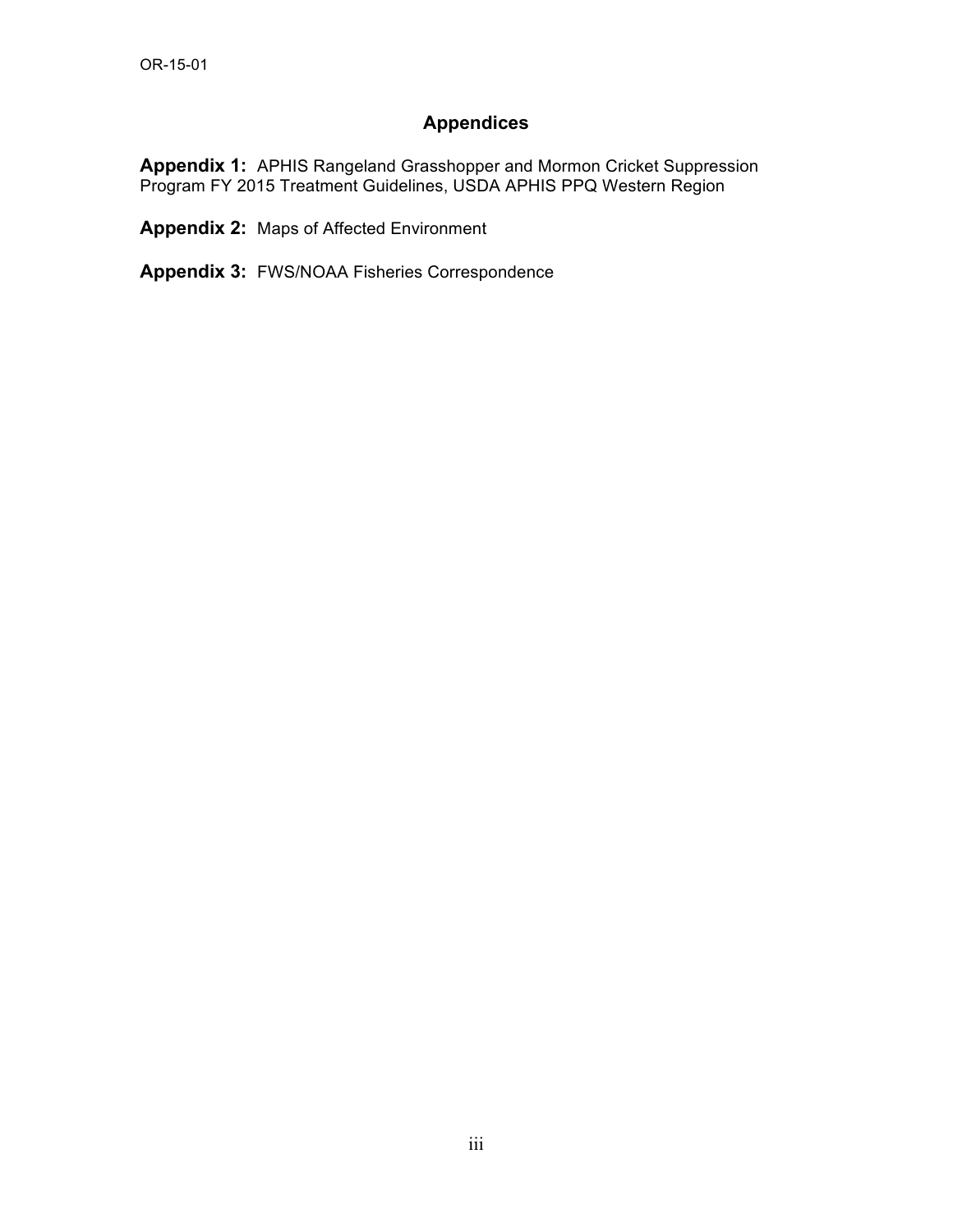# **Site-Specific Environmental Assessment Rangeland Grasshopper and Mormon Cricket Suppression Program**

# **OREGON (OR-15-01)**

# **I. Need for Proposed Action**

## **A. Purpose and Need Statement**

Grasshoppers and/or Mormon crickets (hereafter referred to collectively as grasshoppers) have the potential for sudden and explosive population increases. Outbreaks are usually preceded by several years of gradual increases in grasshopper numbers, followed by a year in which conditions favor grasshopper development. Outbreaks are difficult to predict because they depend greatly on climatic variables that cannot be predicted. The intensity of grasshopper outbreaks depends largely on the rate of population increase the previous year and temperature and moisture conditions at the time of hatching and early nymphal development.

To assist in predicting where potential grasshopper outbreaks may occur, the Animal and Plant Health Inspection Service (APHIS) and Oregon Department of Agriculture (ODA) conduct annual surveys of grasshopper populations in Oregon. Adult grasshopper surveys conducted by the APHIS and ODA during the summer of 2014 reveal areas where numbers of grasshoppers may be at economically damaging levels in 2015. The 2014 Oregon Grasshopper Survey Summary included as Section I. D, and the Summary Map can be found in Appendix 2, Map 2.

If outbreaks develop, contacts and coordination will be made with involved landowners, land managers, and federal, state, affected tribes, and local government officials**.** A request for APHIS assistance is voluntary. In response to requests from land owners/managers, APHIS would determine if an outbreak has reached an economically or environmentally critical level. If so, an appropriate treatment strategy would be developed, taking into account additional site specific information.

Populations of grasshoppers that trigger the need for a suppression program are considered on a case-by-case basis. There is no specific infestation level that triggers APHIS' participation. Participation here is based on the potential damage grasshoppers cause, and the benefits of treatments. When grasshopper numbers become extreme, their feeding on available vegetation can lead to denuded areas, thus eliminating seed production and increasing soil erosion. Forage and habitat for some wildlife species and livestock will also be reduced. Rare plants may be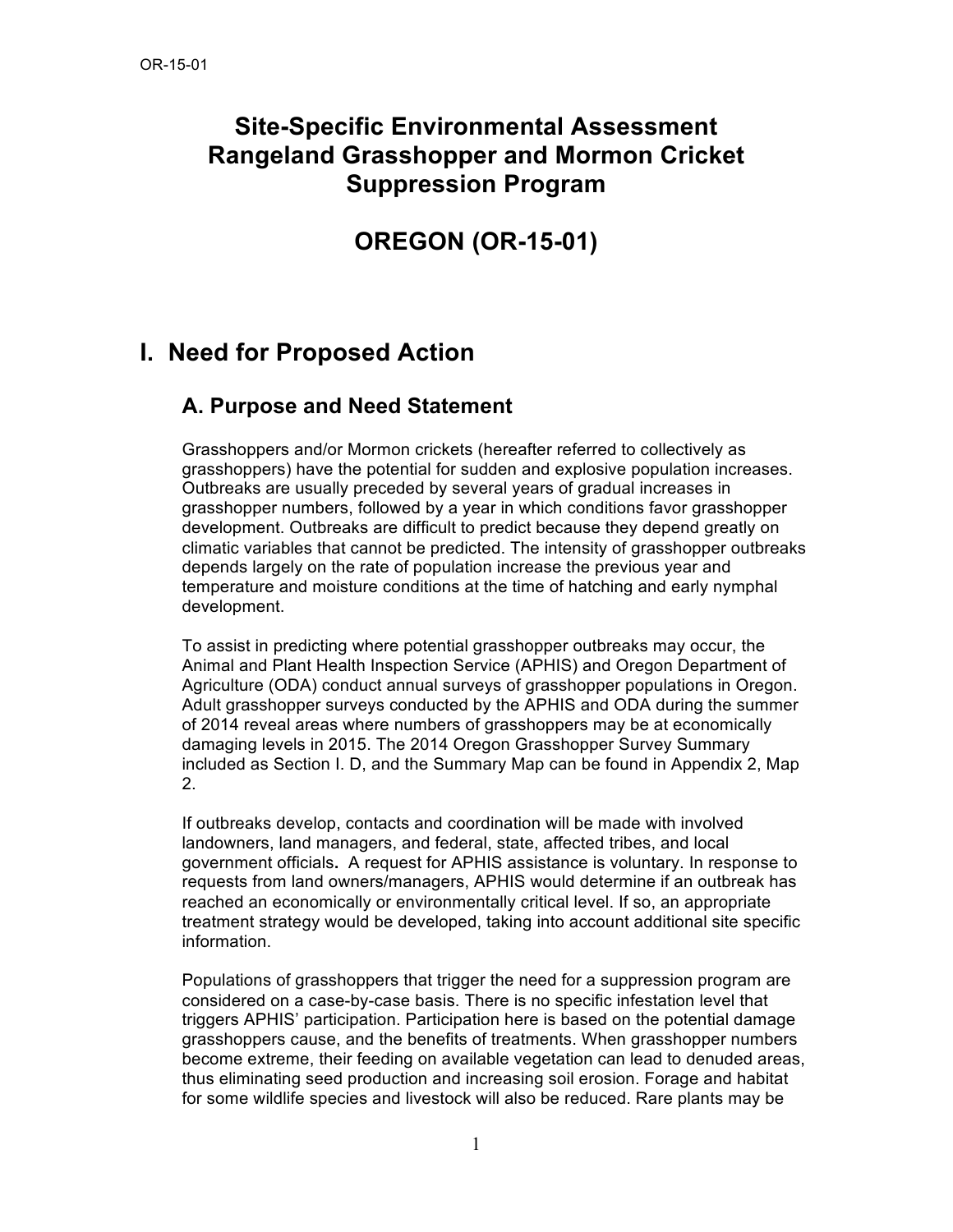adversely impacted by severe grasshopper feeding. Benefits of controlling grasshopper outbreaks include increasing the forage available for wildlife and livestock, reduced soil erosion, protecting wildlife habitat, and preventing grasshoppers from becoming migratory and causing further damage to adjacent crops or rangeland. Some populations that may not cause substantial damage to native rangeland may require treatment due to the secondary suppression benefits resulting from the high value of adjacent crops, and the protection of rangeland revegetation programs.

The goal of the proposed suppression program analyzed in this EA is to reduce grasshopper populations to an acceptable level in order to protect rangeland ecosystems and/or cropland adjacent to rangeland.

This environmental assessment (EA) analyzes potential environmental consequences of the proposed action and its alternatives. This EA applies to proposed suppression programs that could take place from May 1 to July 31 in the Oregon counties of Baker, Crook, Deschutes, Gilliam, Grant, Harney, Jefferson, Lake, Malheur, Morrow, Sherman, Umatilla, Union, Wallowa, Wasco, and, Wheeler (see Appendix 2, Map 1). A decision on which treatment strategy to use, if any, will be made by APHIS based on the analysis presented in this EA, the results of public involvement, and consultation with other state and federal agencies. Three alternates are analyzed here, no action, and two chemical control alternatives. A selection of one of the three alternatives will be made by APHIS for suppression programs in Eastern Oregon.

This EA is prepared in accordance with the requirements under the National Environmental Policy Act of 1969 (NEPA) (42 United States Code (U.S.C.) § 4321 *et. seq.*) and the NEPA procedural requirements promulgated by the Council on Environmental Quality, United States Department of Agriculture (USDA), and APHIS.

# **B. Background Discussion**

In rangeland ecosystems in the Western United States, grasshoppers are a natural component of the biota. Different species of grasshoppers forage on different preferred grasses, forbs and shrubs. They perform beneficial functions by recycling nutrients and serving as food for other animal species. They are native to Western rangelands and they have evolved to occupy various niches in the ecosystem. Even though these ecosystems have been impacted by various forms of human activity and invasion by foreign plant and animal species, grasshoppers are usually beneficial with respect to human values.

Additionally, integrated pest management (IPM) systems can help hold grasshopper populations below economically damaging levels. Management tools such as mechanical control, biological control, cultural control, and/or selective use of chemicals can be implemented by farmers, ranchers and land managers to delay or avert economic grasshopper outbreaks.

However, grasshopper populations can build up to levels of economic infestation despite even the best land management and other efforts to prevent outbreaks. At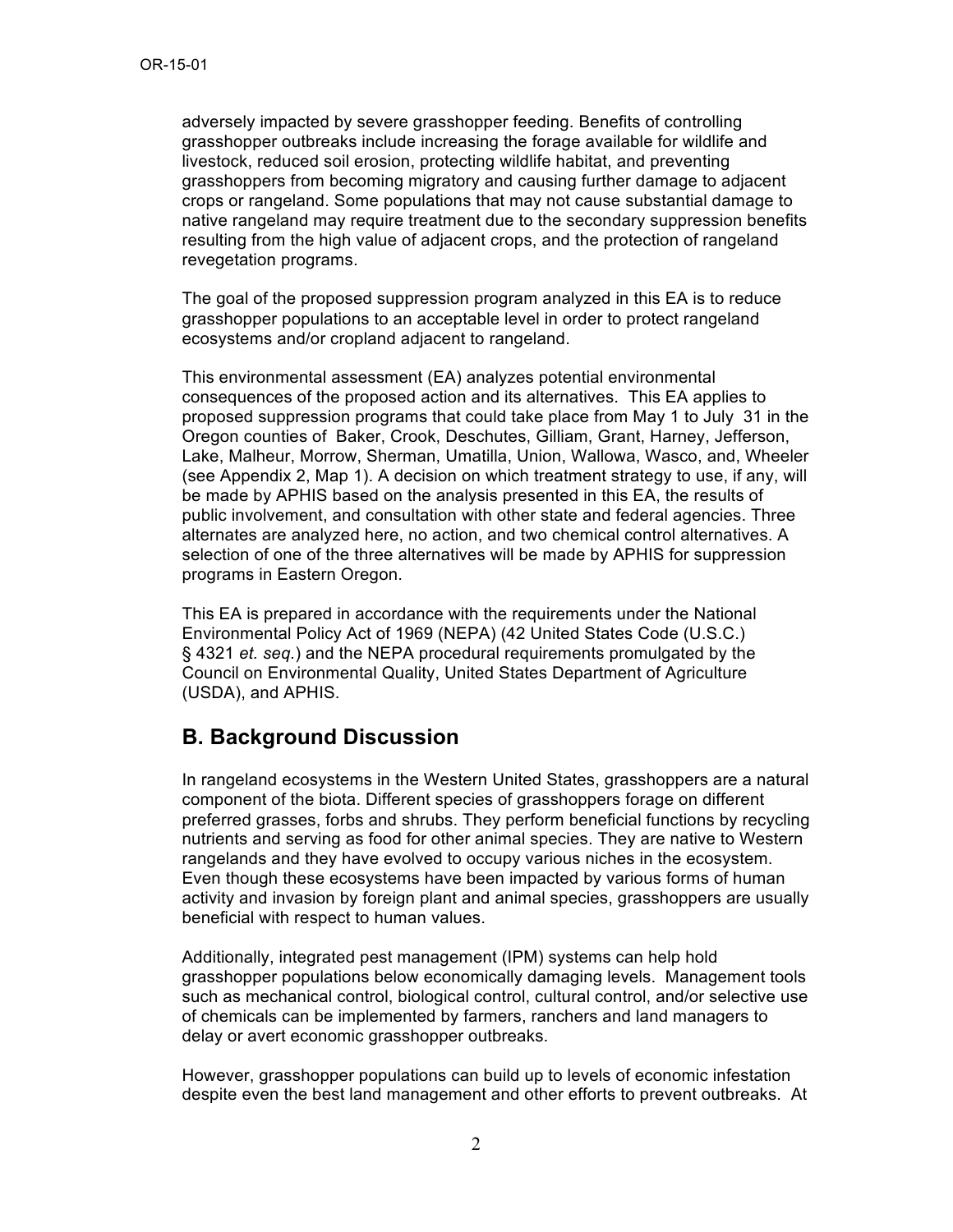such a time, a rapid and effective response may be requested and needed to reduce the destruction of rangeland vegetation. In some cases, a response is also needed to prevent grasshopper migration to cropland adjacent to rangeland.

APHIS conducts surveys for grasshopper populations on rangeland in the Western United States, provides technical assistance on grasshopper management to land owners/managers, and cooperatively suppresses grasshoppers when direct intervention is requested by a Federal land management agency or a State agriculture department (on behalf of a State agency, a local government, or a private group or individual) and deemed necessary. The need for rapid and effective suppression of grasshoppers when an outbreak occurs limits the options available to APHIS. The application of an insecticide within all or part of the outbreak area is the response available to APHIS to rapidly suppress or reduce (but not eradicate) grasshopper populations and effectively protect rangeland.

In June 2002, APHIS completed an Environmental Impact Statement document "Rangeland Grasshopper and Mormon Cricket Suppression Program, Final Environmental Impact Statement, June 21, 2002" (2002 FEIS) concerning suppression of grasshopper populations in 17 Western States. The 2002 FEIS describes the actions available to APHIS to reduce the destruction caused by grasshopper populations in the states of Arizona, California, Colorado, Idaho, Kansas, Montana, Nebraska, Nevada, New Mexico, North Dakota, Oklahoma, Oregon, South Dakota, Texas, Utah, Washington and Wyoming.

APHIS' authority for cooperation in this suppression program is based on Section 417 of the Plant Protection Act of 2000 (7 U.S.C. § 7717). In general this statute directs APHIS to control actual or potential economic grasshopper and Mormon cricket outbreaks on Federal, State, or private lands. **APHIS' participation is subject to available funds, and at the request of a State or Federal land manager.** For the discussions in this EA, it is understood that no control measures will be undertaken by APHIS without both of these conditions being met.

The state of Oregon has the following laws that are relevant to grasshopper control:

- ! *ORS 570.305.* This statute gives broad enabling authority to eradicate dangerous insect pests and plant diseases. It states that "the director [State Department of Agriculture], and the chief of the division of plant industry, are authorized and directed to use such methods as may be necessary to prevent the introduction into the state of dangerous insect pests and plant diseases, and to apply methods necessary to prevent the spread, and to establish control and accomplish the eradication of such pests and diseases, which may seriously endanger agricultural and horticultural interests of the state, which may be established or may be introduced, whenever in their opinion such control or eradication is possible and practicable."
- ! *ORS 634.655.* This law requires that state agencies with pest control responsibilities follow the principles of integrated pest management (IPM). IPM is defined as "a coordinated decision-making and action process that uses the most appropriate pest control methods and strategy in an environmentally and economically sound manner to meet agency pest management objectives."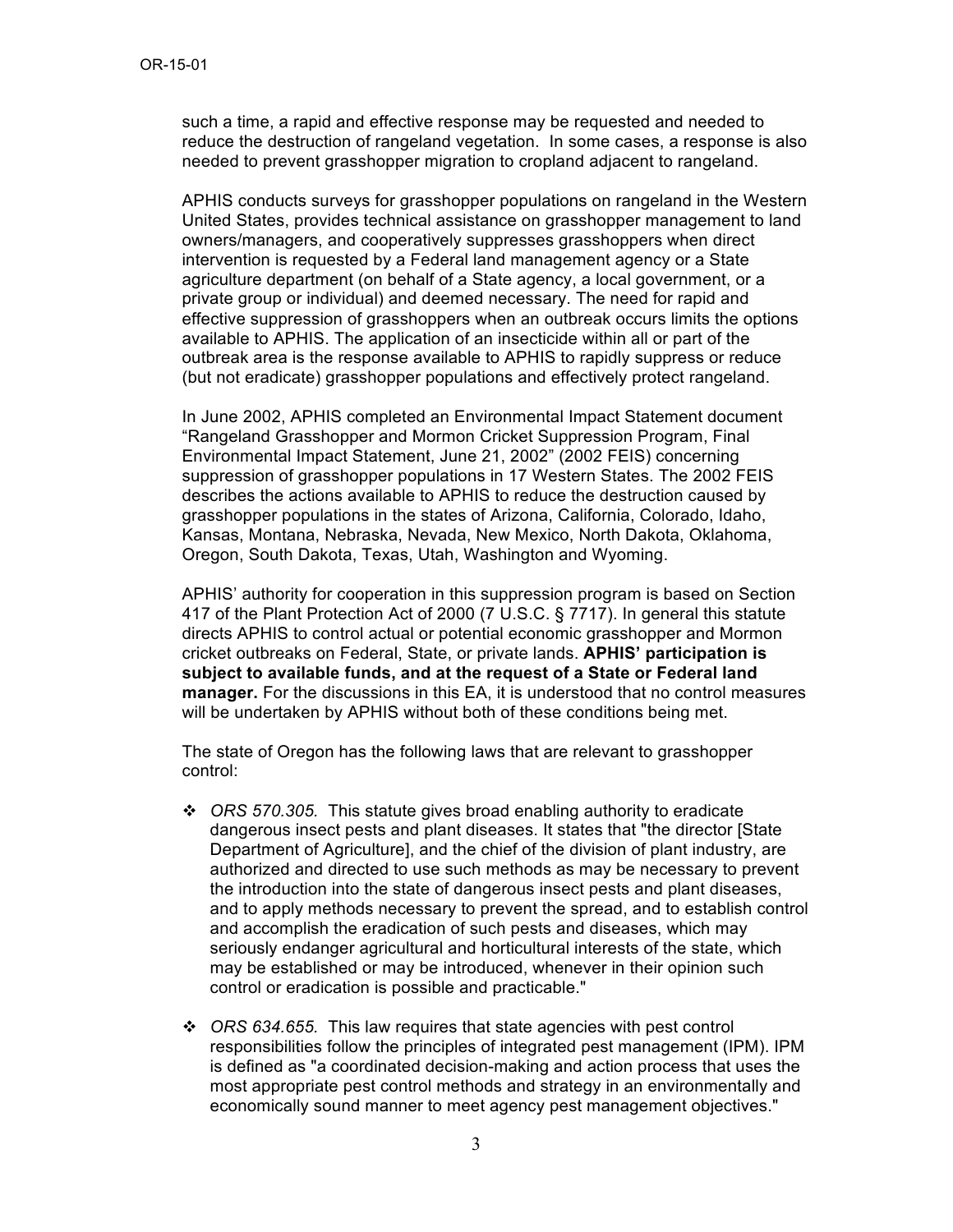! *ORS 634*, *State Pesticide Control Act.* This law regulates the formulation, distribution, storage, transportation, application and use of pesticides in Oregon.

In September 2008, APHIS and the Forest Service (FS) signed a Memorandum of Understanding (MOU) detailing cooperative efforts between the two agencies on suppression of grasshoppers and Mormon crickets on national forest system lands (Document #08-8100-0573-MU, August 12, 2008). This MOU clarifies that APHIS will prepare, and issue to the public, site-specific environmental documents that evaluate potential impacts associated with proposed measures to suppress damaging grasshopper populations. The MOU also states that these documents will be prepared under the APHIS NEPA implementing procedures with cooperation and input from the FS.

The MOU further states that the responsible FS official will request in writing the inclusion of appropriate lands in the APHIS suppression project when treatment on national forest land is necessary. FS will provide information on location of T&E species, sensitive sites, and other resource issues. The FS must also approve a Pesticide Use Proposal (Form FS-2100-2) for APHIS to treat outbreaks. According to the provisions of the MOU, APHIS can begin treatments after APHIS issues an appropriate decision document and FS approves the Pesticide Use Proposal.

In February, 2009, APHIS and Bureau of Land Management (BLM) signed a MOU detailing cooperative efforts between the two agencies on suppression of grasshoppers and Mormon crickets on BLM managed lands, APHIS PPQ (Document #03-8100-0870-MU). This MOU clarifies that APHIS will prepare, and issue to the public, site-specific environmental documents that evaluate potential impacts associated with proposed measures to suppress damaging grasshopper and Mormon cricket populations. The MOU also states that these documents will be prepared under the APHIS NEPA implementing procedures with cooperation and input from the BLM.

The MOU further states that the responsible BLM official will request, in writing, the inclusion of appropriate lands in the APHIS suppression project when treatment on BLM managed land is necessary. BLM will provide information on location of T&E species, sensitive sites, and other resource issues. The BLM must also prepare a Pesticide Use Proposal for APHIS to treat infestations. According to the provisions of the MOU, APHIS can begin treatments after APHIS issues an appropriate decision document and BLM approves the Pesticide Use Proposal.

In June, 2010 APHIS and Bureau of Indian Affairs (BIA) signed a MOU detailing cooperative efforts between the two agencies on suppression of grasshoppers and Mormon crickets on BIA managed lands, APHIS PPQ MOU # 10-8100-0941-MU. This MOU clarifies that APHIS will prepare and issue to the public site-specific environmental documents that evaluate potential impacts associated with proposed measures to suppress damaging grasshopper and Mormon cricket populations. The MOU also states that these documents will be prepared under the APHIS NEPA implementing procedures with cooperation and input from the BIA.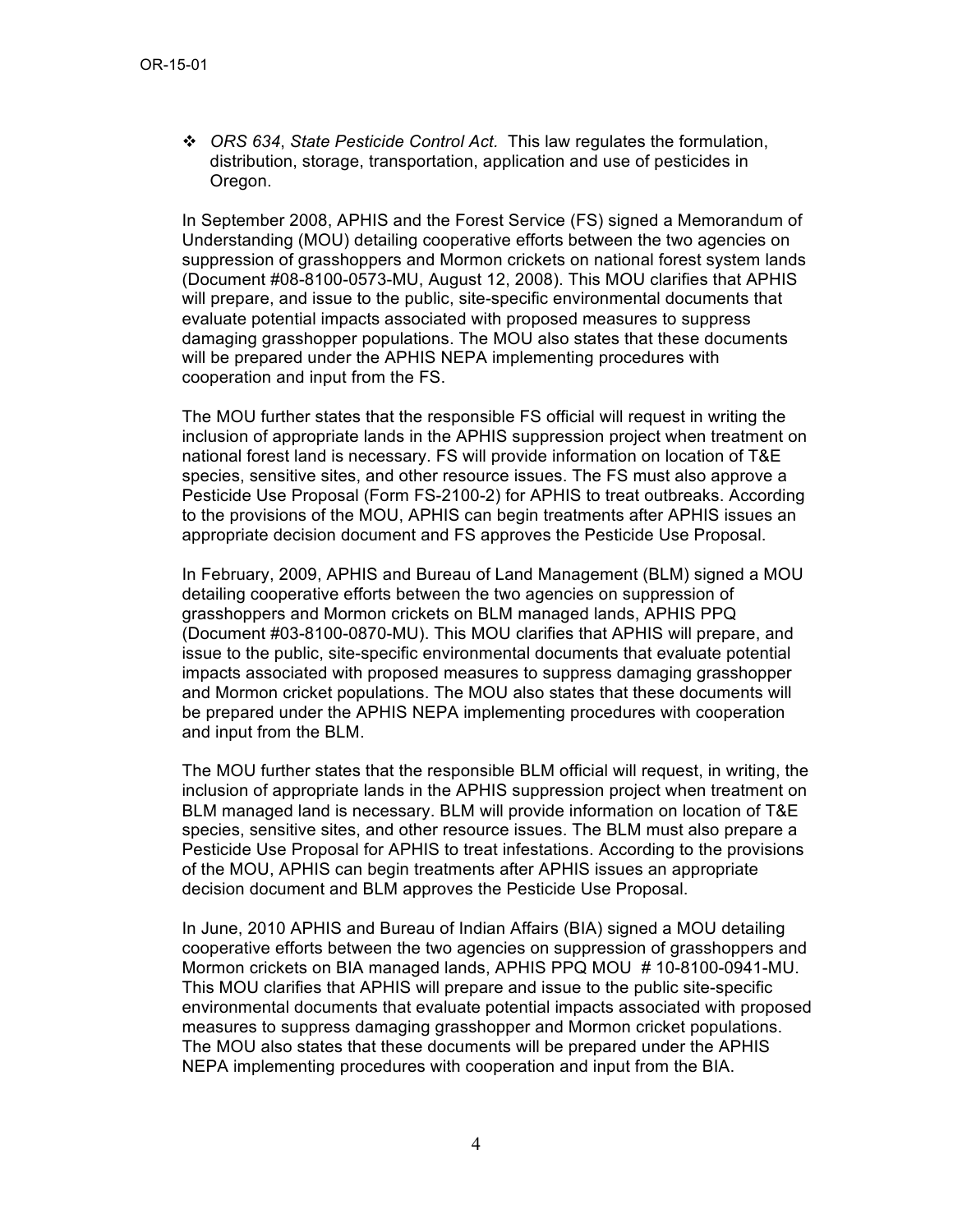The MOU further states that the responsible BIA and tribal officials will request, in writing, the inclusion of appropriate lands in the APHIS suppression project when treatment on BIA managed land is necessary. BIA will consult with affected tribes to include in any requests information on the location and dates of all tribal ceremonies and/or cultural events that will be in or near the proposed treatment area(s). In addition, requests should include information on the location of any T&E species, the location and nature of any sensitive or "not to be treated" sites, and legal boundary information. The BIA will provide written concurrence with APHIS' suppression plan and identified mitigation measures. According to the provisions of the MOU, APHIS can begin treatments after APHIS issues an appropriate decision document and BIA concurs.

A Pesticide Use Proposal is the tracking mechanism by which pesticide use on federally managed land is reported to the Environmental Protection Agency (EPA). EPA's role is to track use under the Federal Insecticide Fungicide and Rodenticide Act as amended (Public Law (P.L.) 92-516). Responsibility for administering the act is vested in the EPA.

These MOUs are generally valid for five years. In the final year APHIS will begin negotiation with the respective land managing agency to review or revise these MOUs. Until a new MOU is signed program activities will be guided by the previous MOU.

# **C. About This Process**

The EA process for grasshopper management is complicated by the fact that there is very little time between requests for treatment and the need for APHIS to take action with respect to those requests. Late summer and fall surveys help to determine general areas, among the millions of acres that potentially could be affected, where grasshopper infestations may occur the following spring. There is considerable uncertainty, however, in the forecasts, so that framing specific proposals for analysis under NEPA is not possible. At the same time, the program strives to alert the public in a timely manner to its more concrete treatment plans and avoid or minimize harm to the environment in implementing those plans. Requests for assistance can come at any time. However, treatments will occur when grasshoppers can be effectively controlled, from shortly after they hatch until the majority has become adults. The exact timing of these events varies based on climate and elevation. In Oregon treatments may occur from mid-May through July.

Public input is an important part of our decision making process. On December 10, 2003 APHIS mailed a scoping document to individuals and organizations that either indicated an interest in grasshopper programs in the past, or APHIS felt may provide useful input in the preparation of this EA. This scoping letter is also available on the ODA website,

http://www.oregon.gov/ODA/PLANT/Pages/reports.aspx. Comments are still being accepted and can be submitted at any time. Comments received will assist APHIS in the preparation of this and future EA's.

The 2002 FEIS provides a solid analytical and regulatory foundation; however, it may not be enough to satisfy NEPA completely for actual treatment proposals, and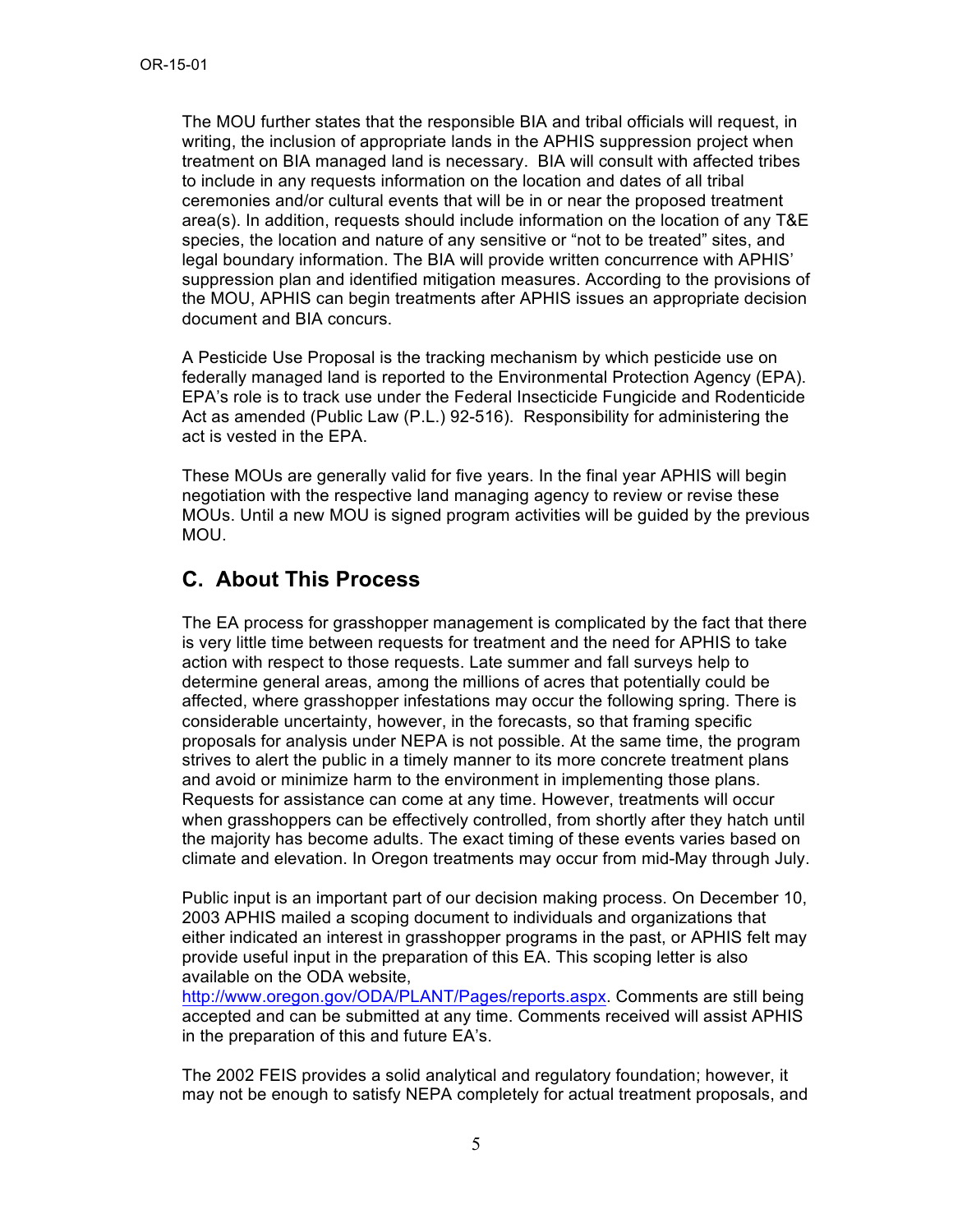the "conventional" EA process will seldom, if ever, meet the program's timeframe of need. Thus, APHIS PPQ has initiated a two-stage NEPA process designed to accommodate program needs and meet environmental safeguarding requirements.

The first stage involves issuing an initial Finding of No Significant Impact (FONSI) based on the findings of an EA. The second stage occurs when an actual treatment program is requested by a land owner/manager, and involves preparing a supplement to the EA.

For the first stage, this EA will analyze aspects of environmental quality that could be affected by grasshopper treatment in the Oregon counties of Baker, Crook, Deschutes, Gilliam, Grant, Harney, Jefferson, Lake, Malheur, Morrow, Sherman, Umatilla, Union, Wallowa, Wasco, and, Wheeler followed by issuing a FONSI based on the findings of the EA. The FONSI and EA will be made available to the public with a 30 day comment period. Comments received during the comment period will be included in stage 2 of the process.

Stage 2 will only be initiated when the program receives a treatment request from a landowner/manager, and it is determined that treatment is necessary and possible. The proposed treatment site, within the area covered under this EA, will be examined to determine if environmental issues exist that were not covered in this EA. This stage is intended mainly to insure that significant impacts in the specific treatment area will not occur. APHIS will examine all site-specific characteristics and determine a preferred alternative which meets program needs (see Section II. D, Treatment Strategies). Many factors are considered including type and density of vegetation, grasshopper species involved, terrain, life stage of the grasshoppers, protective measures for sensitive sites/species, costs, and logistics. A Supplemental Determination will be prepared to document this finding and will also address any comments received on the FONSI and EA during the comment period. Supplemental Determinations prepared for specific treatment sites will be provided to all parties who commented on the EA and FONSI. There will not be a waiting period after the Supplement is issued. If a suppression program is selected, it will be carried out within a short period of time, although comments may still be submitted.

EA's will be updated as needed. Generally for years when funding is available for suppression programs, they will be updated annually to reflect current survey information, maps, and listed species changes. These documents, and other grasshopper program related information, can be found at the ODA, Plant Division website; http://www.oregon.gov/ODA/PLANT/Pages/reports.aspx.

## **D. Oregon 2014 Grasshopper Survey Summary**

The 2014 Oregon grasshopper survey season, conducted by the Oregon Department of Agriculture (ODA) in cooperation with the Oregon United States Department of Agriculture (USDA) Animal and Plant Health Inspection Service (APHIS) Plant Protection and Quarantine (PPQ) office, showed that the grasshopper population rebounded slightly from its pattern of decline since 2011. Surveying began on 13 May and ended on 22 August. Nymphal survey takes place early in the season and is used to locate potential outbreak areas for the current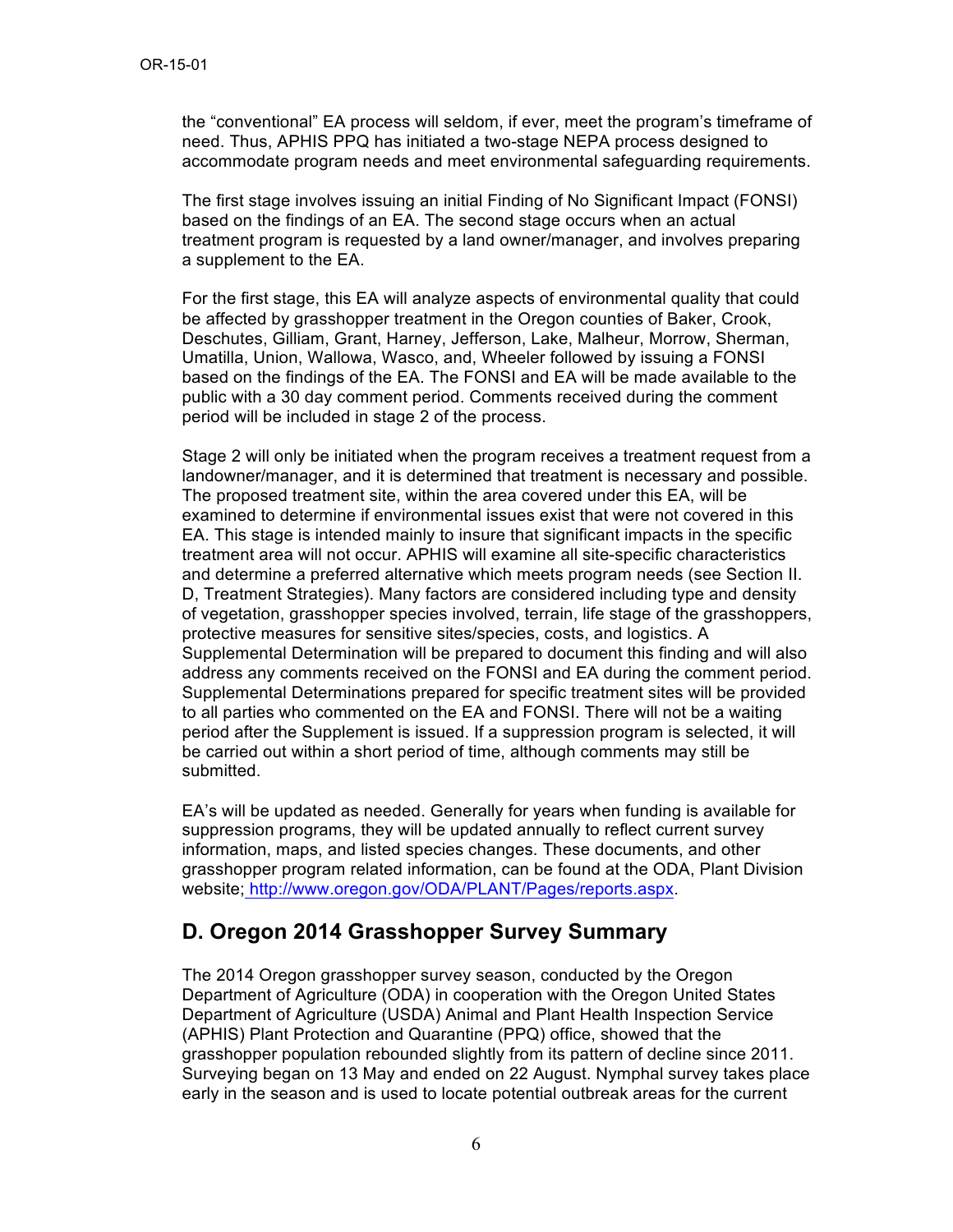year. Adult survey (this year 7 July - 22 August) is used by ODA and APHIS to make predictions for the following season, estimating economic levels as 8 or more grasshoppers per square yard. In 2014, a total of **1,767** sites were visited. Of the total stops **914** were during the period for nymphal grasshopper survey and **853** during the adult period. Approximately 1.03 million acres across 19 counties in eastern Oregon were estimated to be economically infested. Fifteen of these counties had greater than 10,000 economically infested acres (see map in Appendix 2).

This does not mean the resurgence is evident across all regions. Lake and Harney Counties had areas with the highest densities and collectively showed the largest increase in economically infested acreage estimates. Other areas like Klamath Marsh continued the pattern of population decline.

Though we found a slight increase in the economically infested acreage during 2014 it remains well below grasshopper densities found at the peak in 2011 when a region-wide outbreak occurred. Currently, localized pockets of high density were found scattered across eastern Oregon counties. The much larger areas of economic density found in Harney and Lake Counties drove the overall acreage increase. Based on the observed trend, we consider it likely, in spite of the slight increase in grasshopper acreage this year, that overall the pattern of density will remain low into 2015. However, we encourage land managers, especially those in areas where high or building populations persist, particularly in Harney and Lake Counties, to be proactive in early 2015 if they are concerned about grasshopper impacts to crops and rangeland.

Concerned parties are encouraged to read the more detailed report with maps of local areas at the ODA website,

http://www.oregon.gov/ODA/PLANT/IPPM/pages/gh\_mc.aspx.

# **II. Alternatives**

The alternatives presented in the 2002 FEIS and considered for the proposed action in this EA are: (A) no action; (B) insecticide applications at conventional rates and complete area coverage, and (C) reduced agent area treatments (RAATS). Each of these alternatives, their control methods, and their potential impacts were described and analyzed in detail in the 2002 FEIS. Copies of the complete 2002 FEIS document are available for review at Animal and Plant Health Inspection Service, Plant Protection and Quarantine, 6135 NE 80<sup>th</sup> Avenue, Suite A-5, Portland, Oregon 97218-4033, (503) 326-2814. It is also available at the APHIS web site,

http://www.aphis.usda.gov/plant\_health/plant\_pest\_info/grasshopper/index.shtml.

The 2002 FEIS is intended to explore and explain potential environmental effects associated with grasshopper suppression programs that could occur in 17 Western States (Arizona, California, Colorado, Idaho, Kansas, Montana, Nebraska, Nevada, New Mexico, North Dakota, Oklahoma, Oregon, South Dakota, Texas, Utah, Washington, and Wyoming). The 2002 FEIS outlines the importance of grasshoppers as a natural part of the rangeland ecosystem. However, grasshopper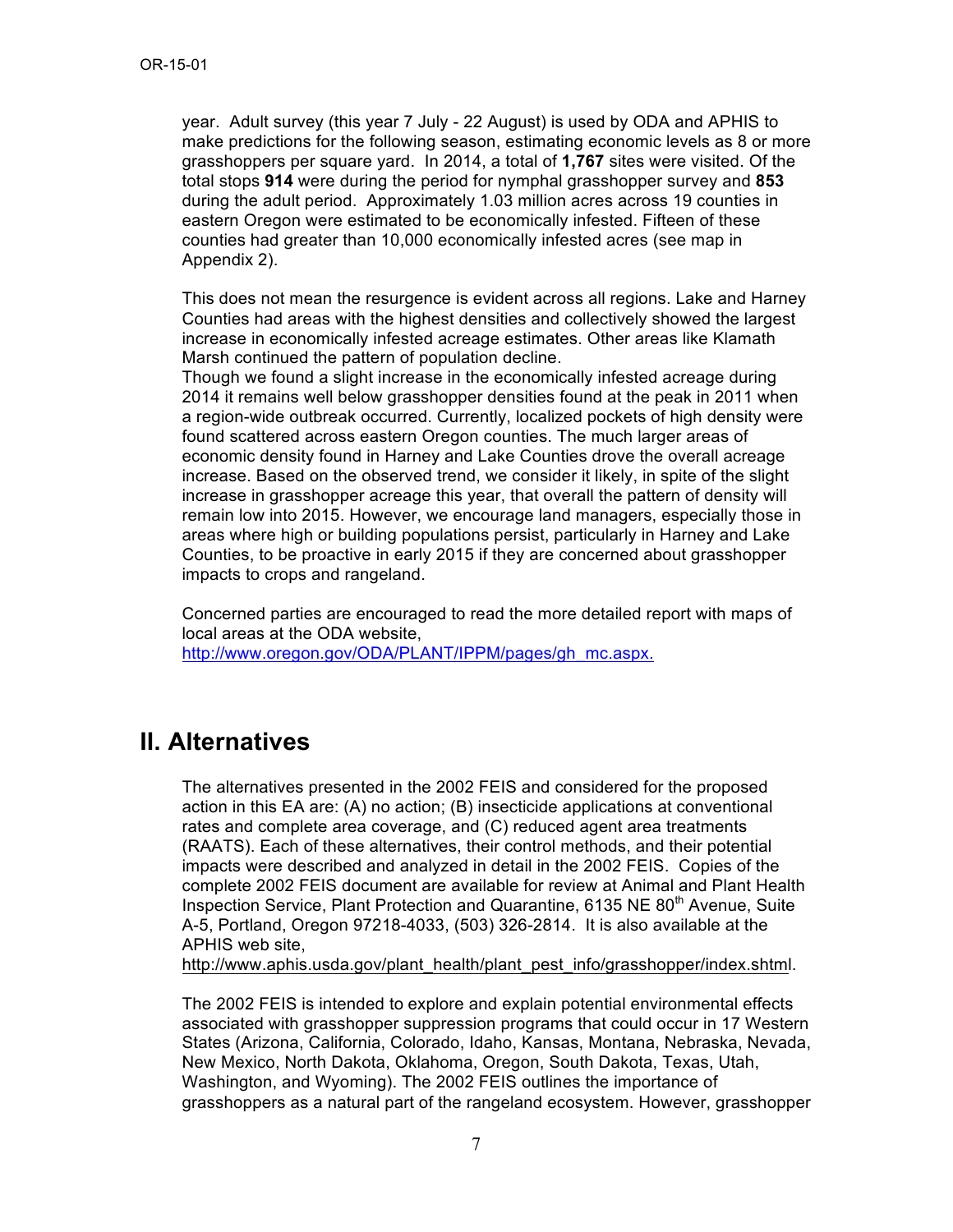outbreaks can compete with livestock for rangeland forage and cause devastating damage to crops and rangeland ecosystems. Rather than opting for a specific proposed action from the alternatives presented, the 2002 FEIS analyzes in detail the environmental impacts associated with each programmatic action alternative related to grasshopper suppression based on new information and technologies.

All insecticides used by APHIS for grasshopper suppression are used in accordance with all applicable product label instructions and restrictions. Representative product specimen labels can be accessed at the Crop Data Management Systems, Inc. web site at www.cdms.net/manuf/manuf.asp. Labels for actual products used in suppression programs will vary, depending on supply issues.

All insecticide treatments conducted by APHIS would be implemented in accordance with the "APHIS Rangeland Grasshopper and Mormon Cricket Suppression Program FY-2015 Treatment Guidelines" (Treatment Guidelines), included as Appendix 1 to this EA. These Treatment Guidelines were developed by APHIS to provide established safety guidelines which will be employed in the 17 Western states where grasshopper suppression programs may occur.

# **A. No Action Alternative**

Under Alternative A, the no action alternative, APHIS would not fund or participate in any program to suppress grasshopper infestations. Under this alternative, APHIS may opt to provide limited technical assistance, but any suppression program would be implemented by a Federal land management agency, a State agriculture department, a local government, or a private group or individual.

### **B. Insecticide Applications at Conventional Rates and Complete Area Coverage Alternative**

Alternative B, insecticide applications at conventional rates and complete area coverage, is generally the approach that APHIS has used for many years. Under this alternative, carbaryl, diflubenzuron (Dimilin®), or malathion will be employed. Carbaryl and malathion are insecticides that have traditionally been used by APHIS. The insect growth regulator, diflubenzuron, is also included in this alternative. Applications would cover all treatable sites within the infested area (total or blanket coverage) per label directions. The application rates under this alternative are as follows:

- 16.0 fluid ounces (0.50 pound active ingredient (lb a.i.)) of carbaryl spray per acre,
- 10.0 pounds (0.50 lb a.i.) of 5% carbaryl bait per acre,
- 1.0 fluid ounce (0.016 lb a.i.) of diflubenzuron per acre, or
- 8.0 fluid ounces (0.62 lb a.i.) of malathion per acre.

In accordance with EPA regulations, these insecticides may be applied at lower rates than those listed above. Additionally, coverage may be reduced to less than the full area coverage, resulting in lesser effects to nontarget organisms.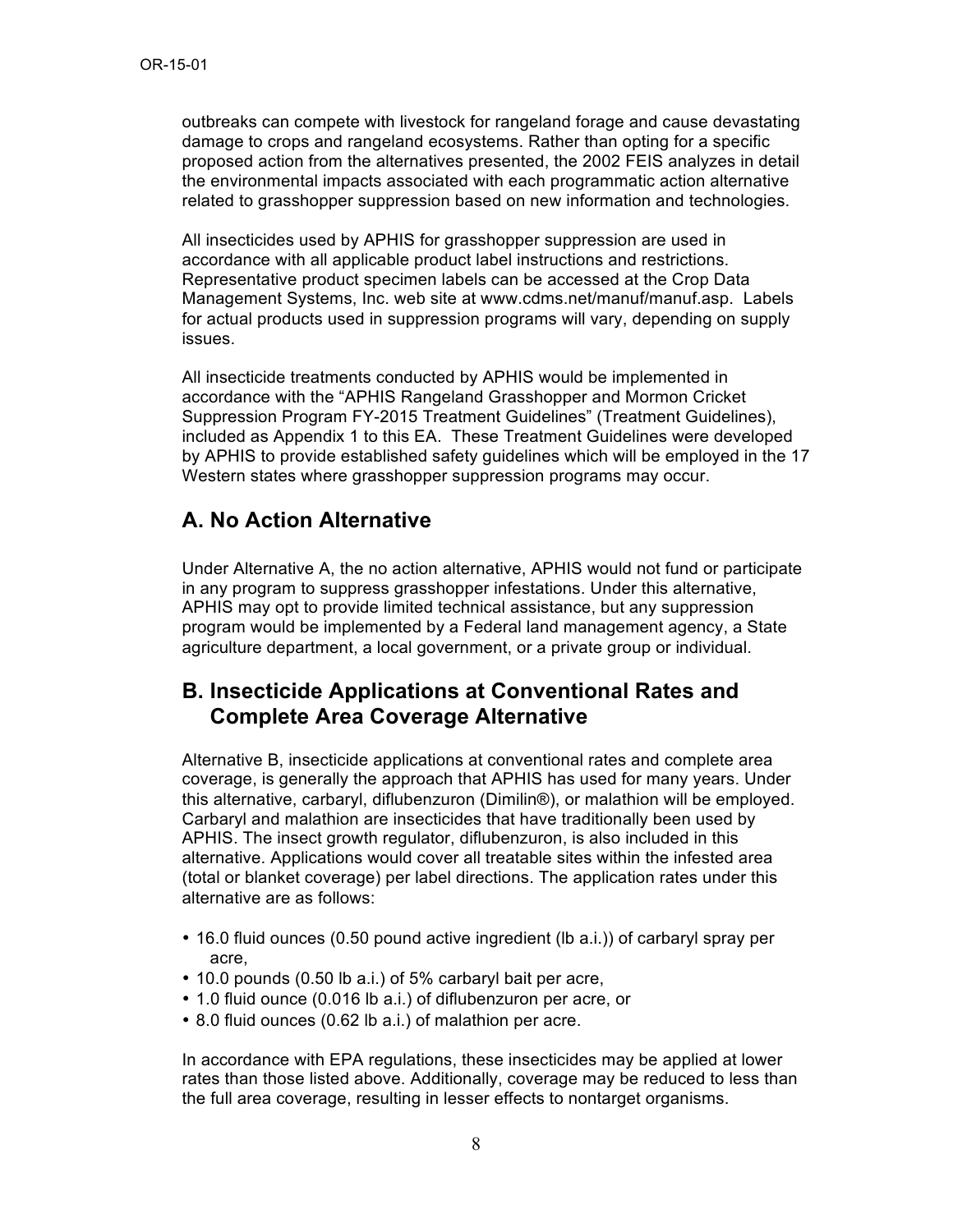The potential generalized environmental effects of the application of carbaryl, diflubenzuron, and malathion, under this alternative are discussed in detail in the 2002 FEIS (Environmental Consequences of Alternative 2: Insecticide Applications at Conventional Rates and Complete Area Coverage, pp. 38-48). A description of anticipated site-specific impacts from this alternative may be found in Part IV of this document.

# **C. Reduced Agent Area Treatments (RAATs) Alternative**

RAATs, is a recently developed grasshopper suppression method in which the rate of insecticide is reduced from conventional levels, and treated swaths are alternated with swaths that are not treated. The RAATs strategy relies on the effects of an insecticide to suppress grasshoppers within treated swaths while conserving grasshopper predators and parasites in swaths not treated. Carbaryl, diflubenzuron, or malathion would be considered under this alternative at the following application rates:

- 8.0 fluid ounces (0.25 lb a.i.) of carbaryl spray per acre,
- 10.0 pounds (0.20 lb a.i.) of 2%carbaryl bait per acre,
- 0.75 fluid ounce (0.012 lb a.i.) of diflubenzuron per acre, or
- 4.0 fluid ounces (0.31 lb a.i.) of malathion per acre.

The amount of area not treated (the untreated swath) under the RAATs approach is not standardized. In the past, the area infested with grasshoppers that remains untreated has ranged from 20 to 67 percent. The 2002 FEIS analyzed the reduced pesticide application rates associated with the RAATs approach but assumed pesticide coverage on 100 percent of the area as a worst-case assumption. This assumption was made because there is no way to predict how much area would actually be left untreated as a result of the specific action requiring this EA. Rather than suppress grasshopper populations to the greatest extent possible, the goal of this alternative is to suppress grasshopper populations to a desired level.

The amount of area not receiving pesticide may vary based on factors such as choice of chemical, site characteristics, grasshopper life stage, grasshopper density, and value of the resource being protected.

The potential environmental effects of the application of carbaryl, diflubenzuron, and malathion under this alternative are discussed in detail in the 2002 FEIS (Environmental Consequences of Alternative 3: Reduced Agent Area Treatments (RAATs), pp. 49–57). A description of anticipated site-specific impacts from this proposed treatment may be found in Part IV of this document.

## **D. Treatment Strategies**

The insecticides available to APHIS are diflubenzuron, carbaryl (spray and bait), and malathion. The decision on which insecticide to use, if any, depends on a variety of factors specific to a given site and situation. Each of these insecticides has characteristics that dictate its desirability for a treatment.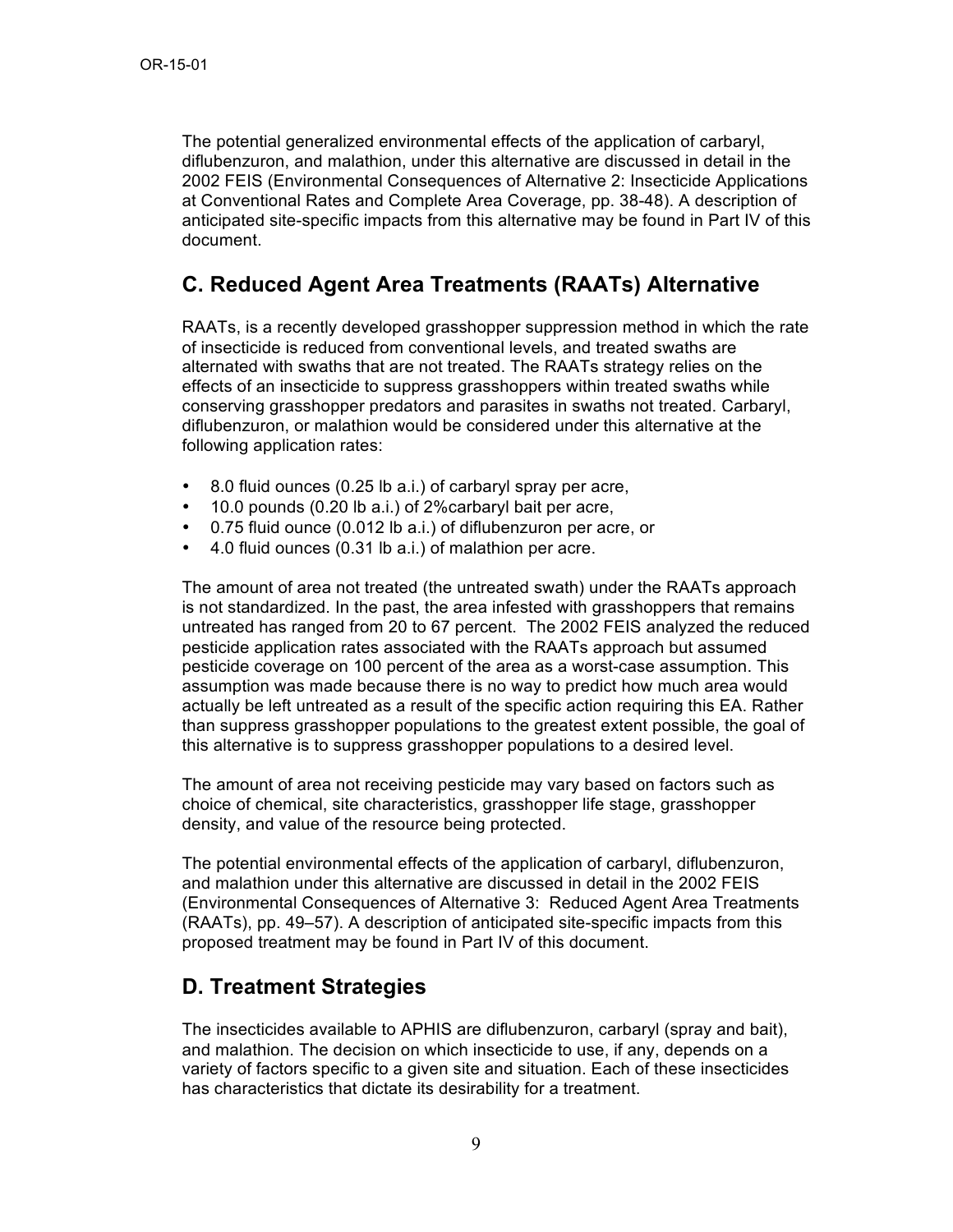Diflubenzuron is a chitin inhibitor, and only kills grasshoppers or other insects when they are in their immature stages. It will not kill adult grasshoppers. It cannot be used late in the season because the grasshoppers are no longer molting, and thus not susceptible. In Oregon, the efficacy of diflubenzuron is notably decreased by the first week of July because of grasshopper maturity**.** This material would not normally be used after the third week of June, for most species of grasshoppers in Oregon. Insects usually die seven to ten days after treatment. Diflubenzuron is reported to have a residual activity against grasshoppers lasting up to 28 days. Diflubenzuron is less harmful to other insects, including pollinators, than the other chemicals, and is essentially harmless to vertebrates. Diflubenzuron must be applied as a spray mixed with water and crop or vegetable oil. It is normally applied by air for grasshoppers on rangeland, but can also be applied by ground. It is the least costly option per acre treated. The formulation of diflubenzuron approved for use by APHIS is Dimilin 2L ®.

Carbaryl bait acts faster than diflubenzuron. It kills adult and immature grasshoppers and other insects that feed on the bait. It has a broader spectrum of insecticidal activity than diflubenzuron, but the bait must be ingested to be lethal. Therefore it is preferred over carbaryl or malathion sprays, in areas where foraging bees are a concern. It is the most costly option. It can be used effectively any time during the grasshopper season. It can be applied by air or ground. Carbaryl bait is applied in greater mass than any of the other treatments (up to 10 lbs. dry material per acre) and creates a greater logistical problem because of the amount of material which must be stored, transported and applied. Carbaryl bait can be applied by air in some situations when and where liquid insecticides cannot. Although no aerial applications of any insecticide can be conducted when wind speeds exceed 10 mph, carbaryl bait can be applied when air temperatures are too high to permit effective applications of sprays. Additionally, when terrain is too rough to maintain flying at the low altitude consistent with effective spray application, bait can be applied by flying at a safe altitude over the ground. Thus, the window of opportunity to apply bait is greater than for sprays. The carbaryl bait formulations approved for use by APHIS include products which impregnate carbaryl into wheat bran, rolled whole wheat, and pellets manufactured from grape and apple pumice.

Carbaryl spray is a broad spectrum contact insecticide that is more effective in cool weather than hot weather. It kills adult and immature grasshoppers and other insects. It has a knock-down effect intermediate between diflubenzuron and malathion sprays, and it has a residual activity of up to 14 days. It is normally applied by air for grasshoppers on rangeland, but can also be applied by ground. It is intermediate in cost. It carries higher risk for nontarget species than diflubenzuron or carbaryl bait. Because of the residual toxicity to bees, it is not likely to be a treatment of choice in areas where foraging bees are a concern. The carbaryl formulation approved for use by APHIS is Sevin XLR Plus which uses water as the carrier.

Malathion spray is a broad spectrum contact insecticide that is more effective in hot weather than cool weather. It kills adult and immature grasshoppers and other insects. It has an immediate knock-down effect and has essentially no residual activity. It is normally applied by air for grasshoppers on rangeland, but can also be applied by ground. It is intermediate in cost. It carries higher risk for nontarget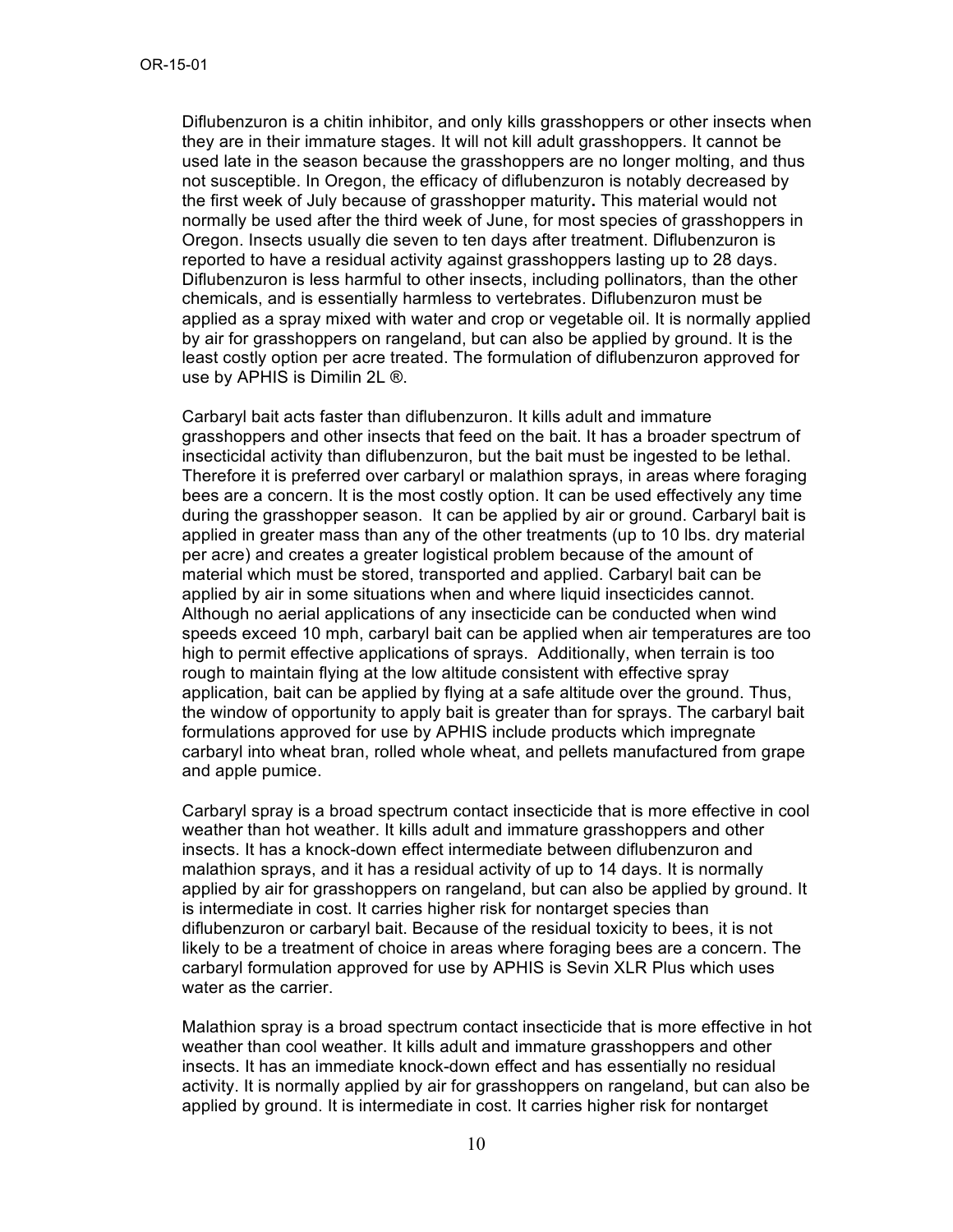species than diflubenzuron or carbaryl bait. The formulations of malathion approved for use by APHIS are Ultra Low Volume (ULV) Concentrates. They are applied without an additional carrier.

Detailed information on the insecticides used by APHIS for grasshopper control is found in the 2002 FEIS pp 30-36. Information on surfactants or additives to sprays is found in the 2002 FEIS pp 36-37.

Requests for grasshopper suppression programs may come from Federal land managers or Oregon Department of Agriculture, at any time. Complaints from public land managers, private landowners and other persons who are threatened by grasshopper outbreaks normally come when the outbreak is in progress. When a complaint is received, APHIS and ODA then determine the need for suppression measures based on several factors.

The first level of assessment is the overall grasshopper population density. This is determined through field survey and is expressed in grasshoppers per square yard. In addition to the density of grasshoppers, an assessment of the species composition and life stage will be made. Species without strong migratory habits are less of a concern to nearby croplands than those with strong migratory characteristics. Examples of grasshoppers with strong migratory habits include Mormon crickets (*Anabrus spp.*), *Melanoplus sanguinipes,* and *Camnula pellucida.* Examples of grasshoppers which are not highly migratory include the short-winged form of *Oedaleonotus enigma*, and *Hesperotettix viridis.*

Grasshopper populations which are not likely to threaten crops or cause significant damage to rangeland would not be treated.

Next, APHIS will determine, through consultation with FWS and land managers what protective measures, if any, will be necessary to protect sensitive species and/or sites. These could include T&E, candidate, and species of concern, critical habitats, organic crops, special sites, or other areas needing protection from program chemicals. The implementation of buffers may have an adverse impact on the efficacy of a potential program. APHIS may decide not to undertake a program if it is determined that protective measures will prevent effectively reducing grasshopper numbers to a desired level.

Following a decision to conduct a treatment, the pesticide would be chosen according to site specific conditions. This involves many factors including type and density of vegetation, acceptance of bait by the grasshopper species involved, terrain, climatic conditions, proximity to pollinators, life stage of the grasshopper, importance of rapid reduction of grasshopper density, need for residual control, costs, and logistics.

Because of their different modes of action, and suitability under different climatic conditions, the three pesticides can be sorted as follows:

| Grasshopper<br>life stage | <b>Weather conditions</b> | <b>Pesticide</b>           |
|---------------------------|---------------------------|----------------------------|
| <b>Nymphs</b>             | Cool and wet              | Diflubenzuron,<br>Carbaryl |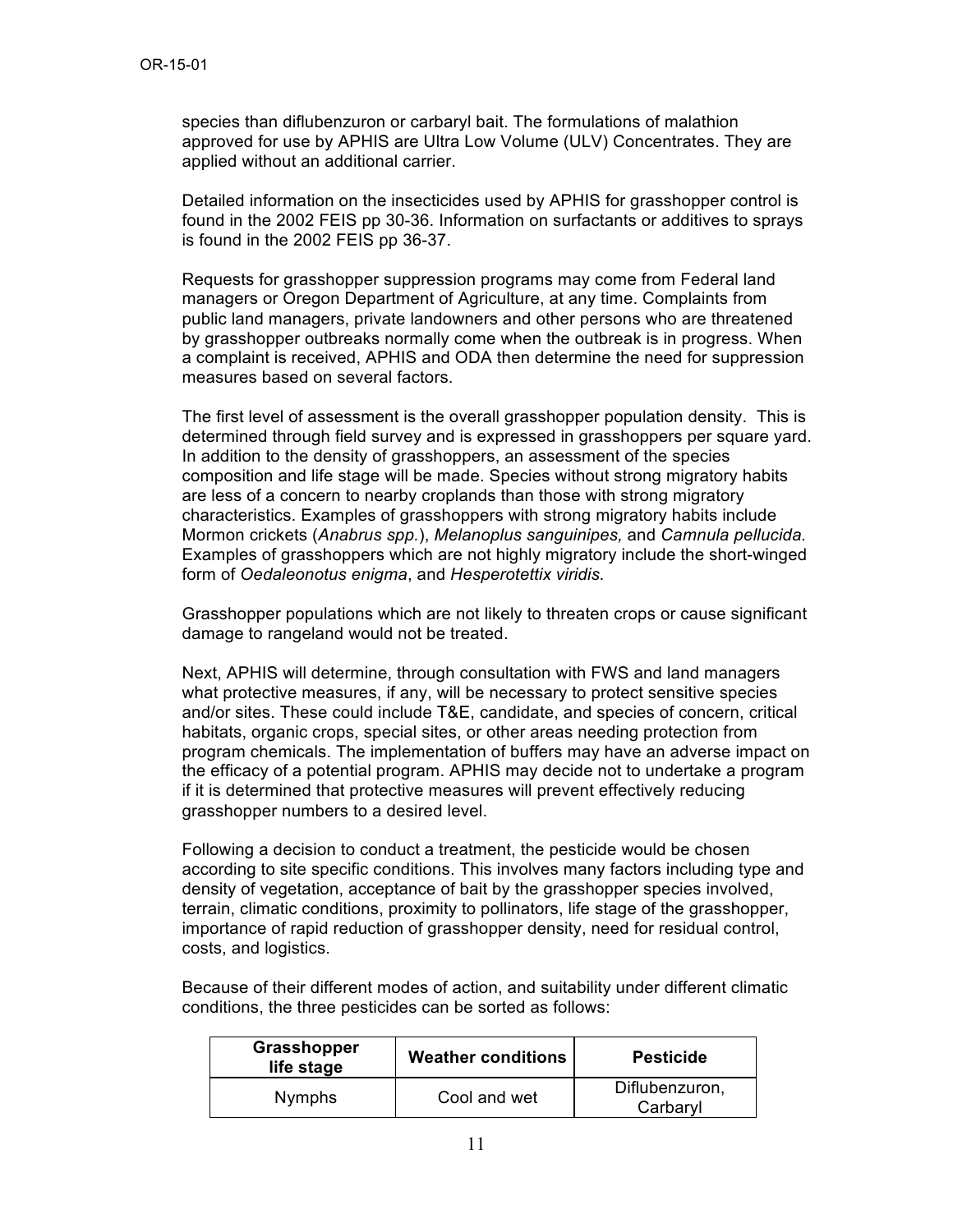| <b>Nymphs</b> | Hot and dry  | Diflubenzuron,<br>Malathion |
|---------------|--------------|-----------------------------|
| Adults        | Cool and wet | Carbaryl                    |
| Adults        | Hot and dry  | Carbaryl,<br>Malathion      |

The insecticides would be applied in swaths which have a width determined for each treatment device (aircraft, truck-mounted spreader, or ATV-mounted spreader) and insecticide. For instance, an Ayres Turbine Thrush aircraft can deliver a 100 foot swath with spray, and an ATV-mounted bait spreader can deliver a 15 foot swath with bait.

Insecticide Applications at Conventional Rates and Complete Area Coverage Alternative utilizes the approach of spacing the centerline of adjacent swaths one swath-width apart. RAATS utilizes variable spacing of the swaths. The distance between treated swaths may be varied by the program manager based on factors such as vegetation density, grasshopper population pressure and value of the resource being protected. For example, due to the short residual action of malathion, the untreated area will be minimal, and the untreated swath will not exceed 20 feet. For carbaryl and diflubenzuron, which have longer residual activity, the percent of the area left untreated can be greater. Untreated swaths can be up to 100 feet. In some situations, such as when grasshopper densities are extreme, late instars are present, or vegetation is dense it may be determined to reduce the size of the untreated swaths to increase effectiveness.

# **III. Affected Environment**

# **A. Description of Affected Environment**

The proposed suppression program area included in this EA encompasses rangeland in the Oregon counties of Baker, Crook, Deschutes, Gilliam, Grant, Harney, Jefferson, Lake, Malheur, Morrow, Sherman, Umatilla, Union, Wallowa, Wasco, and, Wheeler (see Appendix 2, map 1). These 16 counties comprise most of the eastern two thirds of Oregon. The total area is 60,581 square miles (38,771,840 acres) (Bradbury 2001).

Generally, it is not possible to predict the precise locations where grasshopper outbreaks will occur in any given year. However, ODA has compiled historical annual survey data from 1953-2014. The result is a map showing areas where grasshoppers have historically been an economic problem in Oregon (see Appendix 2, Map 3). The areas of economic outbreaks are very consistent. This extensive historical data, allows us to make the assumption that it is unlikely that economic outbreaks will occur in areas other than those with historical infestations, as indicated in Map 3 (Appendix 2). Although this assessment covers all the rangeland in the 16 counties, our attention to the affected environment will concentrate on the areas of historical grasshopper outbreaks indicated in Map 3.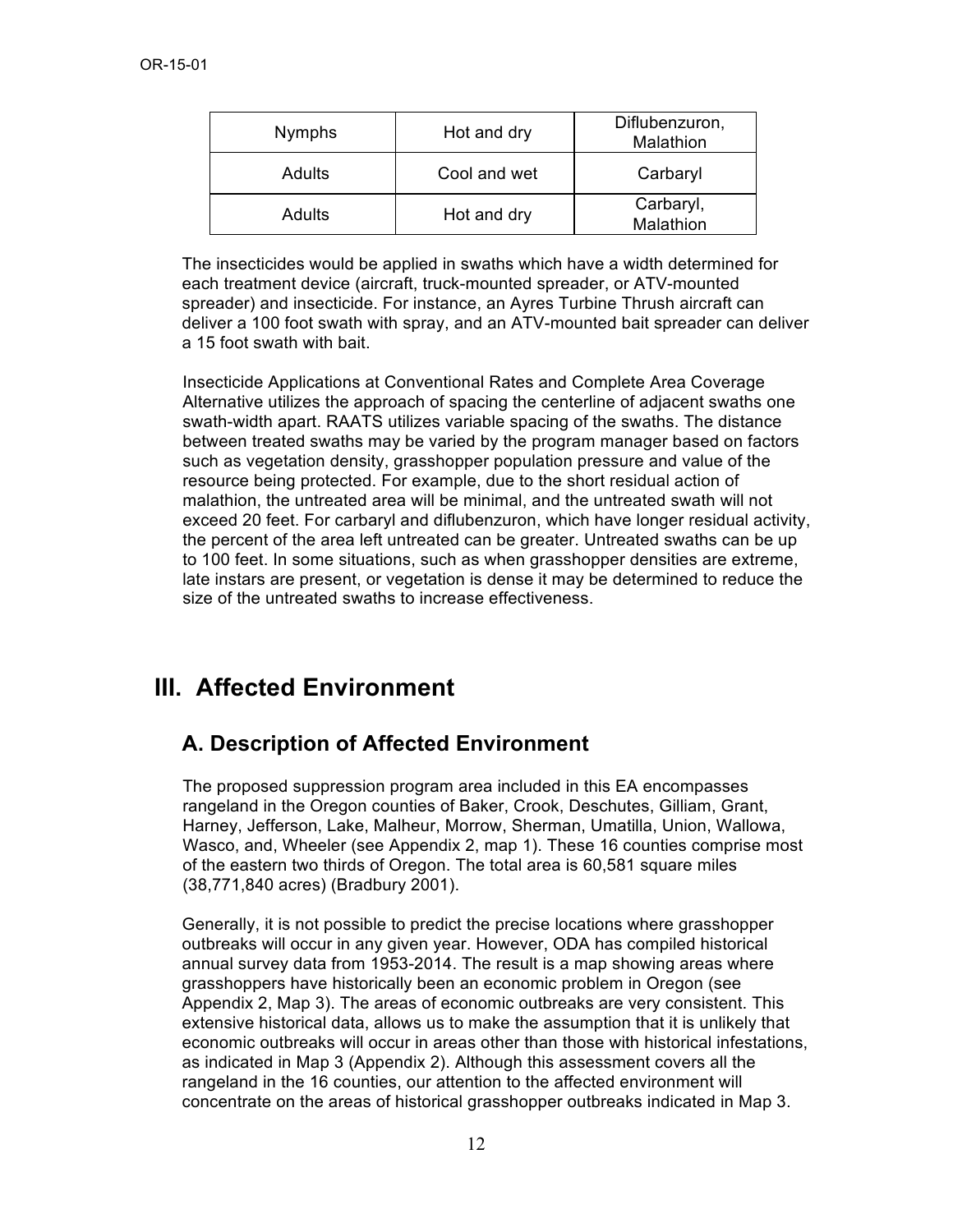This area can be divided into six "level three" ecoregions based on similarities in geography, climate, and plant and animal communities (see Appendix 2, map 4) (Meacham *et. al.* 2001). The main feature that these ecoregions share is the dry climate created by rain shadow effect of the Cascade Range.

Eastern Cascades Slopes and Foothills – This zone is characterized by vegetation that creates a transition from the higher elevation, moister forests of the Cascades on the West to the lower elevation, drier areas dominated by shrubs and grassland on the east. Open forests of ponderosa and lodgepole pine predominate in this ecoregion. The vegetation is drought adapted and susceptible to wildfire. Volcanic cones and buttes are common in much of the region.

Columbia Plateau – This is an arid sagebrush steppe and grassland, surrounded on all sides by wetter, mostly forested, mountainous ecoregions. This region is underlain by a thick layer of lava rock. Particularly in the region's eastern portion, where precipitation is greater, deep wind-deposited loess soils have been extensively cultivated for wheat.

Blue Mountains- This ecoregion is a complex of mountain ranges that are lower and more open than the neighboring Cascades and northern Rocky Mountains. Like the Cascades but unlike the Rockies, the Blue Mountains region is mostly volcanic in origin. Only its highest ranges, particularly the Wallowa and Elkhorn mountains, consist of intrusive rocks that rise above the dissected lava surface of the region. Much of this ecoregion is grazed by cattle, unlike the Cascades and northern Rockies.

Snake River Plain – This area is lower and less rugged than the surrounding basin and range ecoregions. A large percentage of the alluvial valleys bordering the Snake River are used for irrigated agriculture. Cattle feedlots and dairies are also common here. Except for the scattered barren lava fields, the remainder of the plains and low hills has natural sagebrush steppe vegetation which is used for cattle grazing.

Central Basin and Range – This ecoregion is composed of north-south trending fault block ranges and intervening drier basins. In the higher mountains, woodland, mountain brush and scattered open forest are found. Lower elevation basins, slopes and alluvial fans are shrub and grass covered, shrub-covered, or barren. The potential natural vegetation is, in order of decreasing elevation and ruggedness: scattered western spruce-fir forest, juniper woodland, sagebrush and salt brush-greasewood. The region is internally drained by ephemeral streams. In general, this region is warmer and drier than the Northern Basin and Range and has more shrub land and less grassland than the Snake River Plain. The land is primarily used for cattle grazing.

Northern Basin and Range – This ecoregion consists of dissected lava plains, rolling hills, alluvial fans, valleys, and scattered mountains. Mountains are more common in the eastern part. Overall, it is higher and cooler than the Snake River Plain, drier and more suited to agriculture than the Columbia Plateau and has fewer ranges than the Central Basin and Range. Sagebrush steppe is extensive here. Juniper dominated woodland occurs on the rugged stony uplands. Much of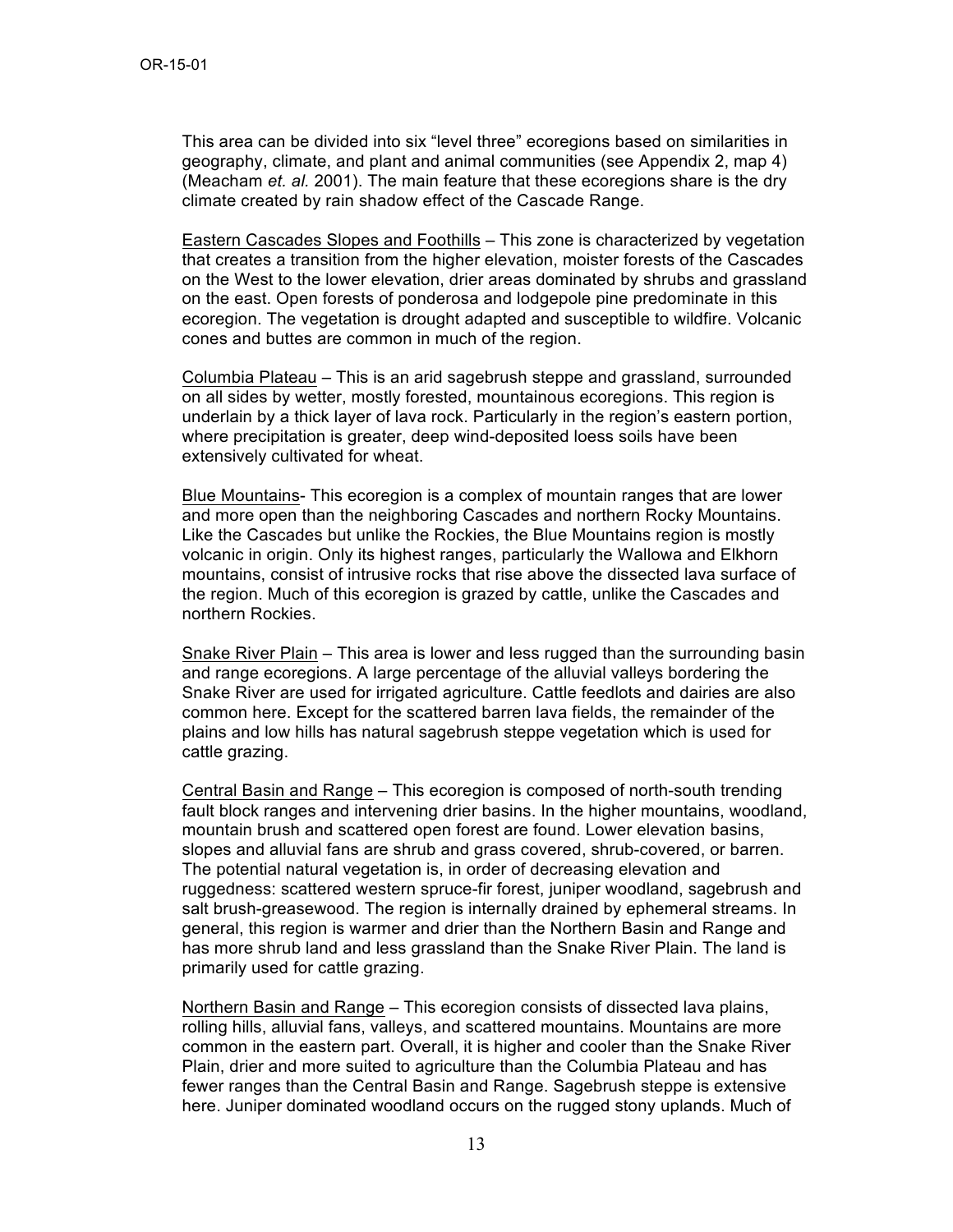the region is used for rangeland. Generally all but the eastern third of the Oregon part of this ecoregion is internally drained.

In this area, average January temperatures range from 24.2° F in Wallowa County to 37.4° F in Jefferson County, with 30.9° F the average for the region. Average July temperatures range from 63° F in Wallowa County to 75.6° F in Malheur County, with 69.0° F the average for the region. Annual precipitation ranges from 18.79″ in Union County to a low of 9.15″ in Sherman. The average annual precipitation for the entire region is 11.54″ (Bradbury 2001).

This area is composed of several watersheds or drainages, most flow into the Columbia River or its major tributary the Snake River. Major drainages are the Deschutes, John Day, and Umatilla which flow north into the Columbia. Along the eastern edge of Oregon the Grande Ronde, Imnaha, Powder, Malheur, and Owyhee River systems flow into the Snake. Major lakes in these drainages include Wallowa Lake, Paulina Lake, East Lake, and Ladd Marsh. Many manmade reservoirs have been constructed for irrigation, flood control, and power generation. Major reservoirs in the area include Lakes Bonneville, Celilo, Umatilla, and Wallula on the Columbia, Brownlee, Oxbow, and Hells Canyon on the Snake. Smaller reservoirs include Owyhee, Warm Springs, Prineville, Wickiup, and Billy Chinook.

Most of the southeastern part of this area lies within the Great Basin hydrologic region. In this arid area, large through-flowing rivers have not developed, and each watershed drains to its lowest point, where water is lost to evaporation and groundwater recharge. Here small rivers feed closed basins and marshes including Malheur Lake, Harney Lake, the Warner lakes, Summer Lake, Silver Lake, Lake Abert, Alvord Lake, Paulina Marsh and Sycan Marsh. Goose Lake in Lake County drains into the Sacramento River drainage, and to the Pacific, only in very wet years (Meacham et. al. 2001).

The area contains many smaller bodies of water, including springs. Springs are often unconnected to stream systems or other water bodies. Due to lack of connectivity, biota found at spring can be endemic.

Grassland, shrub land, and woodlands are present across the general area. Grasshopper treatments would occur only in grass and shrub lands, not in forests.

The rangelands are utilized for cattle and sheep grazing. They provide habitat for native and introduced game and non-game animal species. They are in an accelerated state of ecological change due to invasion by exotic plant species, changes in fire patterns, and intervention by humans.

Elevation and topography within the overall area vary considerably, from below 500 feet along the Columbia River to mountains over 9000 feet. Treatments would occur primarily on flatlands, foothills, and areas adjacent to cropland. Some treatments may occur on areas of rangeland where critical forage or revegetation projects are threatened. The rangeland of the Columbia Plateau is mostly between 1000-2000 feet elevation, while the rangeland of the Northern Basin and Range averages 3500-4500 feet. Most suppression treatments would occur at elevations below 6000 feet.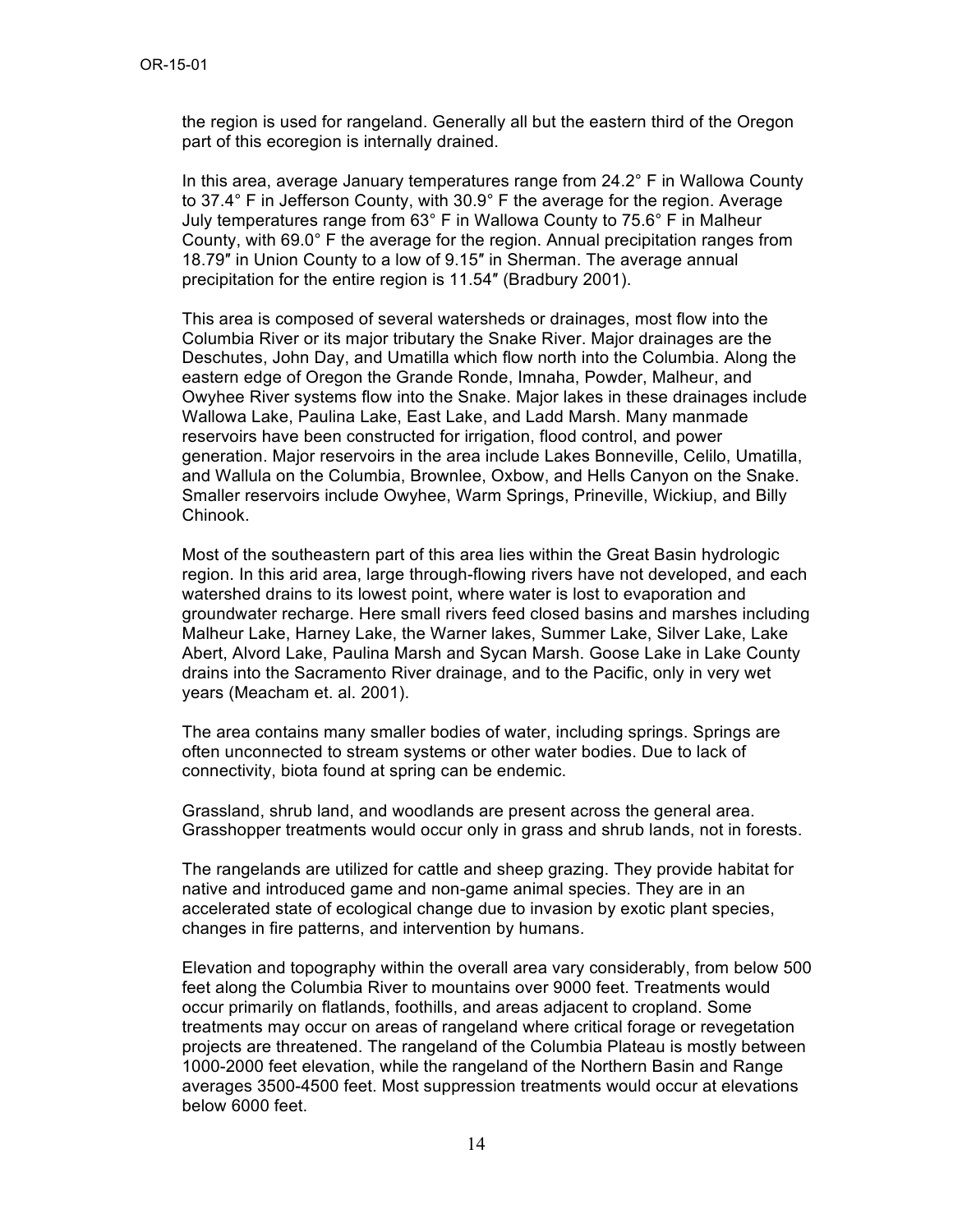Up to 100 species of grasshoppers may occur within the proposed suppression area. Of these, no more than ten species have been known to reach outbreak status and threaten crops and/or valuable range resources in Oregon during the past five decades. The widespread grasshopper outbreaks of the mid-1980s were comprised primarily of the *Melanopli* group. Localized outbreaks in the 1990s and 2000s have included mainly *Camnula pellucida.* The widespread outbreak that occurred in 2010-11, mainly in Baker, Malheur, Umatilla and Harney Counties was a mix of species, primarily the *Melanopli* group.

It is anticipated that potential treatments requests in 2015 would be most likely for *Aulocara elliotti, Camnula pellucida, Melanoplus sanguinipes, M. femurrubrum, M. packardi, Oedaleonotus enigma*.Oregon's list of the ten most economic grasshopper species also includes *Ageneotettix deorum, Hesperotettix viridis, M. bivitattus* and *M. foedus*, and Mormon cricket, *Anabrus spp.*

## **B. Site-Specific Considerations**

#### **1. Human Health**

The population of the 16 counties in 2000 was 368,026 (Meacham *et. al.* 2001). Major cities, in order of decreasing population, include Bend, Deschutes County (pop. 50,650), Pendleton, Umatilla County (17,175), La Grande, Union County (12,885), Redmond, Deschutes County (12, 810), Hermiston, Umatilla County (12,165), The Dalles, Wasco County (11,880), Ontario, Malheur County (10,910), Baker City, Baker County (10,155), Prineville, Crook County (7255), Milton-Freewater, Umatilla County (6720), Madras, Jefferson County (5080), Umatilla, Umatilla County (3625), Boardman, Morrow County (3070), Nyssa, Malheur County (3065), Burns, Harney County (2945), Lakeview, Lake County (2625), Enterprise, Wallowa County (2050), Union, Union County (2025), and John Day, Grant County (2010), Elgin, Union County (1785), Pilot Rock (1675), Irrigon (1540), and Athena (1280) Umatilla County, Joseph, Wallowa County (1270), and Prairie City, Grant County (1205) (Bradbury 2001).

The suppression program would be conducted on rangelands that are not normally inhabited by humans. Agriculture is a primary economic factor for the area and human habitation is widely scattered throughout the region, mainly on the edges of the rangeland. Most habitation is comprised of single-family farm or ranch houses, but some rangeland areas may have suburban developments or "ranchettes" nearby. Average population density in rural areas of eastern Oregon is 3.6 persons per square mile.

Schools are located in most of the cities and towns. Since treatments are conducted in rural rangeland, no impact to these facilities is expected. Recreationists may use the rangelands for hiking, biking, camping, bird watching, hunting, falconry or other uses. In the event a rural school house, inhabited dwelling, or recreational facility is encountered, mitigative measures in the Treatment Guidelines (Appendix 1) will be implemented, and no adverse impacts are expected.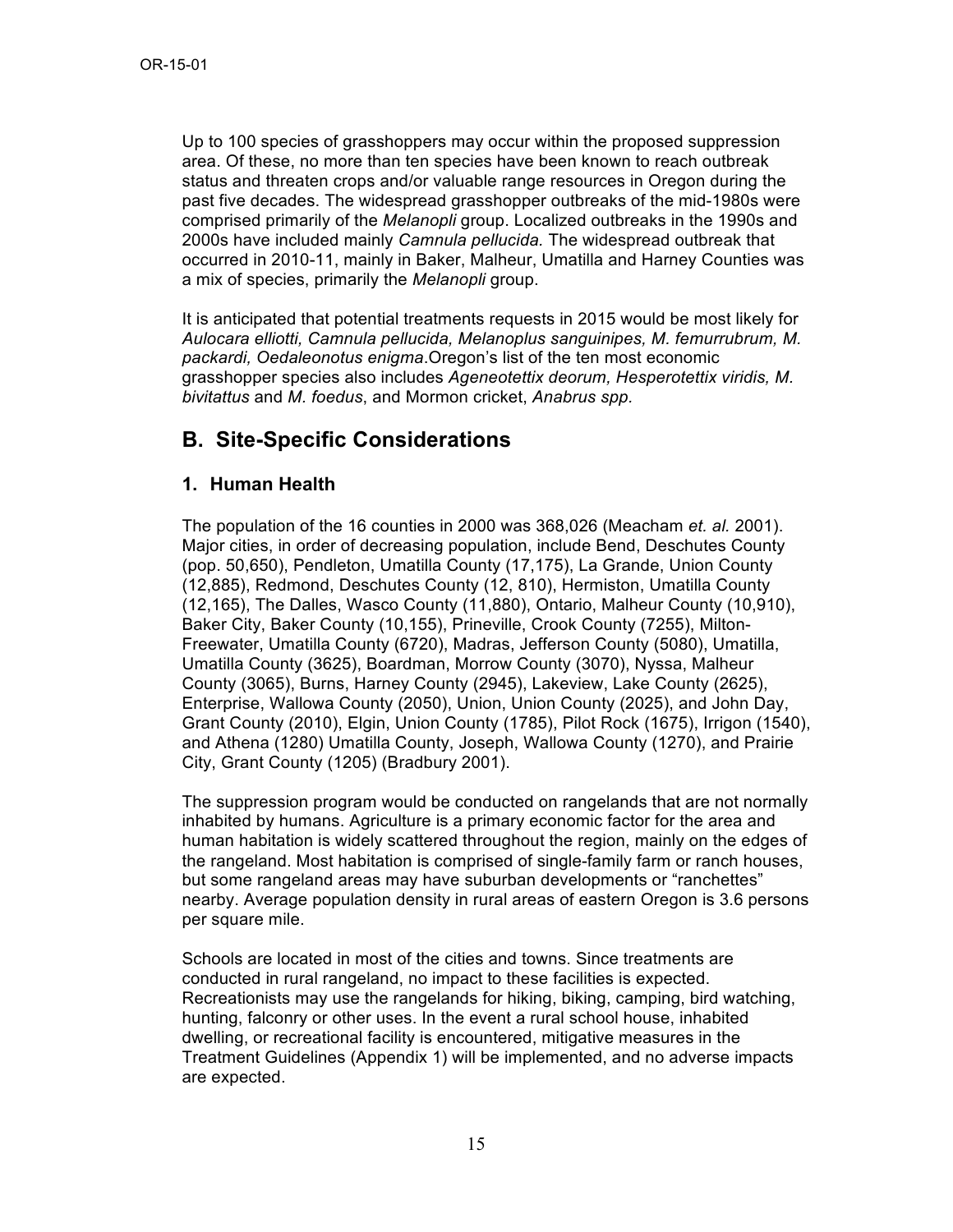Human health may be affected by the proposed actions. However, potential exposures to the general public from traditional application rates are infrequent and of low magnitude. These low exposures to the public pose no risk of direct toxicity, carcinogenicity, neurotoxicity, genotoxicity, reproductive toxicity, or developmental toxicity. Program use of carbaryl, malathion, and diflubenzuron has occurred in many past programs, and no adverse health effects have been reported.

Children and persons with sensitivity to chemicals are those most likely to experience any negative effects. These individuals will be advised to avoid treatment areas at the time of application until the insecticide has time to dry on the treated vegetation.

Those most at risk during operations would be persons actually mixing or applying chemicals. These individuals will be advised to avoid treatment areas at the time of application until the insecticide has time to dry on the treated vegetation.

#### **a. Executive Order No. 12898, Federal Actions to Address Environmental Justice in Minority Populations and Low-Income Populations**

Executive Order (E.O.) 12898, Federal Actions To Address Environmental Justice in Minority Populations and Low-Income Populations, was signed by President Clinton on February 11, 1994 (59 Federal Register (FR) 7269). This E.O. requires each Federal agency to make achieving environmental justice part of its mission by identifying and addressing, as appropriate, disproportionately high and adverse human health or environmental effects of its programs, policies, and activities on minority populations and low-income populations. Consistent with this E.O., APHIS will consider the potential for disproportionately high and adverse human health or environmental effects on minority populations and low-income populations for any of its actions related to grasshopper suppression programs.

Population makeup in the proposed suppression area of Oregon (U.S. Census Bureau 2000) is 87.6% White. Hispanic or Latino of any race is the next most numerous group comprising 10.1 %. Other identifiable groups include Black or African American 0.5%, American Indian and Alaska Native 2.6 %, Asian 0.8%, and Native Hawaiian and Other Pacific Islander 0.2%. Hispanic workers are often engaged in production and processing of crops.

American Indian tribes have interests in lands on and off reservations in this 16 county area. There are four federally recognized Indian tribes in this area. The Confederated Tribes of Warm Springs, made up of the Warm Springs, Wasco, and the Paiute people, have an enrollment of 4000 and a 644,000 acre reservation near Madras, OR. The Confederated Tribes of the Umatilla Indian Reservation (CTUIR), made up of the Cayuse, Umatilla and Walla Walla people, have 2800 enrolled members and a 172,882 acre reservation near Pendleton, OR. By way of the 1855 Treaties that created the Warm Springs and Umatilla Reservations, the tribes reserved specific rights, which include the right hunt and gather traditional foods and medicines on open and unclaimed lands. These rights are generally referred to as "Treaty reserved rights" and extend to tribal traditional use areas. The Burns Paiute Tribe has 341 members, a 771 acre reservation and over 11,000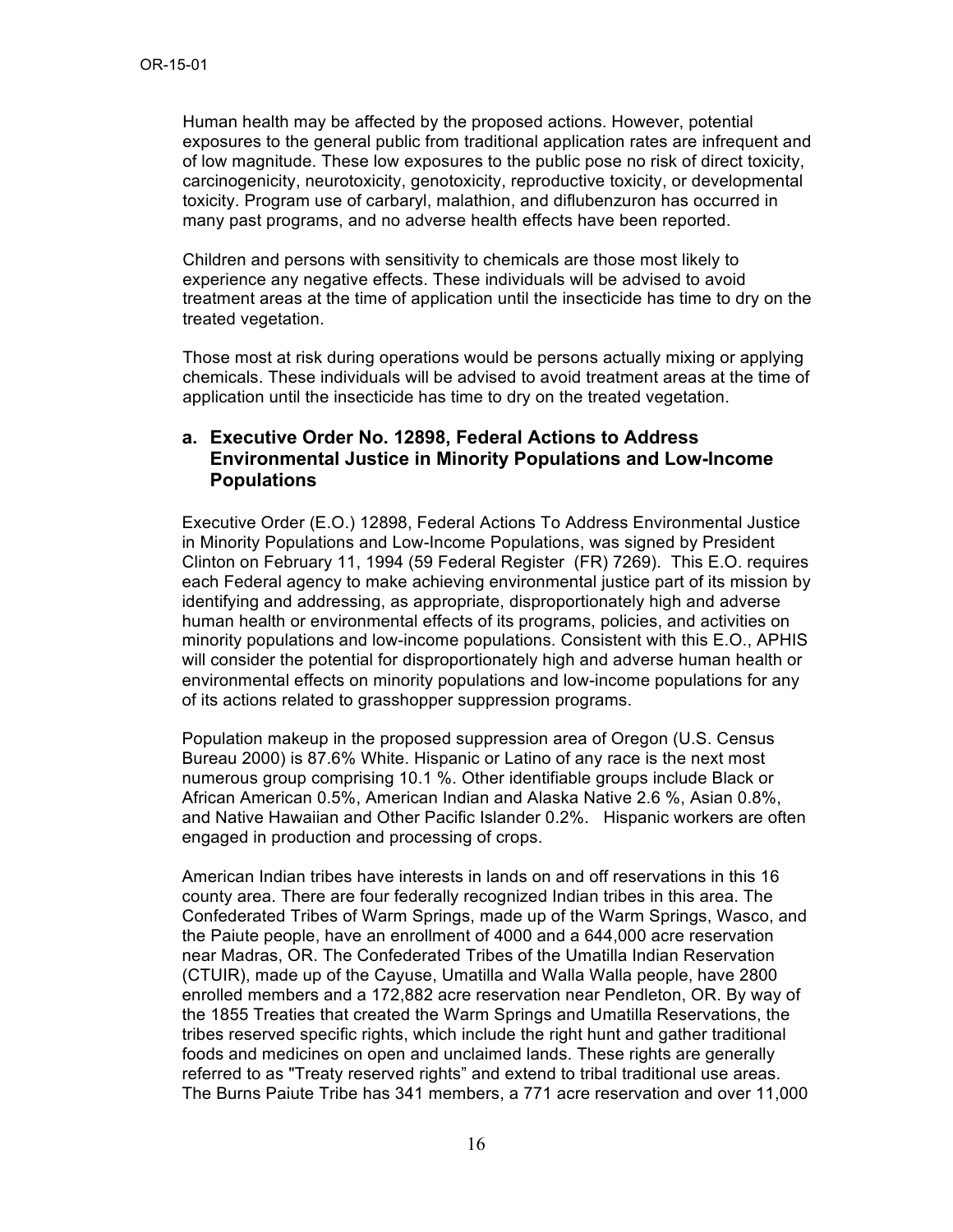acres of allotment lands near Burns, OR. The Fort McDermit Paiute-Shoshone Tribe's reservation straddles the Oregon-Nevada border, including 18,829 acres in Oregon.

The number of persons in the area below the poverty level in 1999 ranged from 18.6% in Malheur County to 9.1% in Gilliam County. Median household income ranged from \$41,847 in Deschutes County to \$28,750 in Wheeler County. Per capita income varied from \$13,895 in Malheur to \$21,767 in Deschutes County in 1999. Compare suppression area to Oregon and US figures for persons below poverty which are 11.6%, 12.4% respectively; the median household incomes are \$40,916, \$41,994; and the per capita incomes are \$20,940, \$21,587 (U.S. Census Bureau 2000).

#### **b. Executive Order No. 13045, Protection of Children from Environmental Health Risks and Safety Risks**

Recognition of the increased scientific knowledge about the environmental health risks and safety risks associated with hazardous substance exposures to children brought about legislation and other requirements to protect the health and safety of children. On April 21, 1997, President Clinton signed E.O. 13045, Protection of Children from Environmental Health Risks and Safety Risks (62 FR 19885). This E.O. requires each Federal agency, consistent with its mission, to identify and assess environmental health risks and safety risks that may disproportionately affect children and to ensure that its policies, programs, activities, and standards address disproportionate risks to children that result from environmental health risks or safety risks. APHIS has developed agency guidance for its programs to follow to ensure the protection of children (USDA, APHIS, 1999).

In 2000 the population under 18 years of age in the counties within the proposed suppression area ranges from 30.8% in Morrow to 22.7% Wheeler. This compares with 24.7 % for the entire state of Oregon and 25.7% for the US (U.S. Census Bureau 2000).

### **2. Nontarget Species**

Grasslands, open forest, shrub/brush lands, and their associated wetlands are the most likely to be involved in a grasshopper control program. These lands host a variety of wildlife species including terrestrial vertebrate and invertebrate animals (including grasshopper species which are not threatening valuable resources), aquatic organisms, and terrestrial plants (both native and introduced). The proposed actions could take place in areas that contain suitable habitat (see Appendix 2, Map 3).

Invertebrate organisms of special interest include biocontrol insects and pollinators. Land managers and others have released and managed biocontrol agents including insects and pathogens on many species of invasive plants within and near the suppression program area. These biocontrol agents are important in decreasing the overall population or the rate of reproduction of some species of undesirable rangeland plants, especially exotic invasive weeds.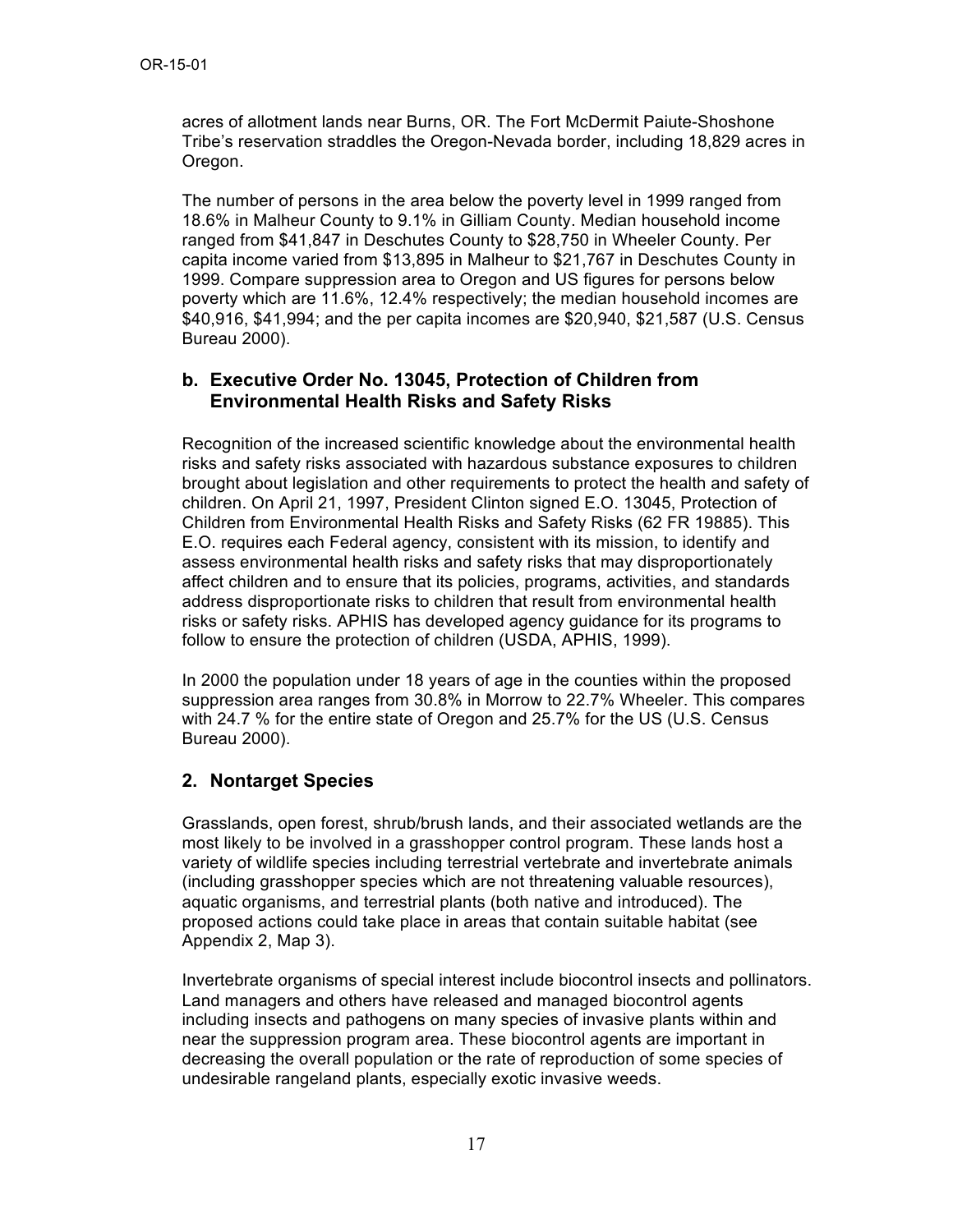Pollinators occur within and near the suppression program area. Pollinators include managed exotic and native insect species such as honey bees, leafcutter bees, and alkali bees which are commercially valuable for agriculture. Other species of insects and animals pollinate native and exotic plants and are necessary for the survival of some species.

Vertebrates occurring in the area include highly visible introduced and native mammalian species such as cattle, sheep, horses, mule deer, elk, pronghorn, and coyotes as well as smaller animals like rabbits, mice, gophers and bats. Birds comprise a large portion of the vertebrate species complex, and they also include exotic and native species. Some exotic game birds, like pheasant and partridge, have been deliberately introduced into the area, and other species such as starlings and pigeons have spread from other loci of introduction. Sage-obligate bird species, typified by sage grouse, are present in much of the Southern part of this area. Various reptiles and amphibians are also present. Many of the herbivorous vertebrate species compete with some species of grasshoppers for forage, while other species utilize grasshoppers and other insects as a food source. There is special concern about the role of grasshoppers as a food source for sage grouse, sharp-tail grouse, and other bird species.

The proposed suppression area contains a vast variety of terrestrial invertebrates, primarily insects and other arthropods. They include species which compete with grasshoppers and some which prey on grasshoppers. In turn, some species of grasshoppers may prey opportunistically on other invertebrates.

Aquatic organisms within the suppression area include plants and vertebrate and invertebrate animals. Some species of fish utilize grasshoppers as a significant food source during some parts of the year.

Springs are of special concern since they are often unconnected to stream systems or other water bodies. Due to lack of connectivity, biota found at springs can be endemic, and therefore particularly sensitive. Even if species at a particular spring are found elsewhere, the lack of connectivity to other populations would slow or prevent recolonization, especially for aquatic invertebrates that do not have a winged adult life stage.

A diverse complement of terrestrial plants occurs within the proposed suppression area. Many such as Canada thistle, Scotch thistle, puncturevine, purple loosestrife, spotted and diffuse knapweed, yellow starthistle, and leafy spurge are considered as non-native, invasive weeds. Native plants such as sagebrushes, bitterbrush, and various grasses provide forage and shelter for animal species and help stabilize the soil against erosion.

Biological soil crusts, also known as cryptogamic, microbiotic, cryptobiotic, and microphytic crusts, occur within the proposed suppression area. Biological soil crusts are formed by living organisms and their by-products, creating a crust of soil particles bound together by organic materials. Crusts are predominantly composed of cyanobacteria (formerly blue-green algae), green and brown algae, mosses, and lichens. Liverworts, fungi, and bacteria can also be important components. Crusts contribute to a number of functions in the environment. Because they are concentrated in the top 1 to 4 mm of soil, they primarily affect processes that occur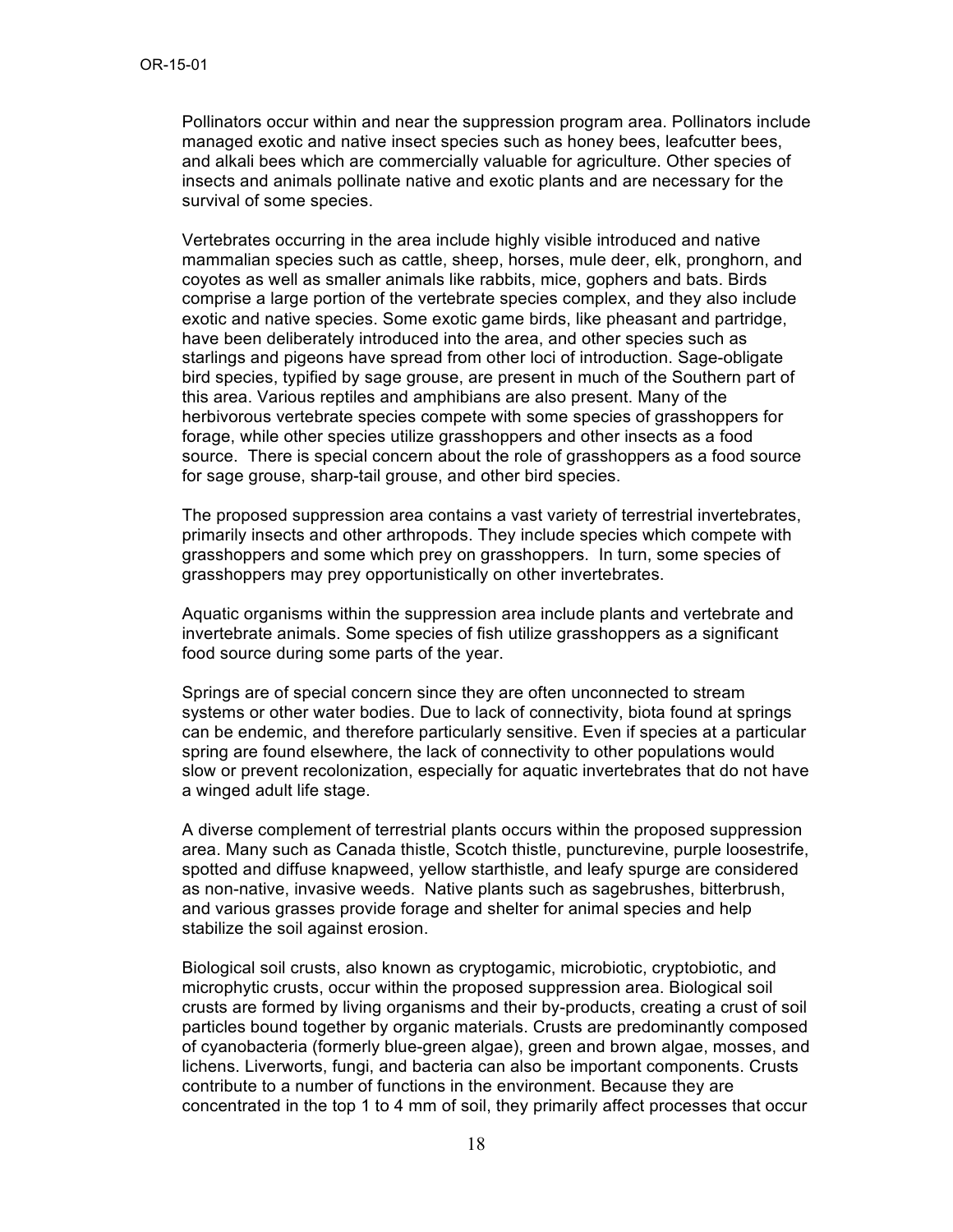at the land surface or soil-air interface. These include soil stability and erosion, atmospheric N-fixation, nutrient contributions to plants, soil-plant-water relations, infiltration, seedling germination, and plant growth.

The proposed action could cause changes that may affect the behavior or physiological processes of some federally listed Threatened, Endangered, Proposed, or Candidate species. Candidate species have no protection under the ESA, but their conservation status is of special concern to FWS since they are candidates for listing as threatened or endangered. Candidate species that occur in the area covered by this EA include Columbia spotted frog Great Basin distinct population segment (DPS), *Rana luteiventris,*; greater sage grouse, *Centrocercus urophasianus,* pacific fisher, *Martes pennanti pacifica*, Northern wormwood *Artemesia campestris var. wormskioldii,* Washington ground squirrel, *Spermophilus washingtoni*, and whitebark pine *Pinus albicaulis.*

Many other species are accorded special status by federal land managers or by the State of Oregon. Data about these species are available from the respective land managers or at Oregon Department of Fish & Wildlife website, http://www.dfw.state.or.us/wildlife/diversity/

The following table shows the federally listed species found in the covered area, and indicates in which counties they are found, including if any critical habitat (CH) is assigned or proposed (PCH). Critical habitat is a specific geographic area essential to the conservation of a T&E species which may require special protection. Although APHIS is not required to consult with F&WS on candidate species under ESA, F&WS has requested that APHIS consider impacts to two candidate species that could occur in rangeland habitat and thus be affected by a grasshopper suppression program.

### **Table 1. Federally listed Threatened (T), Proposed Threatened (PT) Candidate (C) and Endangered (E) species and Critical Habitat (CH) found in the Covered Area**

| <b>Common Name</b>                        | <b>Scientific Name</b> | <b>Status</b> | <b>EA Counties found</b>                                            |  |  |
|-------------------------------------------|------------------------|---------------|---------------------------------------------------------------------|--|--|
| <b>Amphibians</b>                         |                        |               |                                                                     |  |  |
| Rana luteventris<br>Columbia Spotted Frog |                        | С             | <b>Great Basin DPS</b><br>Harney, Lake, Malheur                     |  |  |
| Oregon Spotted Frog<br>Rana pretiosa      |                        | т             | Deschutes, Lake, Wasco                                              |  |  |
| <b>Mammals</b>                            |                        |               |                                                                     |  |  |
| Canada Lynx                               | Lynx Canadensis        | т<br>(CH)     | Contiguous U.S. DPS<br>wherever found. Lake                         |  |  |
| Canis lupus<br><b>Gray Wolf</b>           |                        | Е             | Wherever found outside<br>the Northern Rocky<br><b>Mountain DPS</b> |  |  |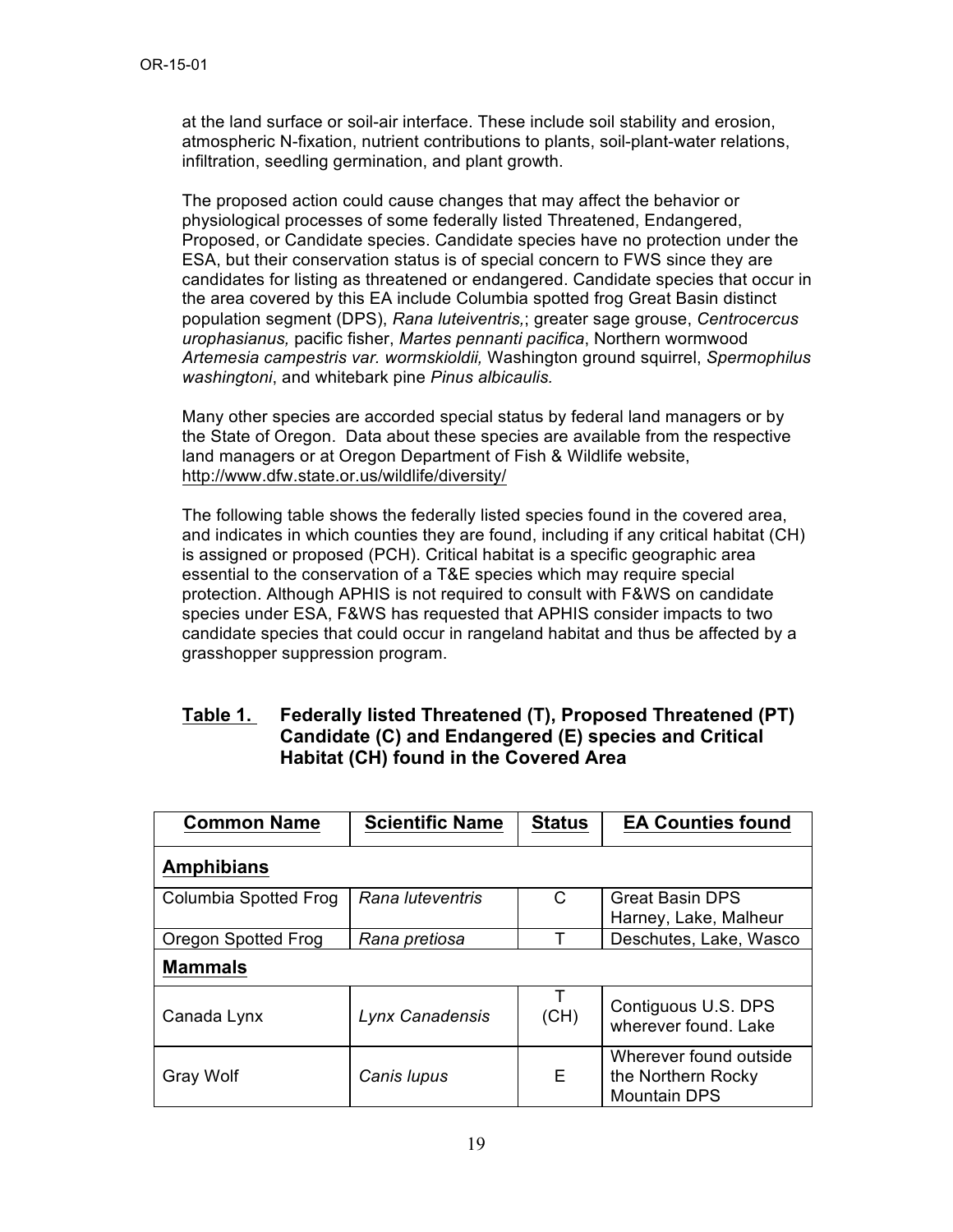| Fish                          |                              |          |                             |  |  |
|-------------------------------|------------------------------|----------|-----------------------------|--|--|
| <b>Borax Lake Chub</b>        | Gila boraxobius<br>$E$ (CH)  |          | Harney                      |  |  |
| <b>Bull Trout (Columbia</b>   | <b>Salvelinus</b><br>т       |          | Baker, Crook,               |  |  |
| R., Columbia Basin,           | confluentus                  | (CH)     | Deschutes, Grant,           |  |  |
| and Klamath Basin             |                              |          | Gilliam, Harney,            |  |  |
| populations)                  |                              |          | Jefferson, Lake, Malheur,   |  |  |
|                               |                              |          | Umatilla, Union, Wasco,     |  |  |
|                               |                              |          | Wallowa, Wheeler            |  |  |
| Chinook Salmon                | Oncorhynchus                 | E        | Gilliam, Morrow,            |  |  |
| (upper Columbia R.            | (=Salmo)                     | (CH)     | Sherman, Umatilla,<br>Wasco |  |  |
| spring run)<br>Chinook Salmon | tshawytscha<br>Oncorhynchus  | Τ        | Gilliam, Morrow,            |  |  |
| (Snake R. fall run)           | (=Salmo)                     | (CH)     | Sherman, Umatilla,          |  |  |
|                               | tshawytscha                  |          | Union, Wasco, Wallowa       |  |  |
| Chinook Salmon                | Oncorhynchus                 | T        | Gilliam, Morrow,            |  |  |
| (Snake R.                     | $( =$ Salmo $)$              | (CH)     | Sherman, Umatilla,          |  |  |
| spring/summer run)            | tshawytscha                  |          | Union, Wasco, Wallowa       |  |  |
| <b>Foskett Speckled Dace</b>  | Rhinichthys                  | Τ        | Lake                        |  |  |
|                               | osculus ssp.                 |          |                             |  |  |
| Hutton Tui Chub               | Gila bicolor                 | T        | Lake                        |  |  |
| Lahontan Cutthroat            | Oncorhynchus                 | Τ        | Harney, Malheur             |  |  |
| Trout                         | clarki henshawi              |          |                             |  |  |
| <b>Lost River Sucker</b>      | <b>Deltistes luxatus</b>     | $E$ (CH) | Lake                        |  |  |
| Modoc Sucker                  | Catostomus                   | Е        | Lake                        |  |  |
| <b>Shortnose Sucker</b>       | microps<br><b>Chasmistes</b> | E        | Lake                        |  |  |
|                               | brevirostris                 | (CH)     |                             |  |  |
| Sockeye Salmon                | Oncorhynchus                 | E        | Gilliam, Morrow,            |  |  |
| (Snake River, ID stock        | (=Salmo) nerka               | (CH)     | Sherman, Umatilla,          |  |  |
| wherever found.)              |                              |          | Union, Wallowa, Wasco       |  |  |
| Steelhead (middle             | Oncorhynchus                 | T        | Crook, Gilliam, Grant,      |  |  |
| Columbia R.)                  | (=Salmo) mykiss              | (CH)     | Jefferson, Morrow,          |  |  |
|                               |                              |          | Sherman, Umatilla,          |  |  |
|                               |                              |          | Union, Wallowa, Wasco,      |  |  |
|                               |                              |          | Wheeler                     |  |  |
| Steelhead (upper              | Oncorhynchus                 | Τ        | Gilliam, Morrow,            |  |  |
| Columbia R.)                  | (=Salmo) mykiss              | (CH)     | Sherman, Umatilla,<br>Wasco |  |  |
| Steelhead (Snake R.           | Oncorhynchus                 | T.       | Gilliam, Morrow,            |  |  |
| Basin)                        | (=Salmo) mykiss              | (CH)     | Sherman, Umatilla,          |  |  |
|                               |                              |          | Union, Wasco, Wallowa       |  |  |
| <b>Warner Sucker</b>          | Catostomus                   | T        | Lake                        |  |  |
|                               | warnerensis                  | (CH)     |                             |  |  |
| <b>Birds</b>                  |                              |          |                             |  |  |
| Greater Sage Grouse           | Centrocercus                 | C        | Baker, Crook,               |  |  |
|                               | urophasianus                 |          | Deschutes, Grant,           |  |  |
|                               |                              |          | Harney, Lake, Malheur,      |  |  |
|                               |                              |          | Union, Wheeler              |  |  |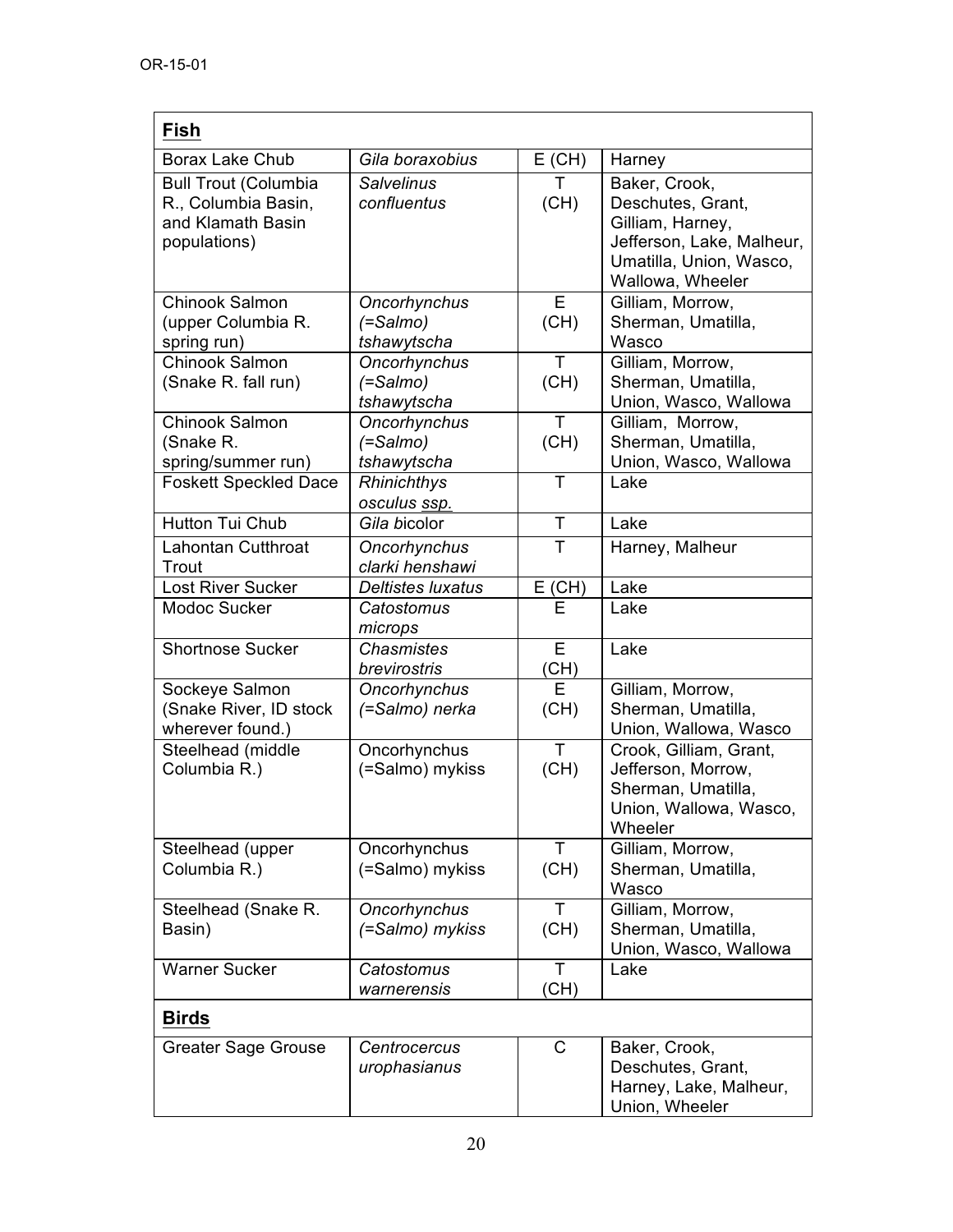| Northern Spotted Owl        | Strix occidentalis   | т        | Deschutes, Jefferson, |
|-----------------------------|----------------------|----------|-----------------------|
|                             | caurina              |          | Wasco                 |
| <b>Yellow-billed Cuckoo</b> | Coccyzus             |          | Deschutes, Lake,      |
|                             | americanus           |          | Malheur               |
| <b>Plants</b>               |                      |          |                       |
| Green's Tuctoria            | Tuctoria greenei     | $E$ (CH) | Lake                  |
| Howell's Spectacular        | Thelypodium          |          | Baker, Union          |
| Thelypody                   | howellii spectabilis |          |                       |
| <b>MacFarlane's Four-</b>   | Mirabilis            | т        | Wallowa               |
| o'clock                     | macfarlanei          |          |                       |
| <b>Malheur Wire-lettuce</b> | Stephanomeria        | F        | Harney                |
|                             | malheurensis         | (CH)     |                       |
| <b>Spalding's Campion</b>   | Silene spaldingii    |          | Wallowa               |
| (Catchfly)                  |                      |          |                       |
| <b>Slender Orcutt Grass</b> | Orcuttia tenuis      | (CH)     | Lake                  |

### **a. Bald and Golden Eagle Protection Act**

The Eagle Act (16 U.S.C. 668-668c), enacted in 1940, and amended several times since then, prohibits anyone, without a permit issued by the Secretary of the Interior, from "taking" bald eagles, including their parts, nests, or eggs. The Act provides criminal and civil penalties for persons who "take, possess, sell, purchase, barter, offer to sell, purchase or barter, transport, export or import, at any time or any manner, any bald eagle ... [or any golden eagle], alive or dead, or any part, nest, or egg thereof." The Act defines "take" as "pursue, shoot, shoot at, poison, wound, kill, capture, trap, collect, molest or disturb." "Disturb'' means: " to agitate or bother a bald or golden eagle to a degree that causes, or is likely to cause, based on the best scientific information available, 1) injury to an eagle, 2) a decrease in its productivity, by substantially interfering with normal breeding, feeding, or sheltering behavior, or 3) nest abandonment, by substantially interfering with normal breeding, feeding, or sheltering behavior." In addition to immediate impacts, this definition also covers impacts that result from human-induced alterations initiated around a previously used nest site during a time when eagles are not present, if, upon the eagles return, such alterations agitate or bother an eagle to a degree that injures an eagle or substantially interferes with normal breeding, feeding, or sheltering habits and causes, or is likely to cause, a loss of productivity or nest abandonment.

Both bald and golden eagles are known to reside in the area covered under this EA.

#### **3. Socioeconomic Issues**

Agriculture is an important part of the area's economy and landscape. More than half the area is used for cropland or rangeland (Meacham *et. al.* 2001). Croplands are concentrated on the Columbia Plateau with other small, scattered pockets of mainly irrigated cropland in arable valleys. Crop growers in areas adjacent to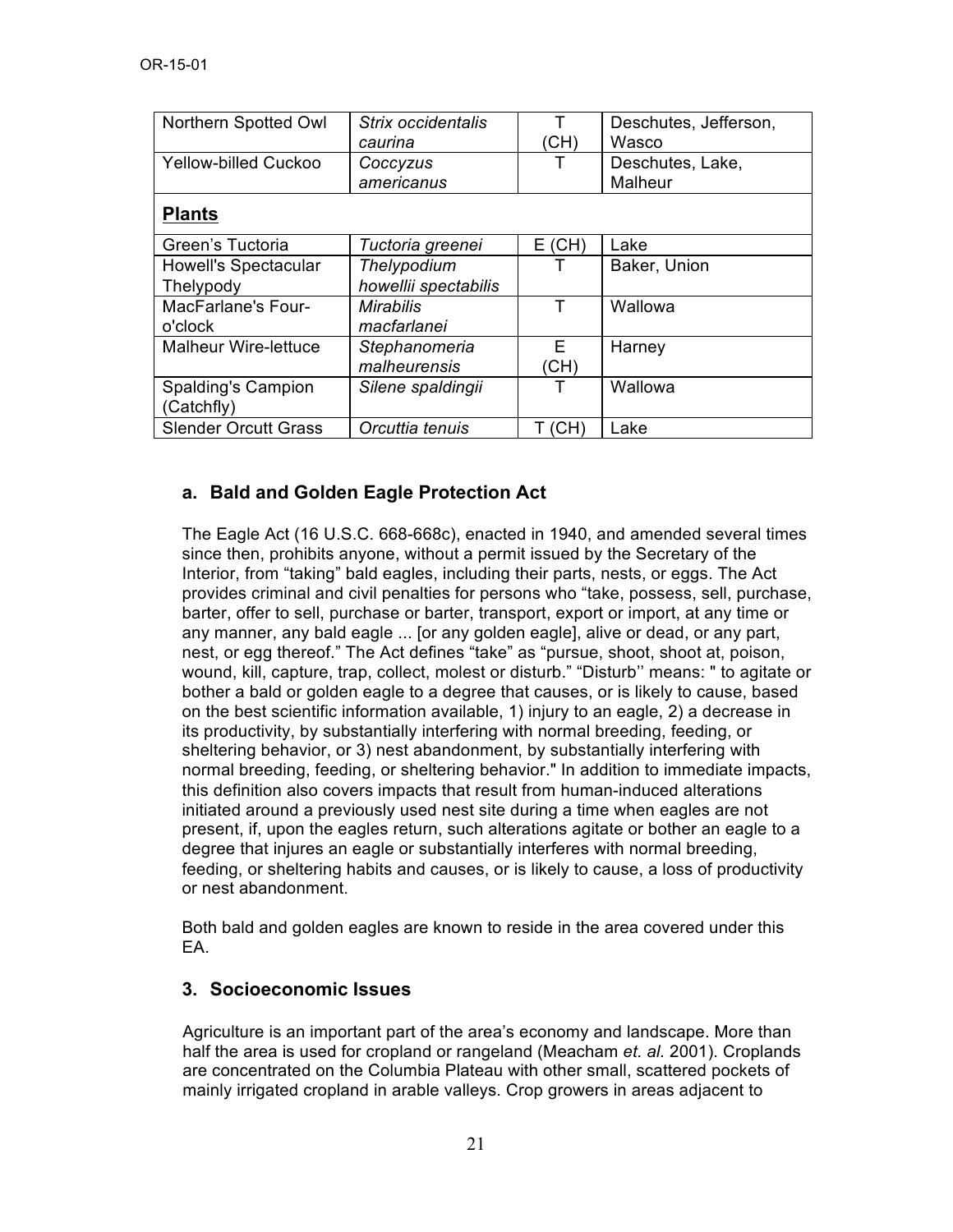possible suppression areas grow feed for dairies and feedlots as well as high value crop such as potatoes, sugarbeets, wheat, barley, oats, hay, grass seed, and a variety of other crops. Grain production is concentrated on the Columbia Plateau. Morrow and Umatilla counties especially produce alfalfa, corn, and potatoes. Central Oregon counties produce a variety of vegetable seeds, mint, grain, and hay. Malheur County is a major producer of seed crops, potatoes, onions and sugarbeets. Tree fruit production is important in Wasco, and Umatilla Counties (Bradbury 2001). Processing plants add value in several of the rural communities. Gross farm and ranch sales for the area in 2001 were \$1041.9 million. Crops accounted for \$651.8 million and animal products \$390.2 million (ODA 2002).

Livestock grazing is one of the primary uses of rangeland in the covered area. It is the dominate agriculture in Harney and Lake Counties. Livestock enterprises include rangeland grazing by cattle, sheep, and horses; feedlots for beef; and concentrated dairy and hog farms. This rangeland may be utilized during the summer or reserved for fall and winter grazing. Livestock inventory on January 1, 2002 included total cattle (918,500), beef cows (434,300), dairy cattle (6100), hogs (4000) and sheep (56,100) (ODA 2002).

Acreage in organic production is increasing in the area. There were 11,931 acres registered in organic production in this area in 2002. In 2008 there were 78 farms with 51,532 acres certified organic in these 16 counties.

Beekeepers maintain hives to produce honey and other bee products on land which is included in the proposed treatment area as well as on land located near the proposed treatment area. Alfalfa, seed crops, and tree fruits rely on pollination from bees which may live or forage on or near proposed suppression areas.

Other important industries for this area are forest products, recreation, power generation, and manufacturing (Bradbury 2001).

Much of the land here is publicly owned. The area contains parts of six National Forests; Deschutes, Malheur, Umatilla, Wallowa-Whitman, Fremont-Winema, Ochoco; Crooked River National Grasslands; and Hell's Canyon National Recreation Area administered by USDA Forest Service. USDI Fish and Wildlife Service administers the Hart Mountain National Antelope Refuge, Malheur NWR, McKay Creek NWR, Cold Springs NWR, Umatilla NWR, and Deer Flats NWR. The USDI Bureau of Land Management administers much of the public rangeland and is the major landowner in the southeast and south-central part of Oregon. More than half the public forest and rangeland is leased for grazing (Meacham *et. al.* 2001). The remainder is either not farmable or set aside as protected areas.

This area also contains many parks, wilderness areas, public forests, and wilderness studies area administered by state or local governments. The Department of Interior, National Park Service administers John Day Fossil Beds National Monument. There may also be areas of rangeland habitat considered as "sensitive areas" for the survival of non-listed species of concern.

The general public uses rangelands in the proposed suppression area for a variety of recreational purposes including hiking; camping; wildlife, bird, and insect collecting and watching; hunting; falconry; shooting; plant collecting; rock and fossil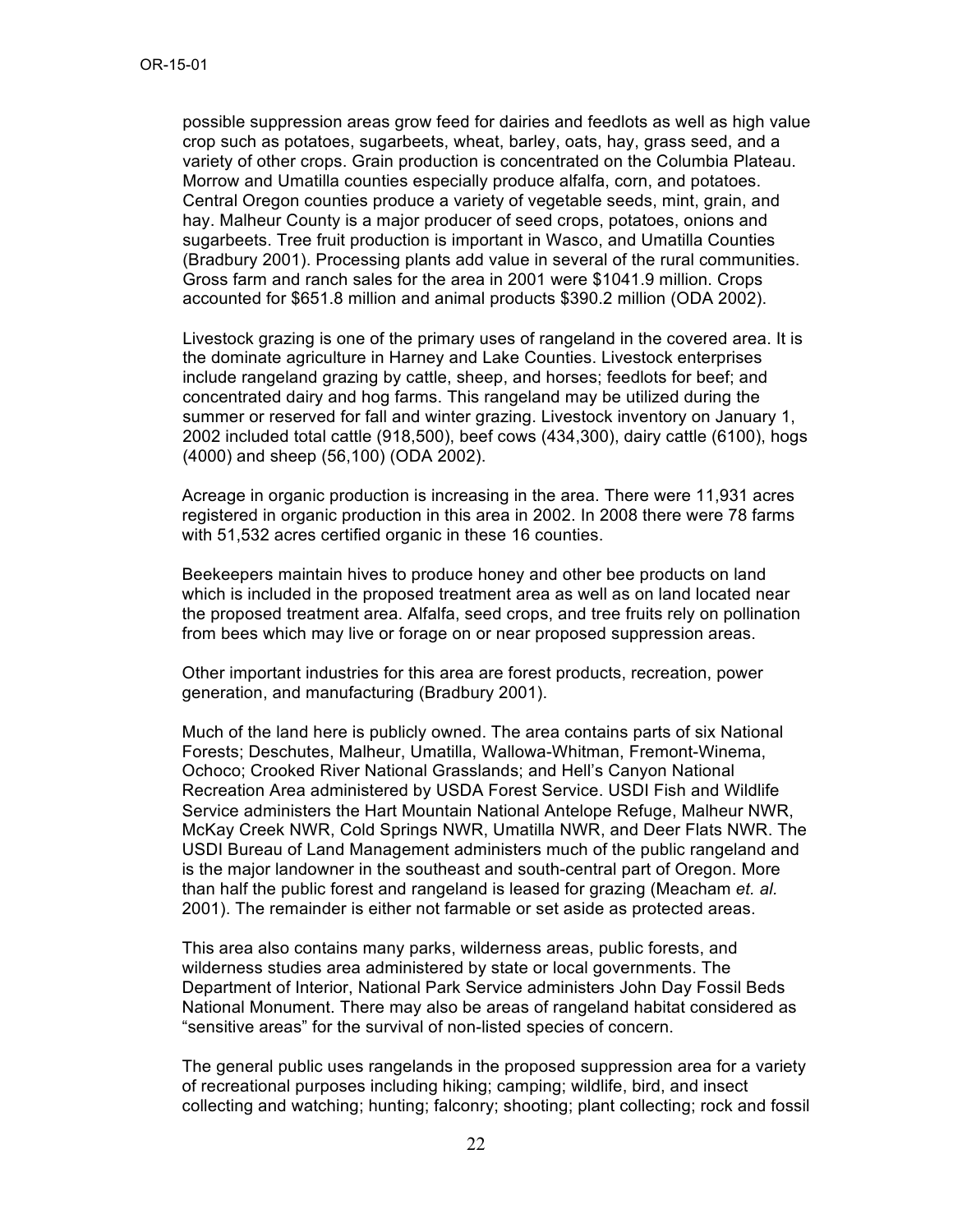collecting; artifact collecting; sightseeing; and dumping. Members of the general public traverse rangelands in or near the proposed suppression area by various means including on foot, horseback, all terrain vehicles, bicycles, motorcycles, four-wheel drive vehicles, snowmobiles, and aircraft.

Artificial surfaces in or near the proposed suppression area include the walls and roofs of buildings, painted finishes on automobiles, trailers, recreational vehicles, and road signs. See 2002 FEIS pp 71-72

The land most likely to be involved in a grasshopper suppression program would include active or idle rangeland, Conservation Reserve Program (CRP) land, and some cropland. Areas where grasshoppers have historically been an economic problem in Oregon are summarized in Appendix 2, Map 3.

#### **4. Cultural Resources and Events**

Cultural and historical sites include locations and artifacts associated with Native Americans, explorers, pioneers, religious groups and developers. Native American petroglyphs have been discovered in several areas within the proposed suppression area. Artifacts from knapping (stone tool making) occur within the proposed suppression area. Elements of the Oregon Trail transect portions of the proposed suppression area, and monuments have been erected in several places. Museums, displays and structures associated with mining, logging, Japanese internment camps, and irrigation development exist in areas near the proposed suppression area.

There are four federally recognized Indian tribes in this area. The Confederated Tribes of Warm Springs have an enrollment of 4000 and a 644,000 acre reservation near Madras, OR. The Confederated Tribes of the Umatilla Indian Reservation (CTUIR) have 2800 enrolled members and a 172,882 acre reservation near Pendleton, OR. The Burns Paiute Tribe has 341 members, a 771 acre reservation and over 11,00 acres of allotment lands near Burns, OR. The Fort McDermitt Paiute-Shoshone Tribe's reservation straddles the Oregon-Nevada border, 18,829 acres are in Oregon.

The 1855 Treaty that created the Warm Springs and Umatilla Reservations reserved specific rights in the Treaty, which include the right to hunt and gather traditional foods and medicines on open and unclaimed lands. These rights are generally referred to as "Treaty reserved rights" and extend to approximately 16.4 million acres of ceded land in Washington and Oregon. Other Native Americans may practice traditional food and medicine gathering in the proposed suppression area.

# **IV. Environmental Consequences**

### **A. Environmental Consequences of the Alternatives**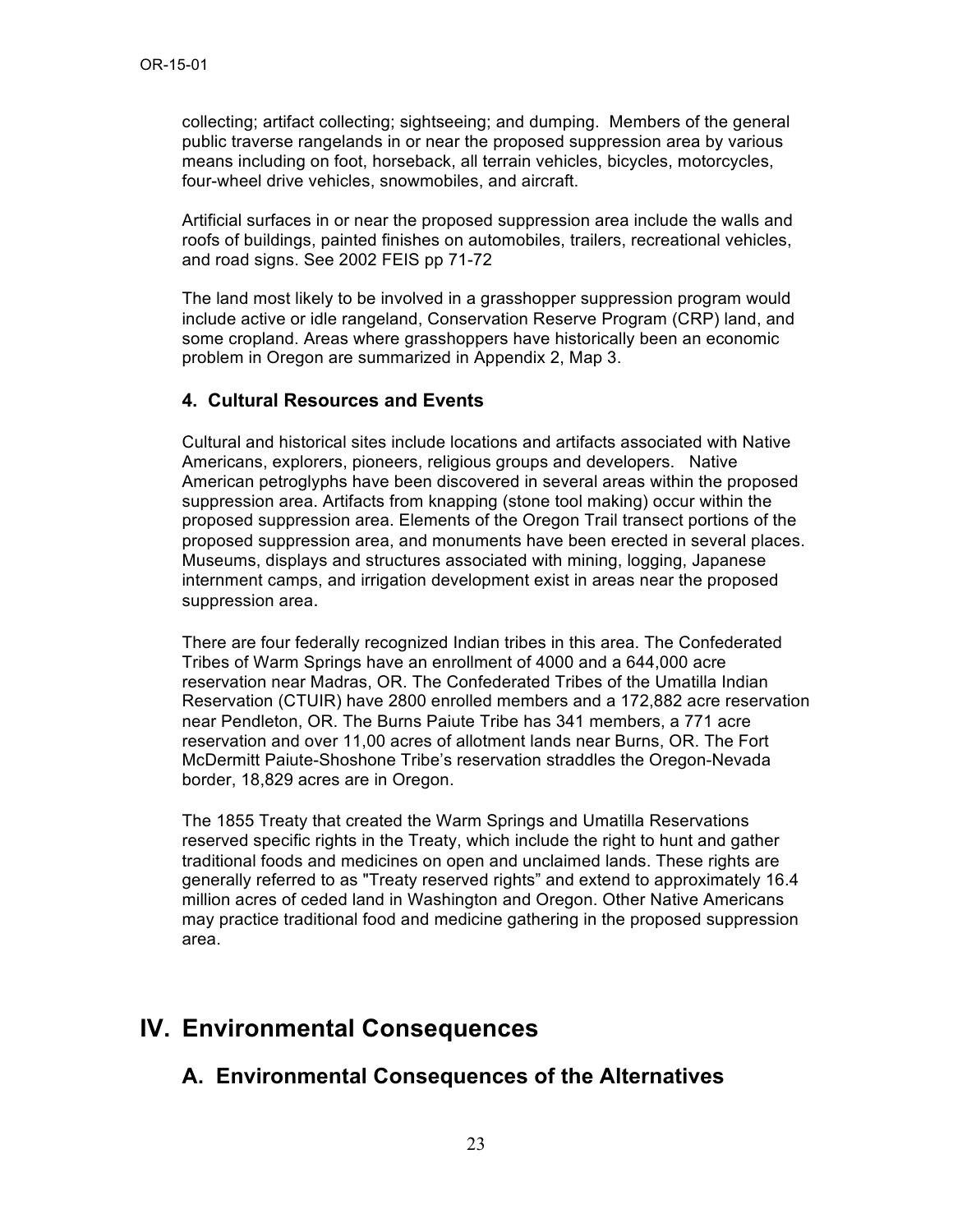Each alternative described in this EA potentially has adverse environmental effects. The general environmental impacts of each alternative are discussed in detail in the 2002 FEIS. The specific impacts of the alternatives are highly dependent upon the particular action and location of infestation. The principal concerns associated with the alternatives that include insecticide application are: (1) the potential effects of the three pesticide options on human health (including subpopulations that might be at increased risk); and (2) impacts of pesticides on nontarget organisms (including threatened and endangered species). Assessments of the relative risk of each pesticide option are discussed in detail in the 2002 FEIS document.

Site-specific environmental consequences of the alternatives are discussed in this section.

#### **1. No Action Alternative**

Under this alternative, APHIS would not fund or participate in any program to suppress grasshoppers. If APHIS does not participate in any grasshopper suppression program, Federal land management agencies, State agriculture departments, local governments, or private groups or individuals, may not effectively combat outbreaks in a coordinated effort. In these situations, grasshopper outbreaks could develop and spread unimpeded.

#### **Human health**

There would be no exposure to the public from program chemicals under this alternative. However, without APHIS participation, local governments, or private groups or individuals may attempt to conduct widespread grasshopper programs. It is possible that a large amount of insecticides, including those with a greater risk to human health, could be applied, reapplied, and perhaps misapplied in an effort to suppress or even locally eradicate grasshopper populations. Such a scenario could lead to greater human exposure to a wider array of chemicals.

Some stakeholders have indicated that they are opposed to any treatments on public rangelands because they believe treatments would disrupt ecosystems. The anxiety levels of these stakeholders may be reduced if APHIS does not suppress grasshopper outbreaks.

Uncontrolled grasshopper outbreaks can have direct and indirect effects on the human population that depends on the crops and forage consumed by grasshoppers. When grasshopper populations reach outbreak levels they become migratory in nature, seeking out new areas of vegetation to feed on. Significant crop losses may occur when grasshoppers migrate from rangeland to cropland. Additional inputs of insecticides, potentially more harmful than program chemicals, may be required to protect crops. This would result in increased exposure of farm workers to insecticides.

The anxiety level of persons experiencing losses to crops and rangeland forage may increase if no action is taken to control grasshopper outbreaks.

#### **Non-target species**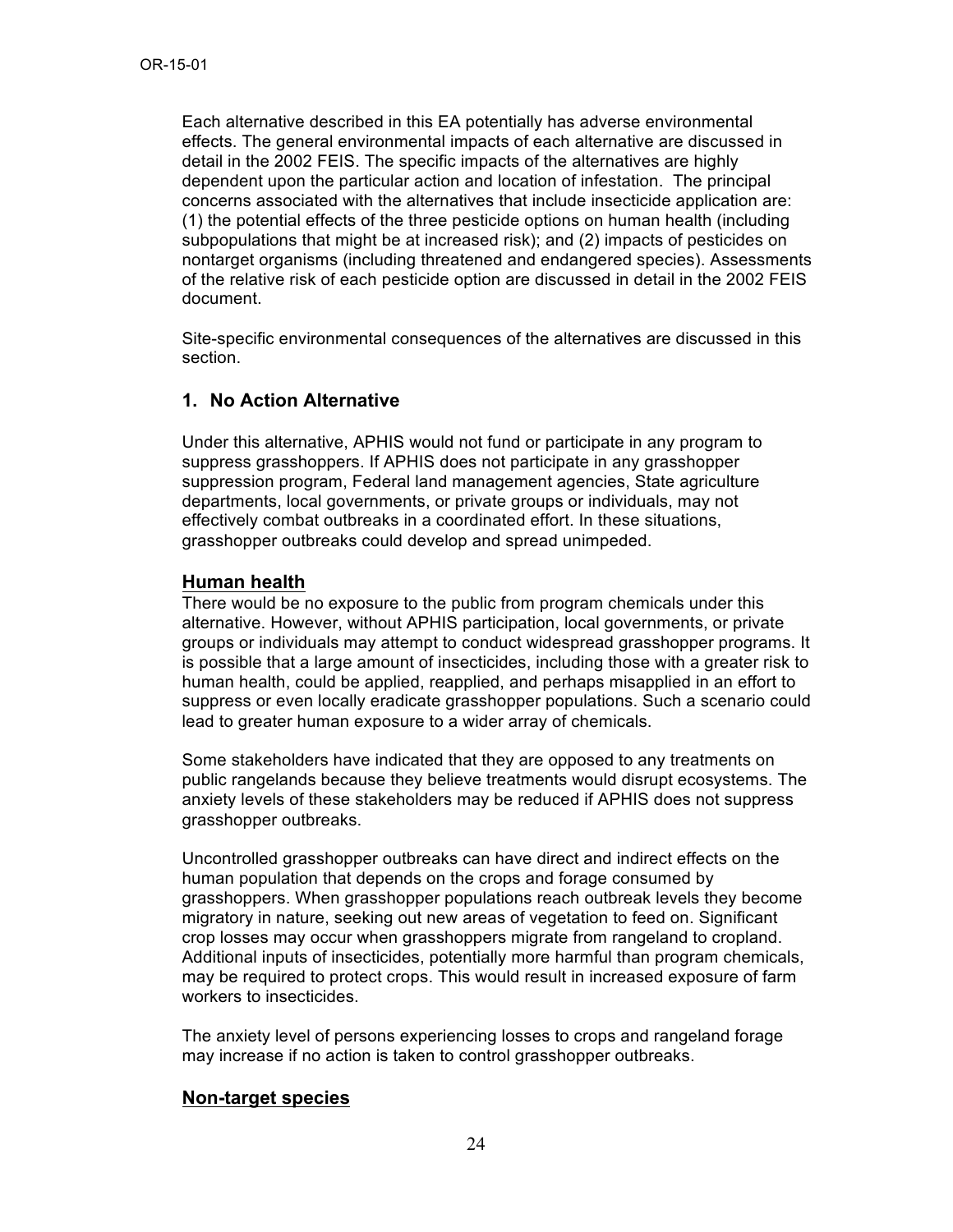An abundant supply of grasshoppers and other insects would be available as a food source for insectivorous animals. This includes birds and other animals which have been accorded sensitive species status by land managers and others.

Grasshoppers in unsuppressed outbreaks would consume agricultural and nonagricultural plants. The damage caused by grasshopper outbreaks could also pose a risk to rare, threatened, or endangered plants that often have a low number of individuals and limited distribution. Plants can be killed or weakened by grasshopper feeding. Some grasshoppers feed on seeds, so future generations of plants could be threatened.

Loss of plant cover would occur due to consumption by grasshoppers. Nesting and cover habitat may be degraded for birds and other wildlife. The herbaceous under story is important to nesting success by sage grouse (Connelly, *et. al*. 1994).

Rangeland which has been severely grazed by grasshoppers is more susceptible to invasion by nonnative plant species. Plant cover may protect the soil from the drying effects of the sun. The plant root systems which hold the soil in place may be weakened, leading to increased rates of erosion. Continued livestock grazing on grasshopper impacted lands will compound the effects to vegetation, soils, and water quality negatively impacting non-target species.

If APHIS does not participate in any grasshopper suppression programs, local governments, or private groups or individuals may attempt to conduct widespread grasshopper programs. Without the technical assistance and program coordination that APHIS can provide to grasshopper programs, it is possible that a large amount of insecticides, including those APHIS considers too environmentally harsh, could be applied, reapplied, and perhaps misapplied in an effort to suppress or even locally eradicate grasshopper populations. It is not possible to accurately predict the environmental consequences of the No Action alternative to non-target organisms because the type and amount of insecticides that could be used in this scenario are unknown.

Rangeland fires may be set by persons who desire suppression of the grasshoppers. Action of this type has not been documented, but individuals have threatened to set fires to destroy grasshopper outbreaks that are not controlled.

#### **Socioeconomic issues**

If left untreated, there is the risk that grasshopper outbreaks on rangeland would decrease the availability of forage for cattle and sheep. If sheep and cattle grazing become unprofitable, there may be disproportionate impact on the sheepherding and cattle raising professions. Livestock must compete with grasshoppers for available forage leading to monetary losses due to supplemental feed programs, the need to move stock to unaffected areas, and/or sell livestock prematurely. It will affect other ranchers by increasing demand, and consequently, cost for hay and/or pasture. This will have a beneficial effect on those providing the hay or range, and a negative impact on other ranchers who use these same resources. Continued grazing on impacted lands will compound the effects to vegetation, resulting in longer-term impacts on grazing forage production on these lands. The lack of treatment could result in the eventual magnification of grasshopper problems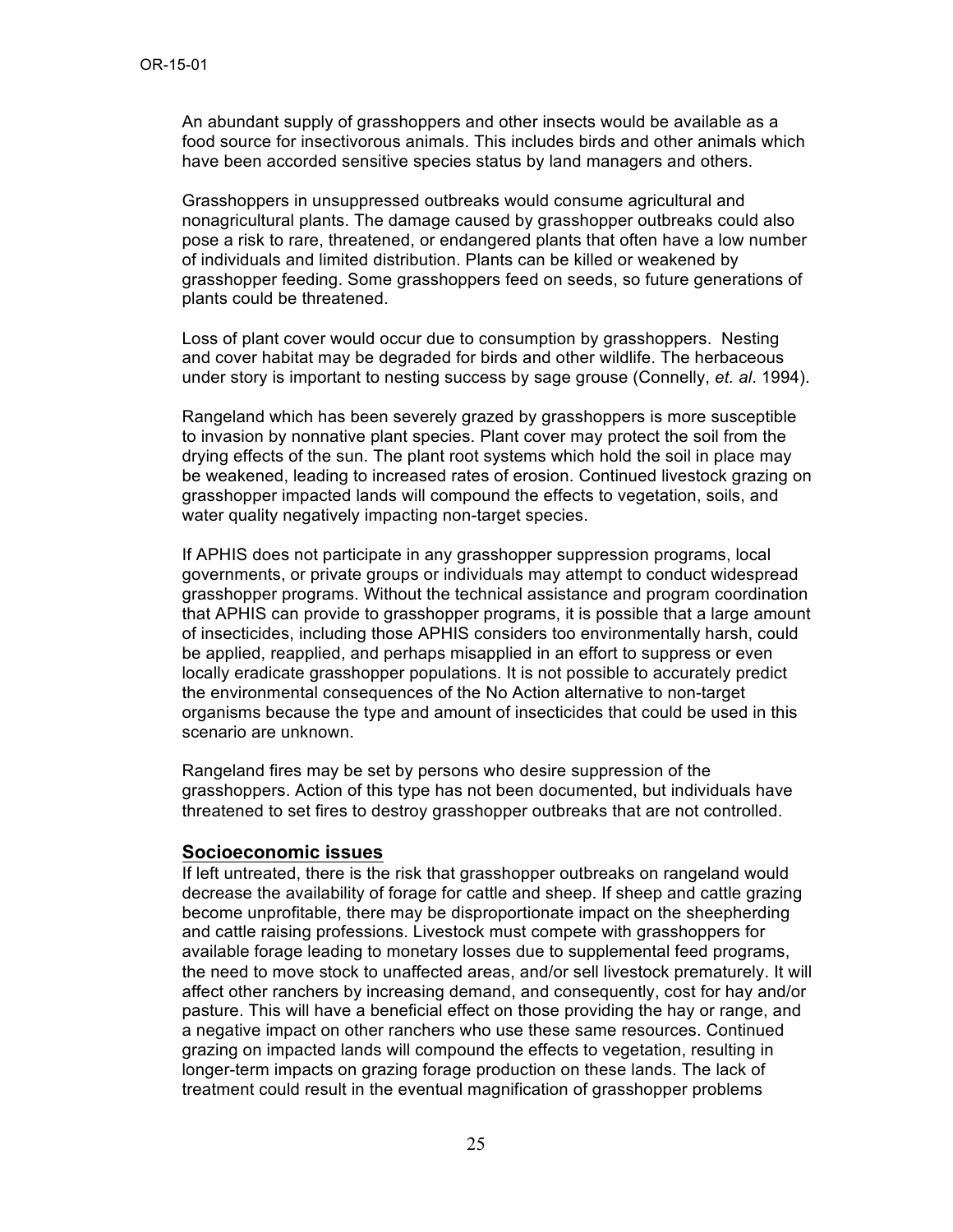resulting in increased suppression efforts, increased suppression costs and the expansion of suppression needs onto lands where options are limited.

Unchecked movement of grasshopper outbreaks into crops would result in crop loss and additional expenditures for insecticidal control in the crop fields. Organic farmers may suffer significant losses if grasshopper outbreaks are not controlled on rangeland and migrate to organic cropland. Some organic farmers were forced to abandon their organic farming enterprise in Camas County, Idaho in 2000 due to invasion of grasshoppers from rangeland into organic alfalfa fields.

It has been suggested that rather than treat grasshopper outbreaks, the federal government should compensate farmers for losses they incur. In cases where grasshoppers migrate from rangeland onto high value cropland, USDA Risk Management Agency (RMA) currently offers multi-peril crop insurance (Sec. 501 7 USC 1501) which may compensate for losses due to insects if the policy holder utilizes appropriate pest control measures, but those measures fail. Forage is not a covered crop under this program. Normally, this payment is based on the failure of pest control spray practices due to untimely rainfall or some other natural event.

USDA Farm Service Agency (FSA) offers the Noninsured Crop Disaster Assistance Program (NAP) (7 CFR 1437.4) which provides financial assistance to eligible producers affected by natural disasters. Forage is considered a noninsured crop. To be eligible a natural disaster must result from a condition related to damaging weather or adverse natural occurrence, such as excessive heat, disease, or insect infestation. Normally grasshopper damage would not qualify for this program. However, the local FSA Office may make a determination that a grasshopper outbreak is a direct result of drought conditions that exist at the time. This program requires pre-enrollment, annual production reporting, and meeting a loss threshold.

Skold and Davis (1995) proposed a rangeland grasshopper insurance program. No authority currently exists for such a program.

APHIS has no control over these programs. Since they may provide an option for growers affected by grasshoppers, the local FSA and RMA manager will be invited to public and rancher meetings when a suppression program is being considered to explain these programs.

#### **Cultural resources and events**

Grasshoppers were a significant source of protein for indigenous North American people. They are no longer used as a human food source except as a novelty or recreational experience. They are used for fish bait, and selection of the No Action alternative would result in their abundant availability for these purposes.

Grasshopper populations at outbreak levels on rangeland would decrease the recreational satisfaction of some people utilizing rangeland resources, primarily those who do not like insects. Conversely, grasshopper populations at outbreak levels would increase the recreational satisfaction of those who enjoy spectacular biological phenomena. No Action alternative may affect minority groups that gather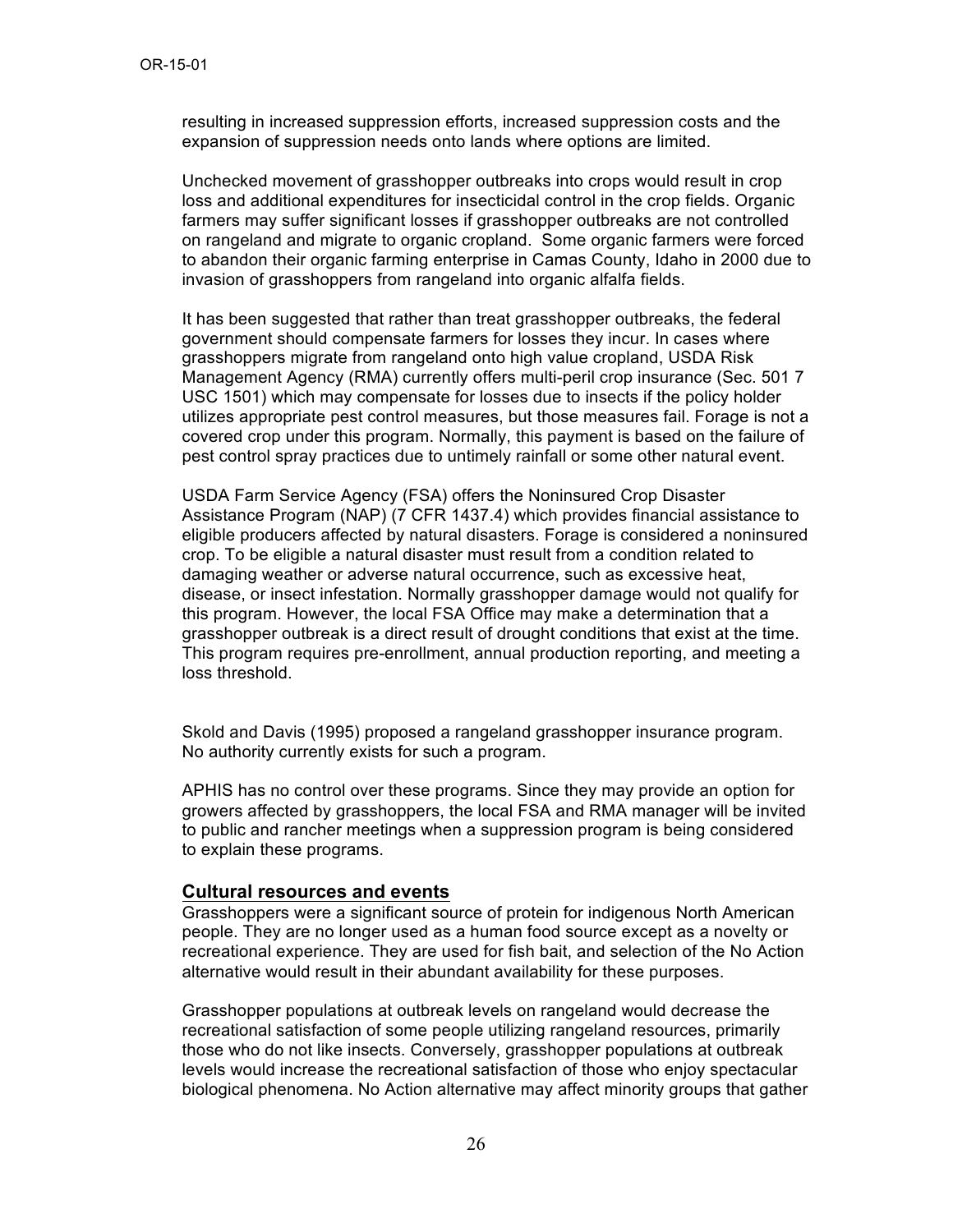foods and medicines from traditional natural areas due to grasshopper consumption of gathered medicinal and traditional plants.

#### **2. Insecticide Applications at Conventional Rates and Complete Area Coverage Alternative**

Under Alternative 2, APHIS would participate in grasshopper programs with the option of using one of the insecticides carbaryl, diflubenzuron, or malathion, depending upon the various factors related to the grasshopper outbreak and the site-specific characteristics. The use of an insecticide would occur at the conventional rates. With only rare exceptions, APHIS would apply a single treatment in an outbreak year that would blanket affected rangeland areas in an attempt to suppress grasshopper outbreak populations by a range of 35 to 98 percent, depending upon the insecticide used. See 2002 EIS pp. 38-48 for general consequences.

#### **Carbaryl**

Carbaryl is of moderate acute oral toxicity to humans. The mode of toxic action of carbaryl occurs through inhibition of acetylcholinesterase (AChE) function in the nervous system. This inhibition is reversible over time if exposure to carbaryl ceases. The Environmental Protection Agency (EPA) has classified carbaryl as a possible human carcinogen (EPA, 1993). However, it is not considered to pose any mutagenic or genotoxic risk.

Potential exposures to the general public from conventional application rates are infrequent and of low magnitude. These low exposures to the public pose no risk of direct toxicity, carcinogenicity, neurotoxicity, genotoxicity, reproductive toxicity, or developmental toxicity. The potential for adverse effects to workers are negligible if proper safety procedures are followed, including wearing the required protective clothing. Carbaryl has been used routinely in other programs with no reports of adverse health effects. Therefore, routine safety precautions are expected to provide adequate worker health protection.

Carbaryl is of moderate acute oral toxicity to mammals (McEwen *et al*., 1996a). Carbaryl applied at Alternative 2 rates is unlikely to be directly toxic to upland birds, mammals, or reptiles. Field studies have shown that carbaryl applied as either ultra-low-volume (ULV) spray or bait at Alternative 2 rates posed little risk to killdeer (McEwen *et al*., 1996a), vesper sparrows (McEwen *et al*., 1996a; Adam *et al*., 1994), or golden eagles (McEwen *et al*., 1996b) in the treatment areas. AChE inhibition at 40 to 60 percent can affect coordination, behavior, and foraging ability in vertebrates. Multi-year studies conducted at several grasshopper treatment areas have shown AChE inhibition at levels of no more that 40 percent with most at less than 20 percent (McEwen *et al*., 1996a). Carbaryl is not subject to significant bioaccumulation due to its low water solubility and low octanol-water partition coefficient (Dobroski *et al*., 1985).

Carbaryl will most likely affect nontarget insects that are exposed to ULV carbaryl spray or that consume carbaryl bait within the grasshopper treatment area. Field studies have shown that affected insect populations can recover rapidly and generally have suffered no long-term effects, including some insects that are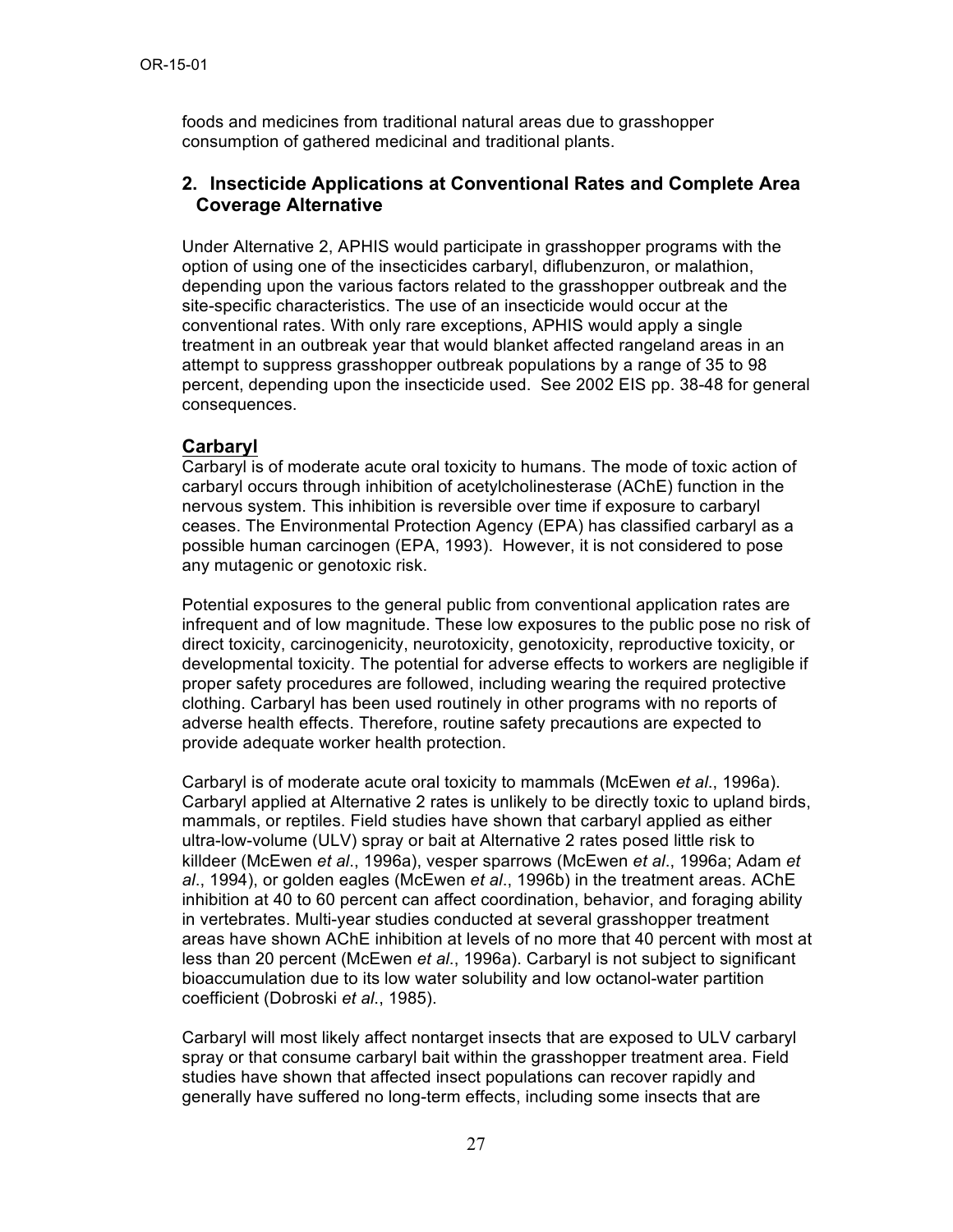particularly sensitive to carbaryl, such as bees (Catangui *et al*., 1996). The use of carbaryl in bait form generally has considerable environmental advantages over liquid insecticide applications: bait is easier than liquid spray applications to direct toward the target area, bait is more specific to grasshoppers, and bait affects fewer nontarget organisms than sprays (Quinn, 1996).

Operational procedures are in place to prevent carbaryl from entering water. However, should carbaryl enter water, there is the potential to affect the aquatic invertebrate assemblage, especially amphipods. Field studies with carbaryl concluded that there was no biologically significant effect on aquatic resources, although invertebrate downstream drift increased for a short period after treatment due to toxic effects (Beyers *et al*., 1995). Carbaryl is moderately toxic to most fish (Mayer and Ellersieck, 1986).

#### **Diflubenzuron**

The acute oral toxicity of diflubenzuron formulations to humans ranges from very slight to slight. The most sensitive indicator of exposure and effects of diflubenzuron in humans is the formation of methemoglobin from hemoglobin (a compound in blood responsible for the transport of oxygen) in blood.

Potential exposures to the general public from Alternative 2 application rates are infrequent and of low magnitude. These low exposures to the public pose no risk of methemoglobinemia (a condition where the heme iron in blood is chemically oxidized and lacks the ability to properly transport oxygen), direct toxicity, neurotoxicity, genotoxicity, reproductive toxicity, or developmental toxicity. Potential worker exposures are higher than the general public but are not expected to pose any risk of adverse health effects.

Because diflubenzuron is a chitin inhibitor that disrupts insects from forming their exoskeleton, organisms without a chitinous exoskeleton, such as mammals, fish, and plants are largely unaffected by diflubenzuron. In addition, adult insects, including wild and cultivated bees, would be mostly unaffected by diflubenzuron applications (Schroeder *et al*., 1980; Emmett and Archer, 1980). Among birds, nestling growth rates, behavior data, and survival of wild American kestrels in diflubenzuron treated areas showed no significant differences among kestrels in treated areas and untreated areas (McEwen *et al*., 1996b). The acute oral toxicity of diflubenzuron to mammals ranges from very slight to slight. Little, if any, bioaccumulation of diflubenzuron would be expected (Opdycke *et al*., 1982).

Diflubenzuron is most likely to affect immature terrestrial insects and early life stages of aquatic invertebrates (Eisler, 2000). While this would reduce the prey base within the treatment area for organisms that feed on insects, adult insects, including grasshoppers, would remain available as prey items. Many of the aquatic organisms most susceptible to diflubenzuron are marine organisms that would not be exposed to rangeland treatments. Freshwater invertebrate populations would be reduced if exposed to diflubenzuron, but these decreases would be expected to be temporary given the rapid regeneration time of many aquatic invertebrates.

### **Malathion**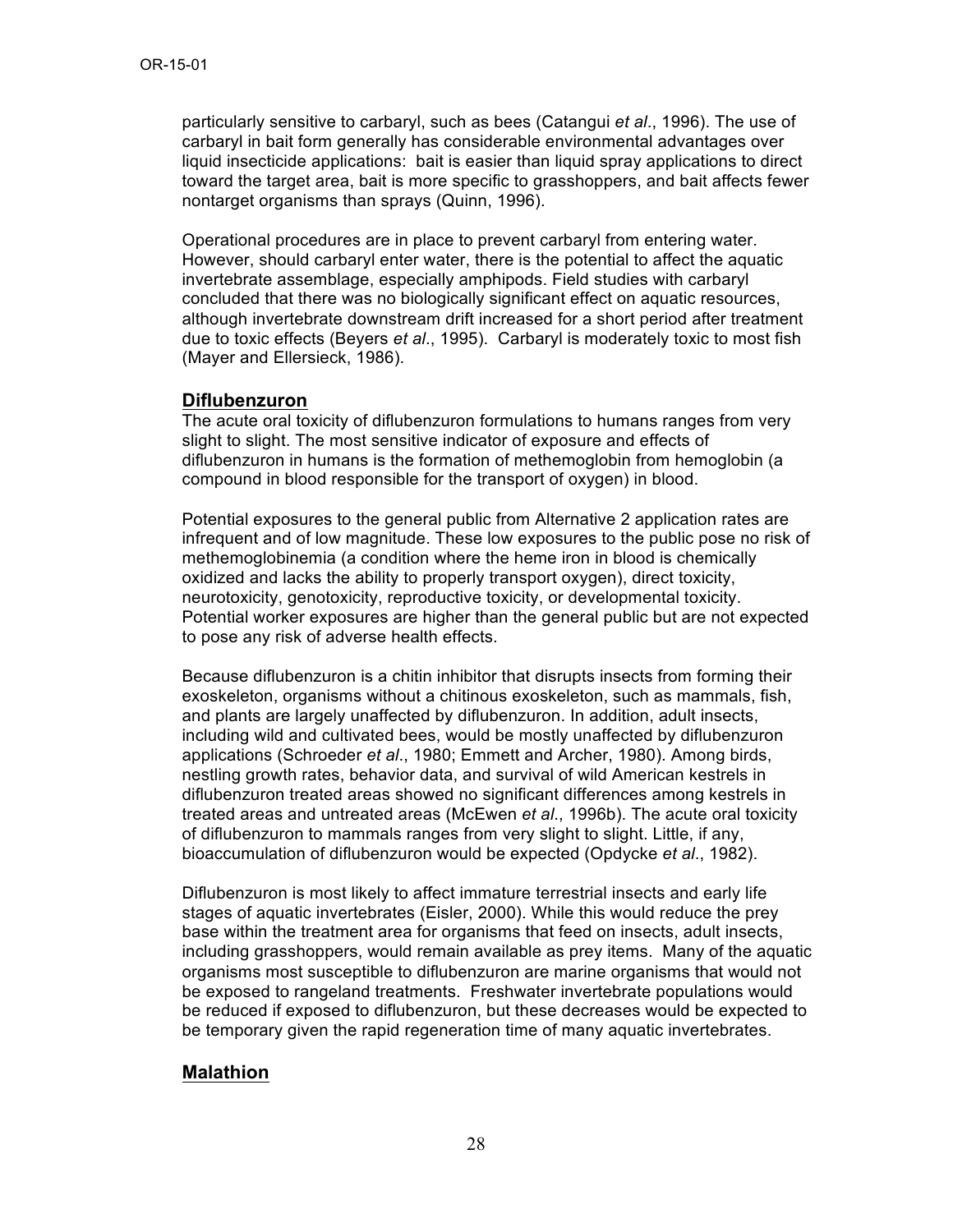Malathion is of slight acute oral toxicity to humans. The mode of toxic action of malathion occurs through inhibition of AChE function in the nervous system. Unlike carbaryl, AChE inhibition from malathion is not readily reversible over time if exposure ceases. However, strong inhibition of AChE from malathion occurs only when chemical oxidation results in formation of the metabolite malaoxon. Human metabolism of malathion favors hydroxylation and seldom produces much malaoxon.

Potential exposures to the general public from conventional application rates are infrequent and of low magnitude. These low exposures to the public pose no risk of direct toxicity, neurotoxicity, genotoxicity, reproductive toxicity, or developmental toxicity. Potential worker exposures are higher, but still have little potential for adverse health effects except under accidental scenarios. Malathion has been used routinely in other programs with no reports of adverse health effects. Therefore, routine safety precautions are expected to continue to provide adequate protection of worker health.

EPA has recently reviewed the potential for carcinogenic effects from malathion. EPA's classification describes malathion as having suggestive evidence of carcinogenicity, but not sufficient to assess human carcinogenic potential (EPA, 2000). This indicates that any carcinogenic potential of malathion cannot be quantified based upon EPA's weight of evidence determination in this classification. The low exposures to malathion from program applications would not be expected to pose carcinogenic risks to workers or the general public.

Malathion is of slight acute oral toxicity to mammals. There is little possibility of toxicity-induced mortality of upland birds, mammals, or reptiles, and no direct toxic effects have been observed in field studies. Malathion is not directly toxic to vertebrates at the concentrations used for grasshopper suppression, but it may be possible that sublethal effects to nervous system functions caused by AChE inhibition may lead directly to decreased survival. AChE inhibition at 40 to 60 percent affects coordination, behavior, and foraging ability in vertebrates. Multiyear studies at several grasshopper treatment areas have shown AChE inhibition at levels of no more than 40 percent with most at less than 20 percent (McEwen *et al*., 1996a). Field studies of birds within malathion treatment areas showed that, in general, the total number of birds and bird reproduction were not different from untreated areas (McEwen *et al*., 1996a). Malathion does not bioaccumulate (HSDB, 1990; Tsuda *et al*., 1989).

Malathion will most likely affect nontarget insects within a treatment area. Large reductions in some insect populations would be expected after a malathion treatment under Alternative 2. While the number of insects would be diminished, there would be some insects remaining. The remaining insects would be available prey items for insectivorous organisms, and those insects with short generation times may soon increase.

Malathion is highly toxic to some fish and aquatic invertebrates. Operational procedures are in place to prevent malathion from entering water. Therefore, malathion concentrations in water, as a result of grasshopper treatments, is not expected to present a risk to aquatic organisms, especially those organisms with short generation times.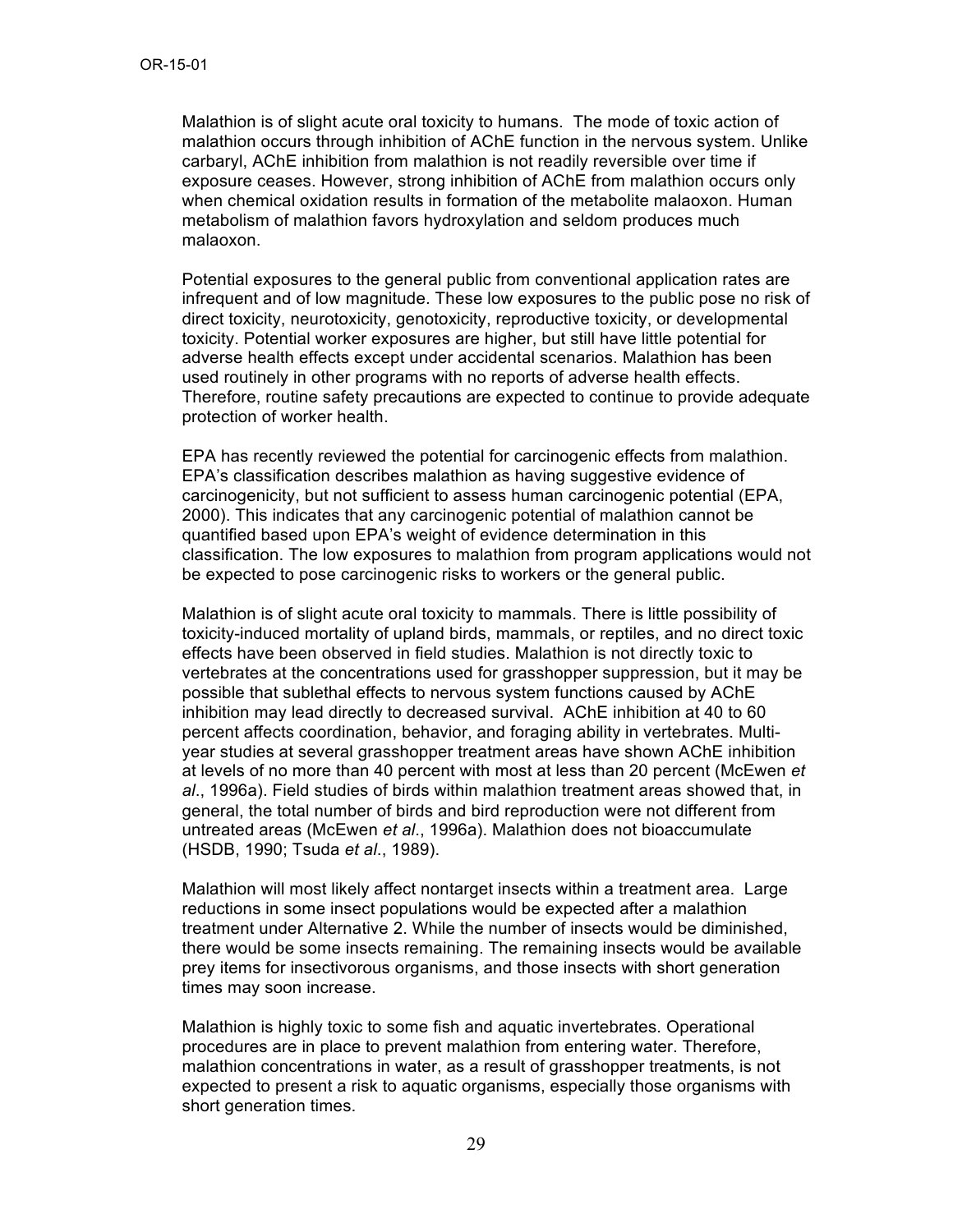The implementation of pesticide label instructions and restrictions and the APHIS treatment guidelines will reduce potential impacts from the program use of insecticides (see Appendix 1, Treatment Guidelines).

#### **Human health**

Human exposure to program insecticides could occur. Exposures and effects are discussed in the 2002 FEIS pp. 39-40, 43, and 46-47. Personnel working on the suppression program would be exposed during handling, loading and application of the insecticides. Potential exposure of the general public would be infrequent and of low magnitude. Implementation of the Operational Procedures (Appendix 1) would minimize public exposure and protect workers from harmful exposure. Individuals with hypersensitivity to the insecticides, carriers, and adjuvants might be affected. APHIS will seek lists of hypersensitive individuals from state and county health departments and would contact persons who reside near proposed treatment areas prior to treatment. Hypersensitive individuals would be advised to avoid treatment areas and the areas surrounding them.

Many persons are opposed to any treatments on public rangelands because they believe treatments would disrupt ecosystems. The anxiety levels of these stakeholders may be increased. Conversely, the anxiety level of persons whose livelihoods are being protected by treatments of grasshoppers, typically originating from public lands, would decrease.

Pesticide spills could expose individuals to excessive levels of insecticide. APHIS maintains spill kits and insures that program personnel are familiar with procedures to mitigate effects associated with a spill.

#### **Non-target species**

Exposure to program insecticides could occur. Exposures and effects on representative species in each non-target group are discussed in the 2002 FEIS Appendix B and part V. C. pp. 39-48.

Under this alternative grasshopper feeding damage would be reduced to rangeland plants, including desirable and undesirable plants, and to crops adjacent to rangeland. Reduction of the grasshopper feeding damage may be viewed as having both negative and positive impacts. Population densities of some nontarget insects and other arthropods would be reduced. Food sources for some insectivorous animal species would be reduced. Nontarget plant and animal species would be exposed to insecticides.

Nontarget insect species which would be put at risk by treatments under this alternative include non-native biological control agents and pollinators. Any chemical applied to control grasshoppers has the potential to cause adverse impacts to biological control agents that been released by government agencies or private individuals to control noxious weeds or arthropod pests. APHIS will consult with land managers to determine the location and status of biological control agent populations and would select treatment options (including buffering areas) which minimize negative impacts on the populations.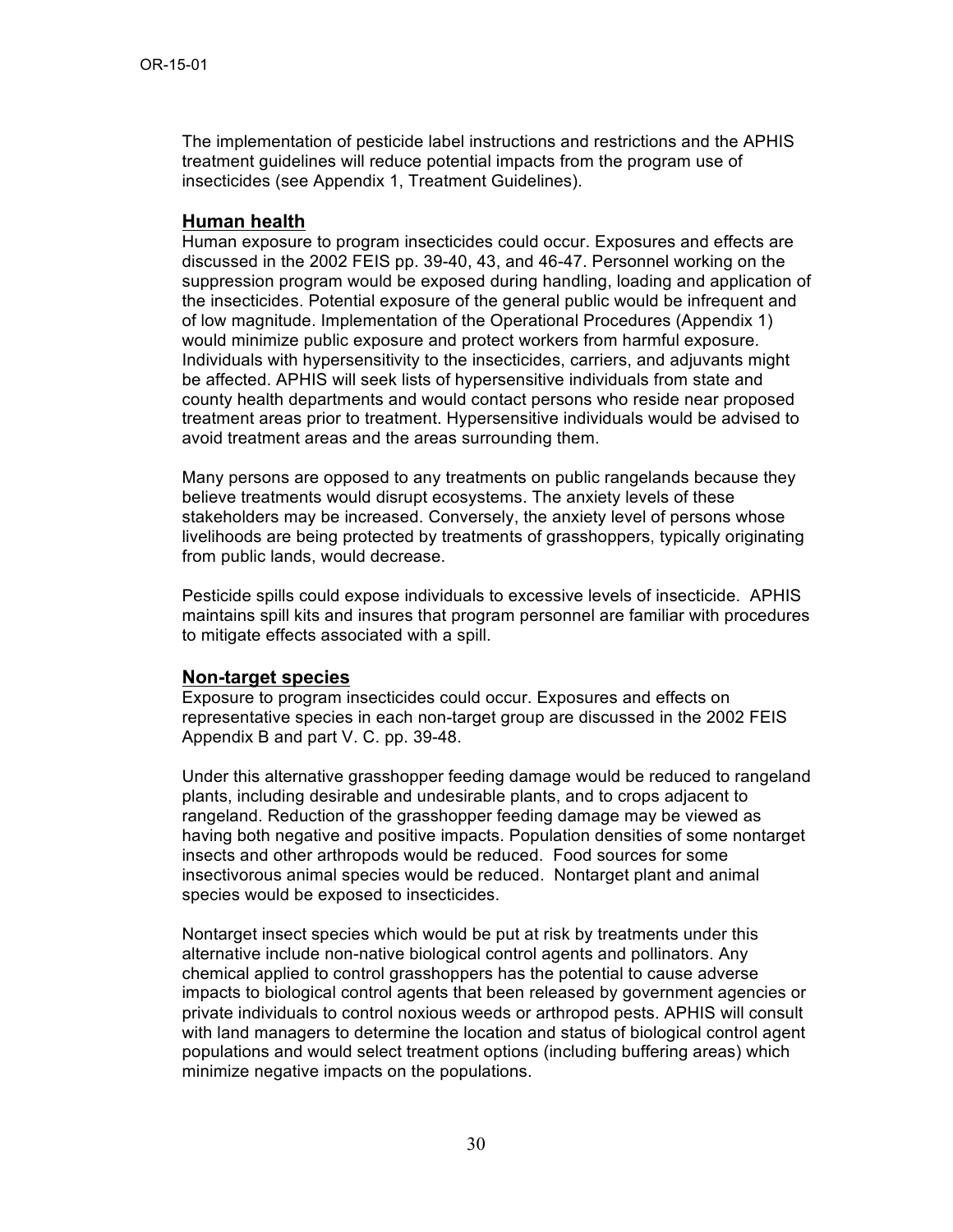Managed pollinators include native leafcutter and alkali bees, and non-native honeybee. Honeybees are found throughout and near the proposed suppression area. Malathion and carbaryl sprays are very toxic to bees. Leafcutter and alkali bees may be found in the proposed treatment area, but are usually encountered in crop areas adjacent to the rangeland. APHIS will conduct surveys and consult with landowners to determine if managed pollinators are in or near proposed treatment areas. Measures to protect bees are in the Operational Guidelines (Appendix 1).

Unmanaged native pollinators include a vast array of insects and other animals. In general, the insect fauna within this group is more susceptible to malathion and carbaryl sprays than to the other treatment options. To maximize the protection of these organisms, APHIS would select diflubenzuron spray or carbaryl bait whenever they would be efficacious to control grasshopper outbreaks.

This alternative may result in the reduction of insects as a food source for rangeland insectivores, such as sage grouse and sharptail grouse chicks. The use of the insecticides (diflubenzuron and carbaryl bait) which are more selective for grasshoppers than for most other species leaves alternative insect fauna for foraging insectivores (Paige and Ritter 1999). Because APHIS would only treat significant outbreak populations, numbers of grasshoppers surviving the treatment can provide ample nourishment for the insectivores. Additionally, Martin *et. al.* (2000) and Howe, *et. al.* (2000) found that grassland and shrub steppe bird species were able to make adaptive changes when insecticidal spray reduced the numbers and changed the composition of insect prey species.

There would be a temporary decrease in insect biodiversity within treatment areas. Malathion and carbaryl sprays would decrease the biodiversity more than diflubenzuron spray and carbaryl bait treatments.

The program chemicals have no phytotoxicity to most plants when applied at label rates. The chemicals act quickly to reduce grasshopper infestations, thus minimizing damage to vegetation from grasshopper foraging. Chemical controls have the potential for indirect affects on plants that depend on certain insects (bees and ants), for pollination and seed dispersal. These insects' numbers may be depressed by chemical control. The effect on plants by a control program will be less than the loss of growth and seed production caused by the total elimination of most vegetation by grasshoppers during an outbreak.

Impacts to non-target species from livestock grazing is unlikely to be affected by this alternative.

Pesticide spills could expose wildlife to excessive levels of insecticide. APHIS maintains spill kits and insures that program personnel are familiar with procedures to mitigate effects associated with a spill.

Negative impacts to nontarget organisms would be minimized by the implementation of the Treatment Guidelines (Appendix 1).

#### **Socioeconomic issues**

A discussion of the socioeconomic impacts of grasshopper treatments are discussed on pages 61-74 of the 2002 FEIS.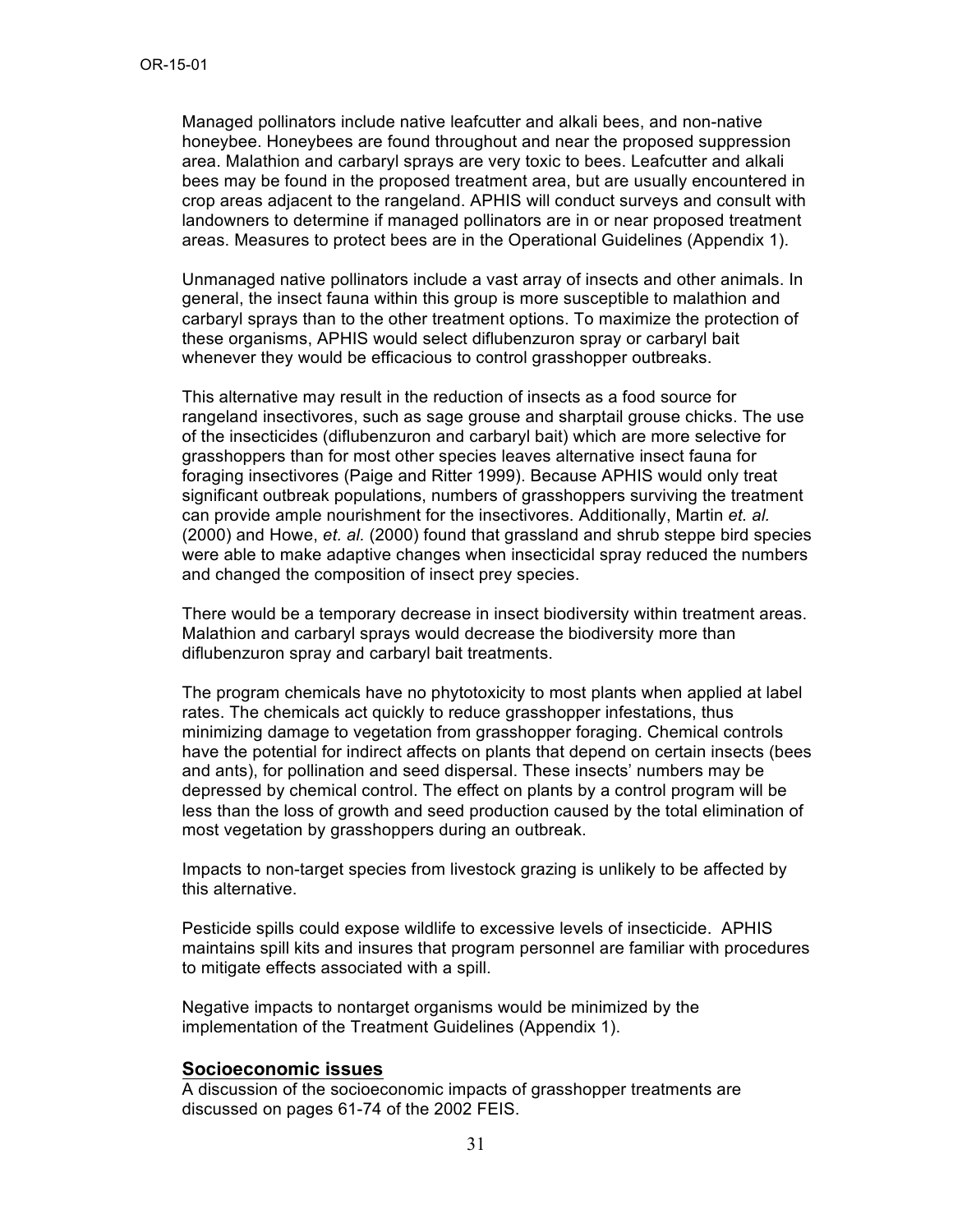Under this alternative, there is a reduced risk that grasshopper outbreaks on rangeland would decrease the availability of forage for cattle and sheep. There is also a reduced risk of unchecked movement of grasshopper outbreaks into crops resulting in crop loss and additional expenditures for insecticidal control in the crop fields.

Organic farmers face less risk of significant losses from grasshopper outbreaks on rangeland which could emigrate to organic cropland. However, organic farmers would be put at increased risk of contamination from spray originating from grasshopper suppression programs. APHIS will procure a listing of certified organic growers and determine buffers needed to protect organic farm operations.

Air pollutants will be produced by fuel combustion in airplanes, vehicles, and machinery used in grasshopper control activities. Allowable emission levels and concentrations are enforced by state air control agencies. The amounts of these pollutants are not expected to exceed the normal background levels, and should have a negligible temporary effect on air quality.

Increases in ozone concentration from the volatilization of pesticides and carriers are also expected to be negligible. The chemicals approved for use have low vapor pressure and are essentially nonvolatile.

Negative socioeconomic impacts would be minimized by the implementation of the Treatment Guidelines (Appendix 1).

#### **Cultural resources and events**

The availability of grasshoppers for fish bait and other human uses would be reduced from outbreak levels to more normal levels. Persons using rangelands for recreation would respond to grasshoppers as they do under normal conditions versus under outbreak conditions.

Native American tribes in the area reserve the right to hunt and gather traditional foods and medicines on public lands within the proposed suppression area. Where Native American tribal lands or resource gathering areas will be involved in a program area, or when tribal resources may be impacted, the affected tribes will be consulted. Tribal representatives will be provided the opportunity to identify cultural sites, native plant use areas, and any other resource areas which might be impacted. Consultation will allow for mitigation of impacts to these sites and resources.

When a request for suppression is received, APHIS' will immediately provide tribal authorities with maps of proposed treatment block(s) whenever tribal resource areas occur in the county where the action is proposed. Tribal authorities can then determine if any cultural sites or resource areas are in or near a proposed treatment block. In consultation with tribal authorities, determination will be made whether and where signs should be placed on entries to resource gathering areas during the actual application and for the re-entry period specified on the label for the product being used. Such notification and posting of signs as agreed will reduce the potential for human exposure during pesticide application and the label re-entry period.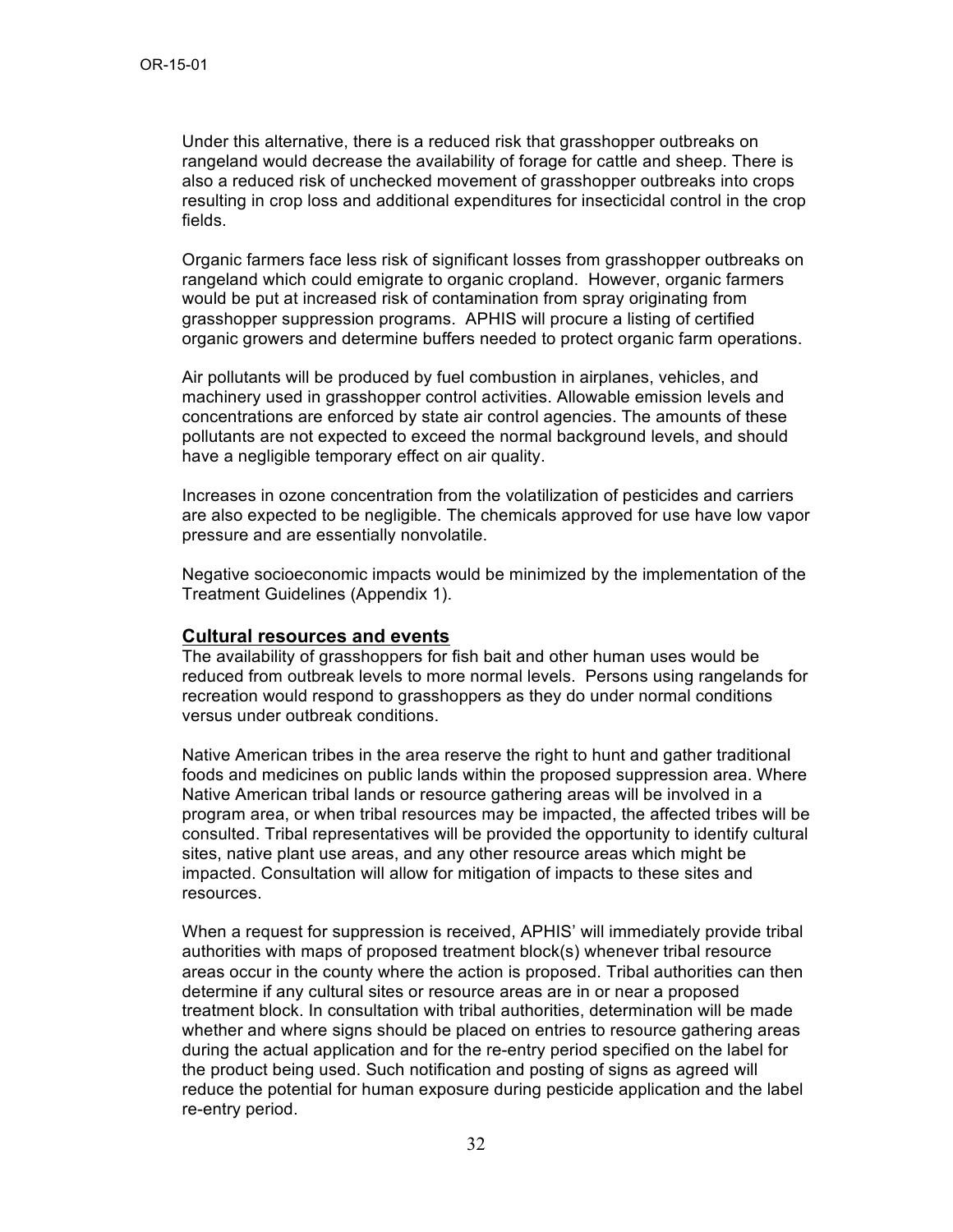### **Artificial surfaces**

Malathion and carbaryl spray can damage some painted surfaces. Automotive and sign finishes are susceptible to damage, and their owners could suffer economic loss repairing cosmetic damage. Public notice of malathion and carbaryl spray programs will include a warning about how to avoid potential damage. APHIS will consult with land managers if malathion or carbaryl spray was going to be used so they could elect to cover or remove signs during treatment. APHIS will consult with land managers to ensure that Native American petroglyphs are excluded from spray areas.

### **3. Reduced Area Agent Treatments (RAATs) Alternative**

Under Alternative 3, one of the insecticides carbaryl, diflubenzuron, or malathion would be used at a reduced rate and over reduced areas of coverage. Rarely would APHIS apply more than a single treatment to an area per year. The maximum insecticide application rate under the RAATs strategy is reduced 50 percent from the conventional rates for carbaryl and malathion and 25 percent from the Alternative 2 rate for diflubenzuron. Although this strategy involves leaving variable amounts of land not directly treated, the risk assessment conducted for the 2002 EIS assumed 100 percent area coverage because not all possible scenarios could be analyzed. However, when utilized in grasshopper suppression, the amount of untreated area in RAATs often ranges from 20 to 67 percent of the total infested area but can be adjusted to meet site-specific needs.

#### **Carbaryl**

Potential exposures to the general public and workers from RAATs application rates are lower than those from conventional application rates, and adverse effects decrease commensurately with decreased magnitude of exposure. These low exposures to the public pose no risk of direct toxicity, carcinogenicity, neurotoxicity, genotoxicity, reproductive toxicity, or developmental toxicity. The potential for adverse effects to workers is negligible if proper safety procedures are followed, including wearing the required protective clothing. Routine safety precautions are expected to provide adequate protection of worker health at the lower application rates under RAATs.

Carbaryl will most likely affect nontarget insects that are exposed to liquid carbaryl or that consume carbaryl bait. While carbaryl applied at a RAATs rate will reduce susceptible insect populations, the decrease will be less than under conventional rates. Carbaryl ULV applications applied in alternate swaths have been shown to affect terrestrial arthropods less than malathion applied in a similar fashion.

Direct toxicity of carbaryl to birds, mammals, and reptiles is unlikely in swaths treated with carbaryl under a RAATs approach. Carbaryl bait also has minimal potential for direct effects on birds and mammals. Field studies indicated that bee populations did not decline after carbaryl bait treatments, and American kestrels were unaffected by bait applications made at a RAATs rate. Using alternating swaths will furthermore reduce adverse effects because organisms that are in untreated swaths will be mostly unexposed to carbaryl.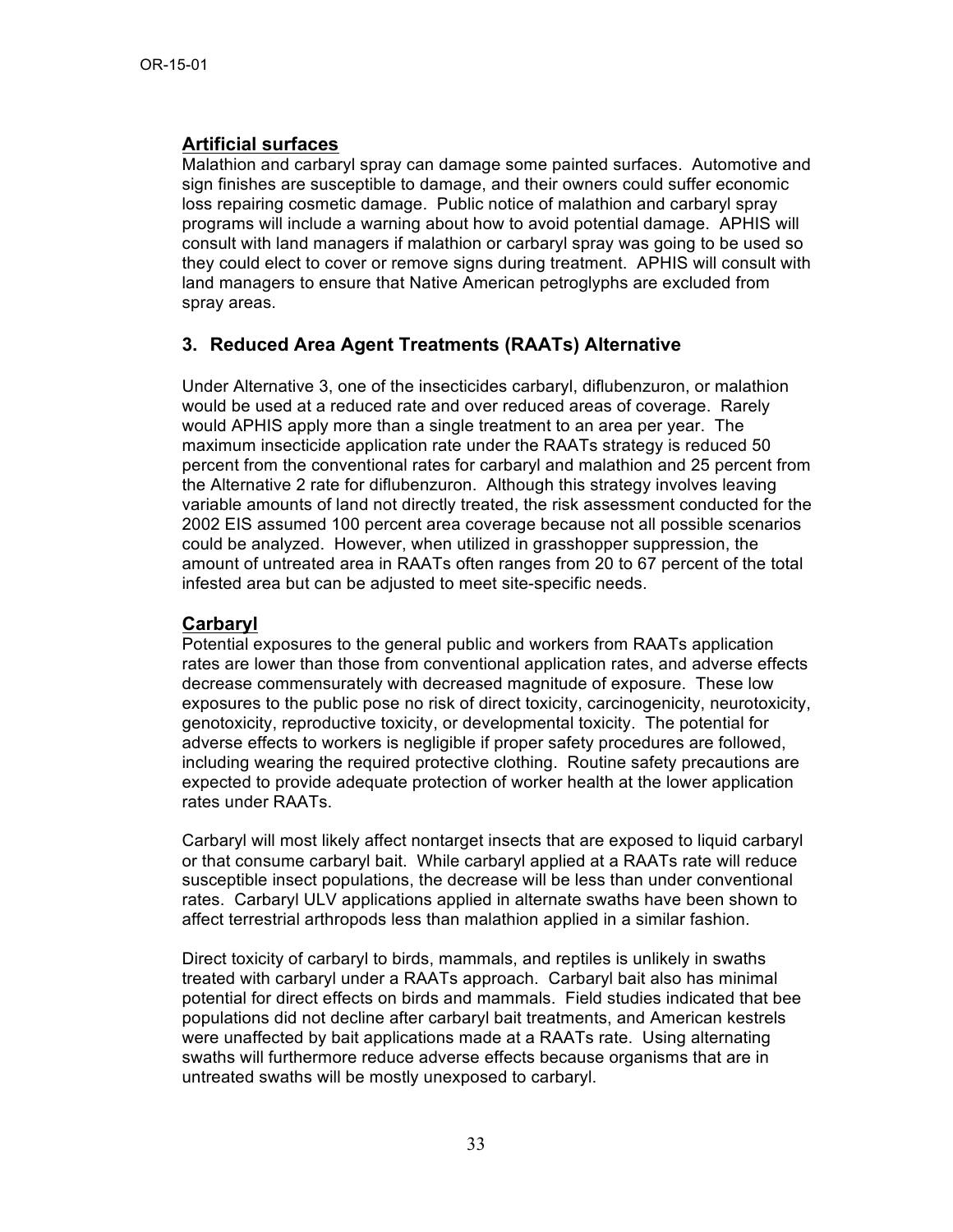Operational procedures are in place to prevent carbaryl from entering water. Carbaryl applied at a RAATs rate has the potential to affect invertebrates in aquatic ecosystems. However, these affects would be less than effects expected under Alternative 2. Fish are not likely to be affected at any concentrations that could be expected under this Alternative.

#### **Diflubenzuron**

Potential exposures and adverse effects to the general public and workers from RAATs application rates are commensurately less than conventional application rates. These low exposures to the public pose no risk of methemoglobinemia, direct toxicity, neurotoxicity, genotoxicity, reproductive toxicity, or developmental toxicity. Potential worker exposures pose negligible risk of adverse health effects.

Because diflubenzuron is a chitin inhibitor that disrupts insects from forming their exoskeleton, organisms without a chitinous exoskeleton, such as mammals, fish, and plants are largely unaffected by diflubenzuron. Diflubenzuron exposures at Alternative 3 rates are not hazardous to terrestrial mammals, birds, and other vertebrates. Insects in untreated swaths would have little to no exposure, and adult insects in the treated swaths are not susceptible to diflubenzuron's mode of action. The indirect effects to insectivores would be negligible as not all insects in the treatment area will be affected by diflubenzuron.

Diflubenzuron is most likely to affect immature terrestrial insects and, if it enters water, will affect early life stages of aquatic invertebrates. While diflubenzuron would reduce insects within the treatment area, insects in untreated swaths would have little to no exposure. Many of the aquatic organisms most susceptible to diflubenzuron are marine organisms that would not be exposed to rangeland treatments. Freshwater invertebrate populations would be reduced if exposed to diflubenzuron, but these decreases may be temporary given the rapid regeneration time of many aquatic invertebrates.

#### **Malathion**

Potential exposures to the general public and workers from RAATs application rates are of a commensurately lower magnitude than conventional rates. These low exposures to the public pose no risk of direct toxicity, neurotoxicity, genotoxicity, reproductive toxicity, or developmental toxicity.

Potential risks to workers are negligible if proper safety procedures are adhered to, including the use of required protective clothing. Malathion has been used routinely in other programs with no reports of adverse health effects. The low exposures to malathion from program applications are not expected to pose any carcinogenic risks to workers or the general public.

Malathion applied at a RAATs rate will cause mortalities to susceptible insects. Organisms in untreated areas will be mostly unaffected. Field applications of malathion at a RAATs rate and applied in alternate swaths resulted in less reduction in nontarget organisms than would occur in blanket treatments. Birds in RAATs areas were not substantially affected. Operational procedures are in place to prevent malathion from entering water. Implementing RAATs method will further reduce the risk to aquatic invertebrates. Any losses would soon be compensated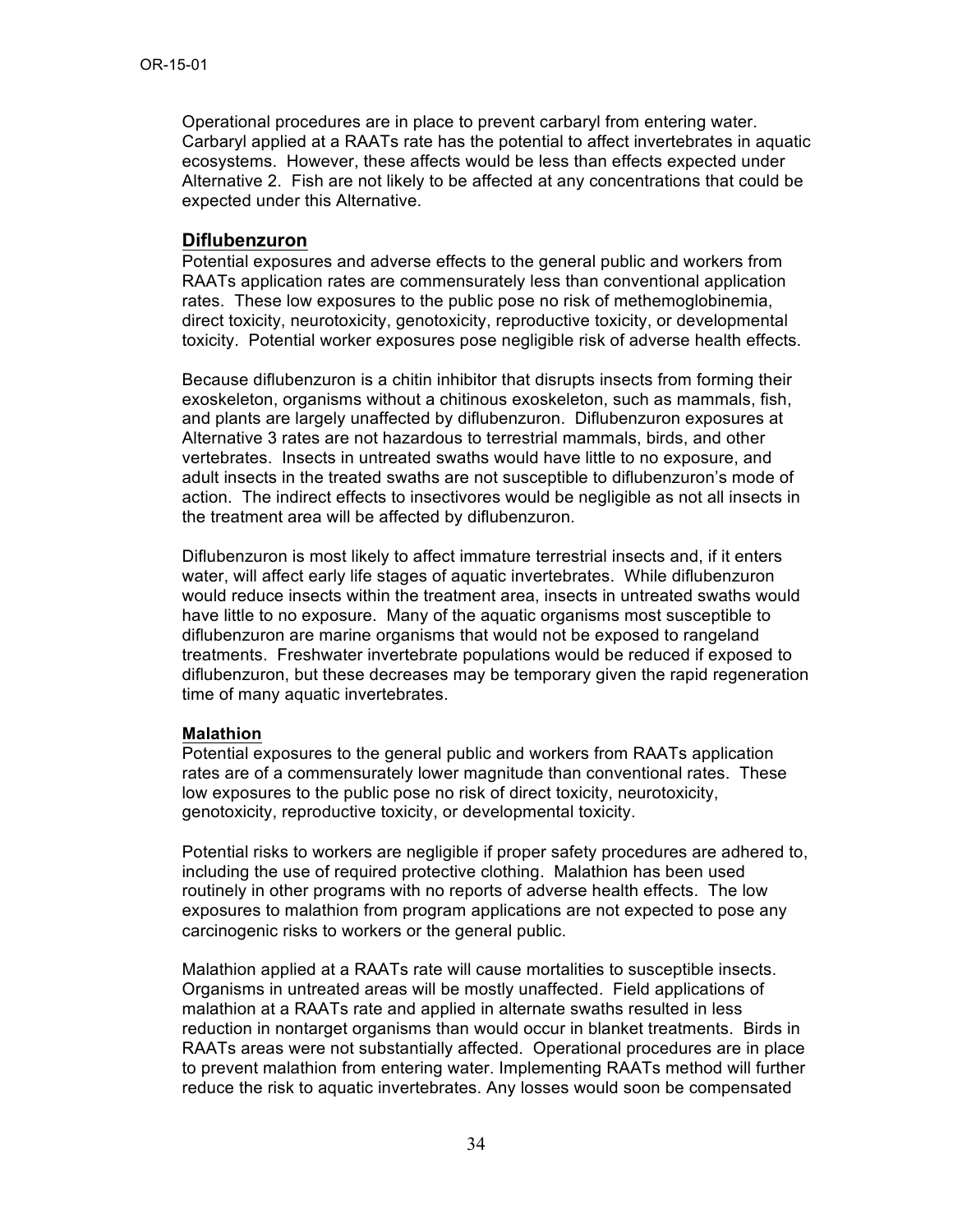for by the surviving organisms given the rapid generation time of most aquatic invertebrates and the rapid degradation of malathion in most water bodies.

The implementation of pesticide label instructions and restrictions and the APHIS treatment guidelines will reduce potential impacts from the program use of insecticides (see Appendix 1, Treatment Guidelines).

#### **Human health**

Human exposure to insecticides could occur. Exposures and effects are discussed in the 2002 FEIS pp. 50, 52, and 55. Personnel working on the suppression program would be exposed during handling, loading and application of the insecticides. Potential exposure of the general public would be infrequent and of low magnitude. Potential for exposure would be less than under the Insecticide Applications at Conventional Rates Alternative. Implementation of the Operational Procedures (Appendix 1) would minimize public exposure and protect workers from harmful exposure. Individuals with hypersensitivity to the insecticides, carriers, and adjuvants might be affected. APHIS will seek lists of hypersensitive individuals from state and county health departments and would contact persons who reside near proposed treatment areas prior to treatment. Hypersensitive individuals would be advised to avoid treatment areas and the areas surrounding them.

Many persons are opposed to any treatments on public rangelands because they believe treatments will disrupt ecosystems. The anxiety levels of these stakeholders may be increased, but perhaps not to the same level as would result from implementation of Insecticide Applications at Conventional Rates Alternative. The anxiety level of persons whose livelihood is being protected by treatments will decrease.

Pesticide spills could expose individuals to excessive levels of insecticide. APHIS maintains spill kits and insures that program personnel are familiar with procedures to mitigate effects associated with a spill.

#### **Non-target species**

Exposure to program insecticides would occur. Exposures and effects on representative species in each non-target group are discussed in the 2002 FEIS Appendix B and part V. C. pp. 50-57.

Under this alternative grasshopper feeding damage would be reduced to rangeland plants, including desirable and undesirable plants, and to crops adjacent to rangeland. Reduction of the grasshopper feeding damage may be viewed as having both negative and positive impacts. Population densities of some nontarget insects and other arthropods would be reduced. Food sources for some insectivorous animal species would be reduced. Nontarget plant and animal species would be exposed to insecticides. The general level of reduction in feeding damage, nontarget population densities, food sources, and insecticide exposure would be somewhat less than under Insecticide Applications at Conventional Rates Alternative.

Nontarget insect species which would be put at risk by treatments under this alternative include non-native biological control agents and pollinators. The level of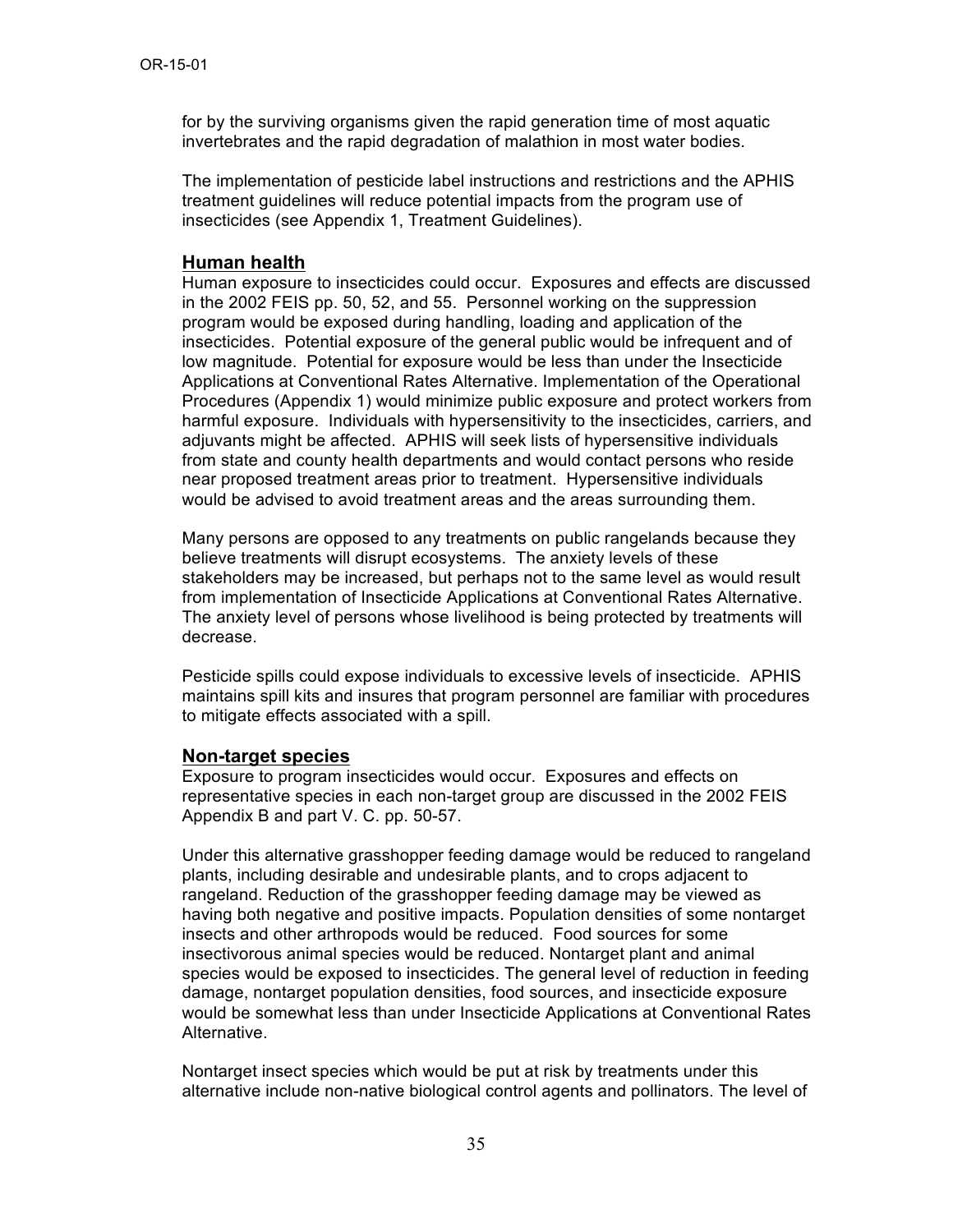risk would be somewhat less than under Insecticide Applications at Conventional Rates Alternative. Any chemical applied to control grasshoppers has the potential to cause adverse impacts to biological control agents that been released by government agencies or private individuals to control noxious weeds or arthropod pests. APHIS will consult with land managers to determine the location and status of biological control agent populations and would select treatment options (including buffering areas) which minimize negative impacts on the populations.

Managed pollinators include native leafcutter and alkali bees, and non-native honeybee. Honeybees are found throughout and near the proposed suppression area. Malathion and carbaryl sprays are very toxic to bees. Leafcutter and alkali bees may be found in the proposed treatment area, but are usually encountered in crop areas adjacent to the rangeland. APHIS will conduct surveys and consult with landowners to determine if managed pollinators are in or near proposed treatment areas. Measures to protect bees are in the Operational Guidelines (Appendix 1). The risk to managed pollinators would be similar to the risk under Insecticide Applications at Conventional Rates Alternative.

Unmanaged native pollinators include a vast array of insects and other animals. In general, the insect fauna within this group is more susceptible to malathion and carbaryl sprays than to the other treatment options. To maximize the protection of these organisms, APHIS would select diflubenzuron spray or carbaryl bait whenever they would be efficacious to control grasshopper outbreaks. The risk to unmanaged native pollinators would be somewhat less than the risk under Insecticide Applications at Conventional Rates Alternative.

This alternative may result in the reduction of insects as a food source for rangeland insectivores, such as sage grouse and sharptail grouse chicks. The reduction in rates and coverage along with the use of the insecticides (diflubenzuron and carbaryl bait) which are more selective for grasshoppers than for most other species leaves alternative insect fauna for foraging insectivores (Paige and Ritter 1999). Because APHIS would only treat significant outbreak populations, numbers of grasshoppers surviving the treatment can provide ample nourishment for the insectivores. Additionally, Martin *et. al.* (2000) and Howe, *et. al.* (2000) found that grassland and shrub steppe bird species were able to make adaptive changes when insecticidal spray reduced the numbers and changed the composition of insect prey species. Reduction in prey available to insectivores would be significantly less than under Insecticide Applications at Conventional Rates Alternative.

There would be a temporary decrease in insect biodiversity within treatment areas. Although, significantly less than under Insecticide Applications at Conventional Rates Alternative. Malathion and carbaryl sprays would decrease the biodiversity more than diflubenzuron spray and carbaryl bait treatments.

Impacts to non-target species from livestock grazing is unlikely to be affected by this alternative.

Pesticide spills could expose wildlife to excessive levels of insecticide. APHIS maintains spill kits and insures that program personnel are familiar with procedures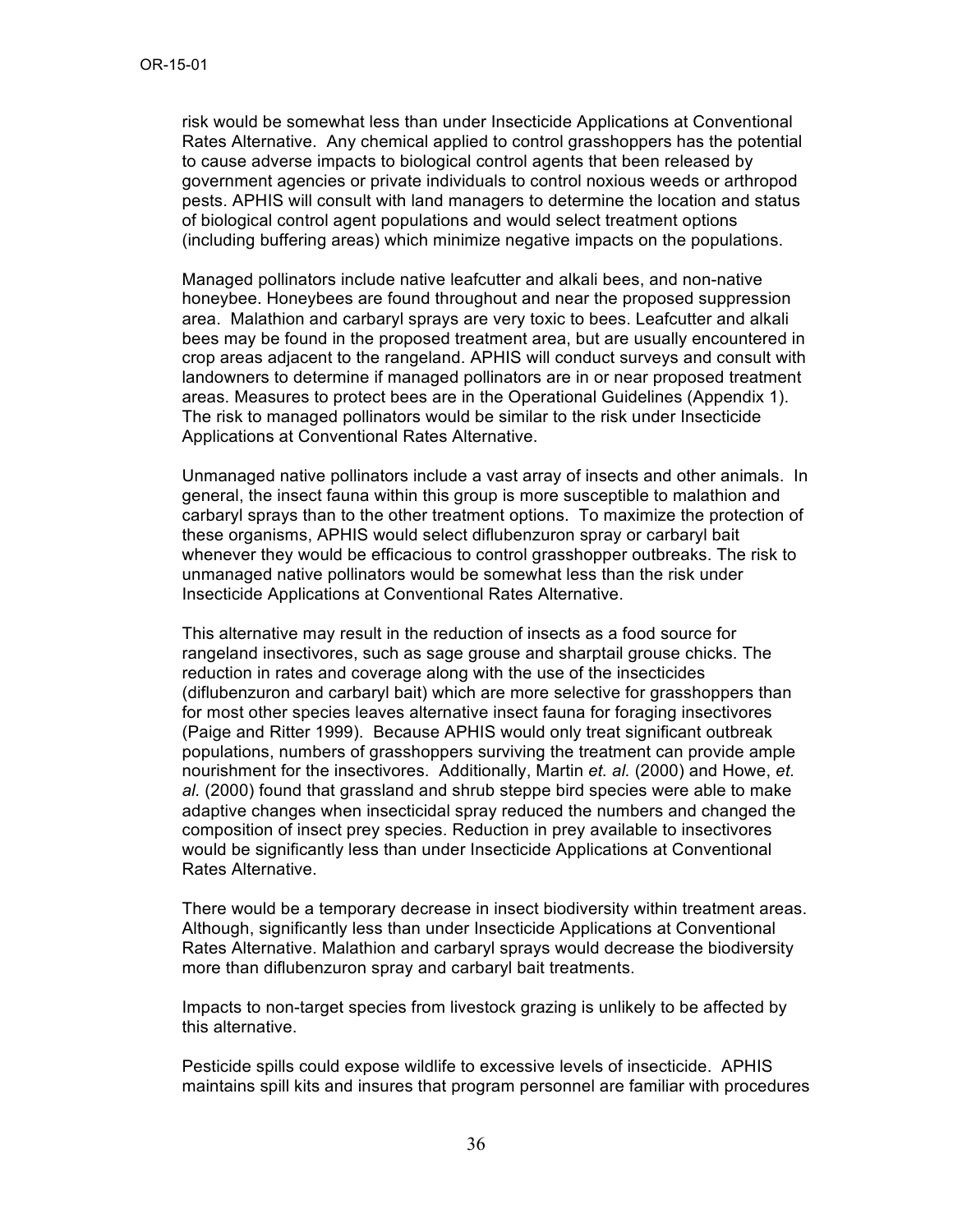to mitigate effects associated with a spill. The risk of pesticide spills is roughly equivalent to the risk under the Conventional Rates Alternative.

Negative impacts to nontarget organisms would be minimized by the implementation of the Treatment Guidelines (Appendix 1).

#### **Socioeconomic issues**

A discussion of the socioeconomic impacts of grasshopper treatments are discussed on pages 61-74 of the 2002 FEIS.

Under this alternative, there is a reduced risk that grasshopper outbreaks on rangeland would decrease the availability of forage for cattle and sheep. There is also a reduced risk of unchecked movement of grasshopper outbreaks into crops resulting in crop loss and additional expenditures for insecticidal control in the crop fields. The risk of grasshopper damage is somewhat higher than under the Conventional Rates Alternative. Because of reduced insecticidal rates and coverage, the RAATS Alternative requires ideal treatment conditions to effectively suppress an outbreak.

Organic farmers face less risk of significant losses from grasshopper outbreaks on rangeland which could migrate to organic cropland. The risk of grasshopper damage is somewhat higher than under the Conventional Rates Alternative. Organic farmers would be put at increased risk of contamination from spray originating from grasshopper suppression programs. This risk is somewhat less than under the Conventional Rates Alternative because less insecticide is applied in a treatment area. APHIS will procure a listing of certified organic growers and determine buffers needed to protect organic farm operations.

Air pollutants will be produced by fuel combustion in airplanes, vehicles, and machinery used in grasshopper control activities. Allowable emission levels and concentrations are enforced by state air control agencies. The amounts of these pollutants are not expected to exceed the normal background levels, and should have a negligible temporary effect on air quality. The effects on air quality will be roughly equivalent to the risk under the Conventional Rates Alternative.

Increases in ozone concentration from the volatilization of pesticides and carriers are also expected to be negligible. The chemicals approved for use have low vapor pressure and are essentially nonvolatile.

Negative socioeconomic impacts would be minimized by the implementation of the Treatment Guidelines (Appendix 1).

#### **Cultural resources and events**

The availability of grasshoppers for fish bait and other human uses would be reduced from outbreak levels to more normal levels. The availability of grasshoppers would be somewhat greater than under Insecticide Applications at Conventional Rates Alternative. Persons using rangelands for recreation would respond to grasshoppers as they do under normal conditions versus under outbreak conditions.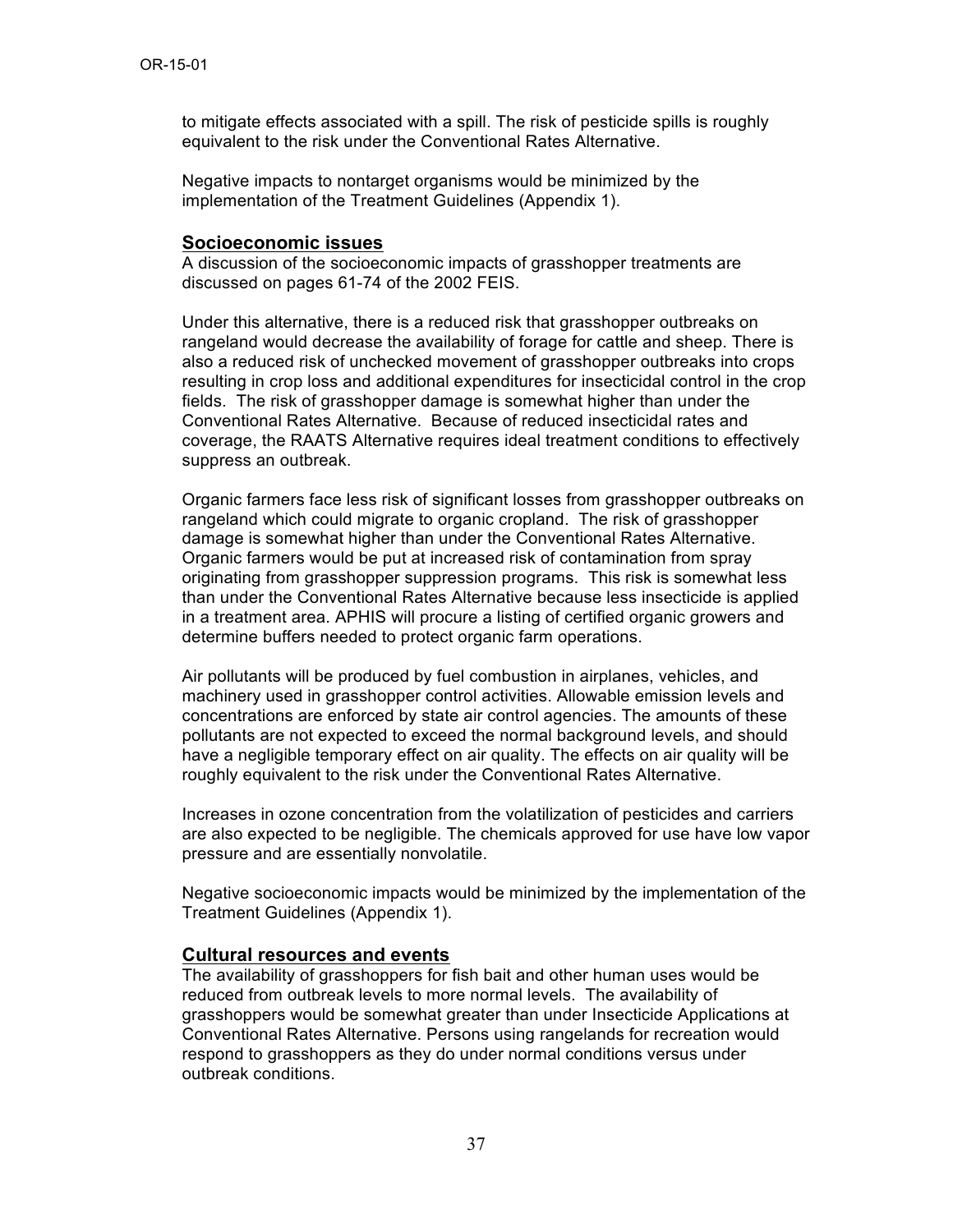Native American tribes in the area reserve the right to hunt and gather traditional foods and medicines on public lands within the proposed suppression area. Where Native American tribal lands or resource gathering areas will be involved in a program area, or when tribal resources may be impacted, the affected tribes will be consulted. Tribal representatives will be provided the opportunity to identify cultural sites, native plant use areas, and any other resource areas which might be impacted. Consultation will allow for mitigation of impacts to these sites and resources.

When a request for suppression is received, APHIS' will immediately provide tribal authorities with maps of proposed treatment block(s) whenever tribal resource areas occur in the county where the action is proposed. Tribal authorities can then determine if any cultural sites or resource areas are in or near a proposed treatment block. In consultation with tribal authorities, determination will be made whether and where signs should be placed on entries to resource gathering areas during the actual application and for the re-entry period specified on the label for the product being used. Such notification and posting of signs as agreed will reduce the potential for human exposure during pesticide application and the label re-entry period.

#### **Artificial surfaces**

Malathion and carbaryl spray can damage some painted surfaces. Automotive and sign finishes are susceptible to damage, and their owners could suffer economic loss repairing cosmetic damage. Public notice of malathion and carbaryl spray programs will include a warning about how to avoid potential damage. APHIS will consult with land managers if malathion or carbaryl spray was going to be used so they could elect to cover or remove signs during treatment. APHIS will consult with land managers to insure that Native American petroglyphs are excluded from spray areas. Probability of damage to artificial surfaces would be less in the RAATS Alternative than in the Conventional Rates Alternative.

### **B. Other Environmental Considerations**

#### **1. Cumulative Impacts**

Cumulative impact, as defined in the CEQ NEPA implementing regulations (40 CFR § 1508.7) "is the impact on the environment which results from the incremental impact of the action when added to the past, present, and reasonably foreseeable future actions regardless of what agency (Federal or non-Federal) or person undertakes such actions. Cumulative impacts can result from individually minor but collectively significant actions taking place over a period of time. The pesticide used and type of application will influence overall impacts.

Depending on the specific exposure scenario and the nature of the available data, the consequences of cumulative exposures are assessed in a variety of ways in the 2002 FEIS.

Some individuals may be exposed to more than one treatment type, either in their job as applicators or because they frequent areas where different types of treatment are applied. Such exposures are considered connected actions, that is,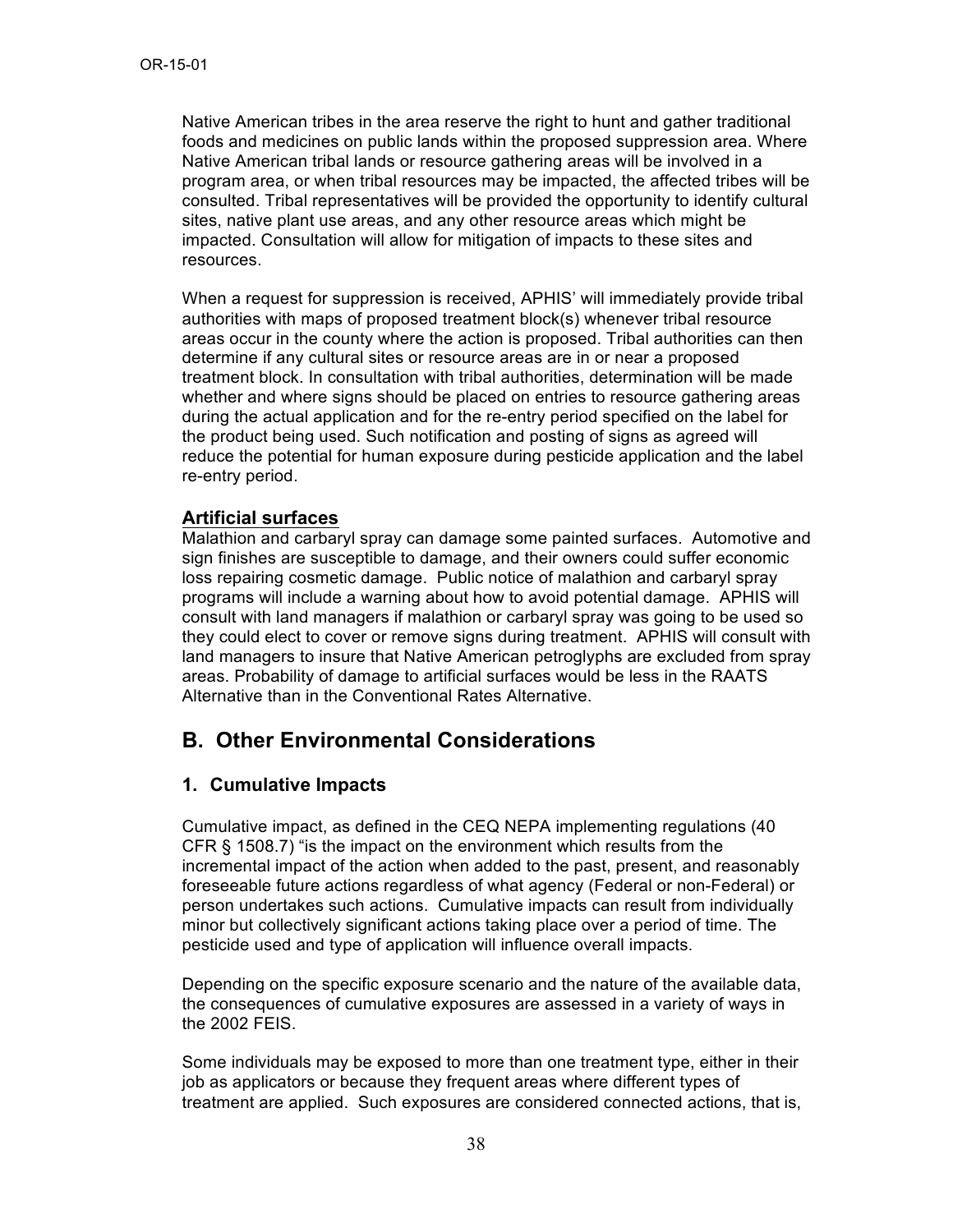one or more actions that an individual may take that could affect the individual's risk to the insecticides used to suppress grasshoppers. In addition, all individuals are exposed to a multitude of chemicals and biological organisms every day in foods, medicines, household products, and other environmental chemicals.

Under APHIS programs, rangeland areas normally are only treated one time per season to suppress grasshopper populations. Label restrictions and cost share constraints limit projects to one treatment. If used, periodic treatments may have a longer term impact, since the exposure period is longer. However, the pesticides used breakdown relatively quickly in the environment and biological populations are quick to recover.

Use of pesticides by land managers for other pest control operations (e.g. noxious weed control or mosquito control) in rangeland areas receiving grasshopper treatments may result in cumulative impacts. Such a scenario is unlikely due to differing application areas and modes of action. APHIS will consult with land managers to determine if herbicides or insecticides have been utilized within the past year on any proposed spray area within the proposed suppression area. APHIS will not apply any insecticide in a manner that conflicts with EPA requirements regarding multiple treatments or to an area known to have been treated recently with a pesticide known to have harmful cumulative effects with carbaryl, diflubenzuron or malathion.

Cumulative effects are not expected to significantly affect human health or the environment in program areas. Residues of the pesticides used are not expected to persist in the environment from year to year. If analysis of a proposed control area identifies potential cumulative impacts, these impacts will be further described in a supplement to this EA.

#### **2. Synergistic Effects**

There may be situations where it is appropriate to use one insecticide or formulation in one part of a treatment area and a different insecticide or formulation in another part of that same treatment area with all applications conducted according to the label directions. For example, ultra-low-volume (ULV) malathion may be used over the majority of a treatment area, but areas of special consideration may be treated with carbaryl bait. Should these situations occur, no area would be treated with more than one insecticide, except for minor overlap in the border area, and there would be no mixing or combination of insecticides.

APHIS will not apply any insecticide in a manner that conflicts with EPA requirements regarding multiple treatments or to an area known to have been treated recently with a pesticide known to have synergistic effects with carbaryl, diflubenzuron or malathion. If analysis of a proposed control area identifies potential synergistic effects, these effects will be further described in a supplement to this EA.

#### **Diflubenzuron**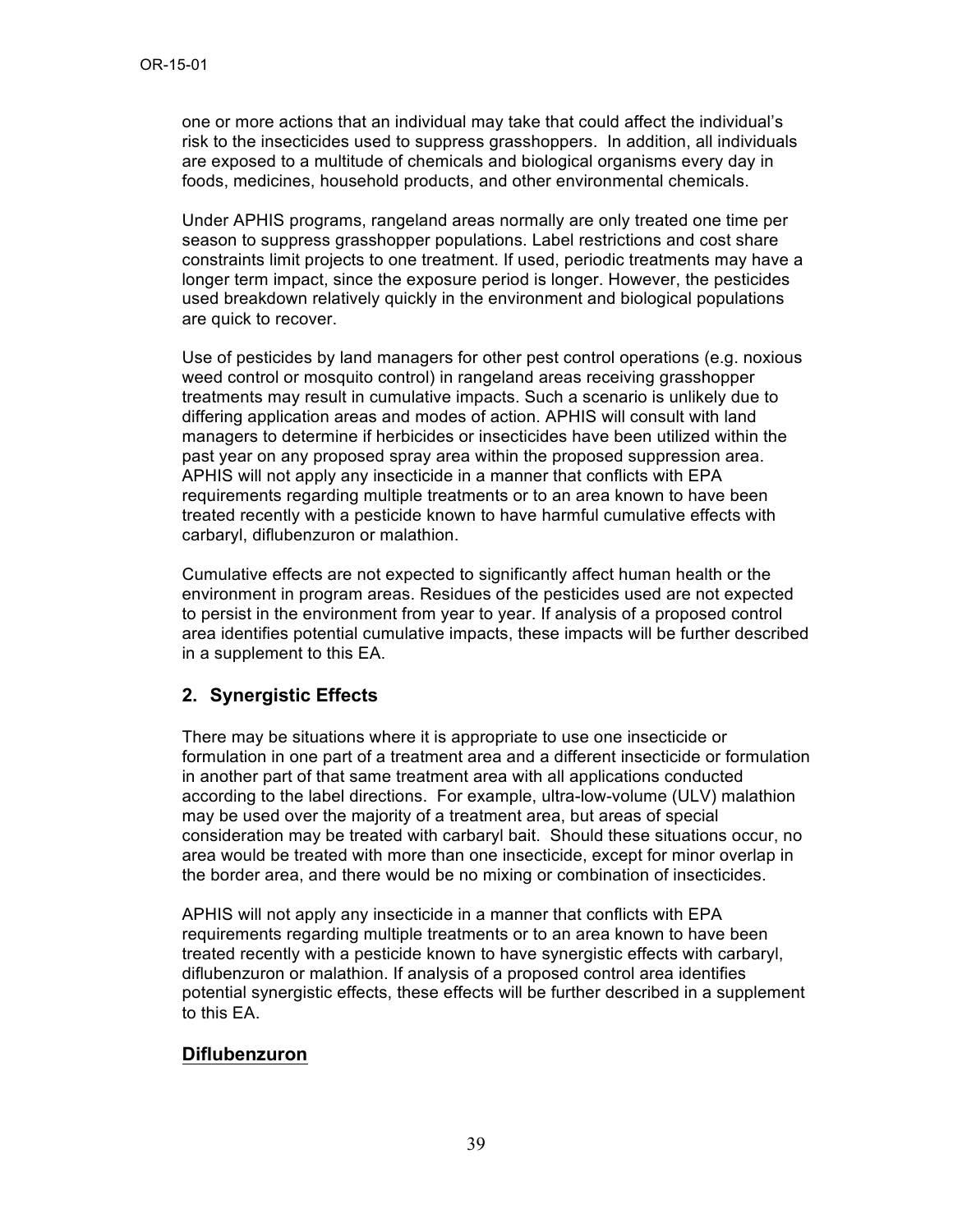Diflubenzuron is only reported to be synergistic with the defoliant DEF. Because the defoliant is unlikely to be applied concurrently with grasshopper suppression treatments, there is minimal risk of synergistic effects (2002 FEIS p B-16).

#### **Carbaryl**

The only studies of chemical interactions with carbaryl indicate that toxicity of organophosphates combined with carbaryl is additive not synergistic (2002 FEIS p B-13).

#### **Malathion**

Although the toxicity of malathion may be potentiated by some other organophosphates and carbamates, it is impossible to predict multiple exposures and synergism from applications not related to this program. Organophosphate insecticides are routinely used in mosquito control programs and on crops in some areas near proposed treatment areas. There is some potential for synergistic effects resulting from the combination of malathion and inadvertent simultaneous pesticide application by the public; however, notification of residents adjacent to treatment areas about program treatments helps to minimize this risk. (2002 FEIS p B-21).

#### **3. Inert Ingredients and Metabolites**

A full discussion of inert ingredients and metabolites is found in the 2002 FEIS pp B-12, B-15, and B-20.

#### **4. Executive Order No. 12898, Federal Actions to Address Environmental Justice in Minority Populations and Low-Income Populations**

Consistent with Executive Order No. 12898, consideration has been made to the potential for disproportionately high and adverse human health or environmental effects on any minority and low-income populations.

Although specific data are not available, observations indicate that Hispanics and Asians are the minority groups which would be most impacted by the suppression programs because of their involvement in agricultural production systems.

No Action Alternative may cause low income and minority farm workers to be exposed to additional insecticides applied to cropland. No Action Alternative may increase costs of operation for low income and minority farm operators. No Action alternative may affect minority groups that gather foods and medicines from traditional natural areas due to grasshopper consumption of gathered medicines and traditional plants

Insecticide Applications at Conventional or RAAT Rate Alternative may cause concern for those groups that gather foods and medicines from traditional natural areas. However, public notification of treatment dates and areas along with posting signs for re-entry as necessary will allow them to avoid exposure. Insecticide Applications at Conventional or RAAT Rate Alternatives would be expected to have no disproportionate impact on minority or low income populations.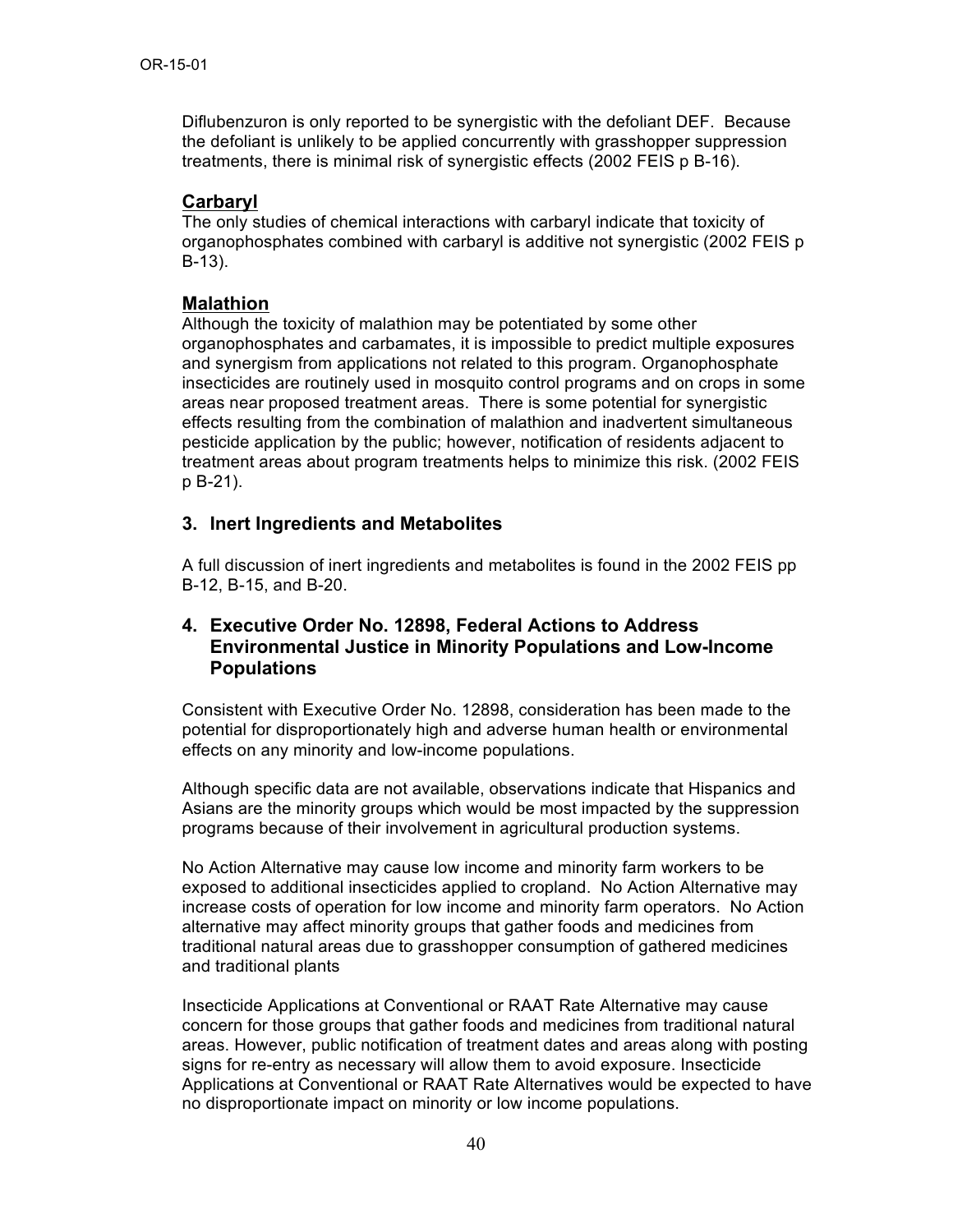Human health effects on individuals with poor nutritional status are analyzed in the 2002 EIS pp B-24, B-27, and B-28.

#### **5. Executive Order No. 13045, Protection of Children from Environmental Health Risks and Safety Risks**

Consistent with Executive Order No. 13045, APHIS has considered the potential for disproportional high and adverse environmental health and safety risks to children.

The human health risk assessment for the 2002 FEIS analyzed the effects of exposure to children from the three insecticides. Based on review of the insecticides and their use in the grasshopper program, the risk assessment concluded that the likelihood of children being exposed to insecticides is very slight and that no disproportionate adverse effects to children are anticipated over the negligible effects to the general population. Treatments are primarily conducted on open rangelands where children would not be expected to be present during treatment or enter should there be any restricted entry period after treatment. No urban areas or schools would be subject to treatment under the proposed action.

The potential for impacts of pesticides on children would be minimized by the implementation of the Operating Procedures (Appendix 1).

#### **6. Executive Order 13186, Responsibilities of Federal Agencies to Protect Migratory Birds**

In accordance with various environmental statutes, APHIS routinely conducts programs in a manner that minimizes impact to the environment, including any impact to migratory birds. In January 2001, President Clinton signed Executive Order 13186 to ensure that all government programs protect migratory birds to the extent practicable. To further its purposes, this Executive Order requires each agency with a potential to impact migratory birds to enter into an MOU with FWS.

On August 2, 2012 APHIS and US Fish and Wildlife Service signed a Memorandum of Understanding (MOU) detailing cooperative efforts to strengthen migratory bird conservation and further the purposes of the Migratory Bird Treaty Act, and other statues pertinent to migratory birds. This MOU focuses on avoiding or minimizing adverse impacts on migratory birds and strengthen migratory bird conservation through enhanced collaboration between APHIS and FWS by identifying and enhancing areas of concern. This MOU directs APHIS to consider and evaluate the conservation of migratory bird populations when initiating any plant pest or animal management action. Under the MOU FWS will provide migratory bird population and habitat information and partner with APHIS in NEPA evaluations in support of migratory bird management goals. FWS will process and assess the impacts of migratory bird take and depredation permits.

Under a grasshopper suppression program no direct harm, including take, of any migratory birds is expected to occur. Program guidelines and buffers will assure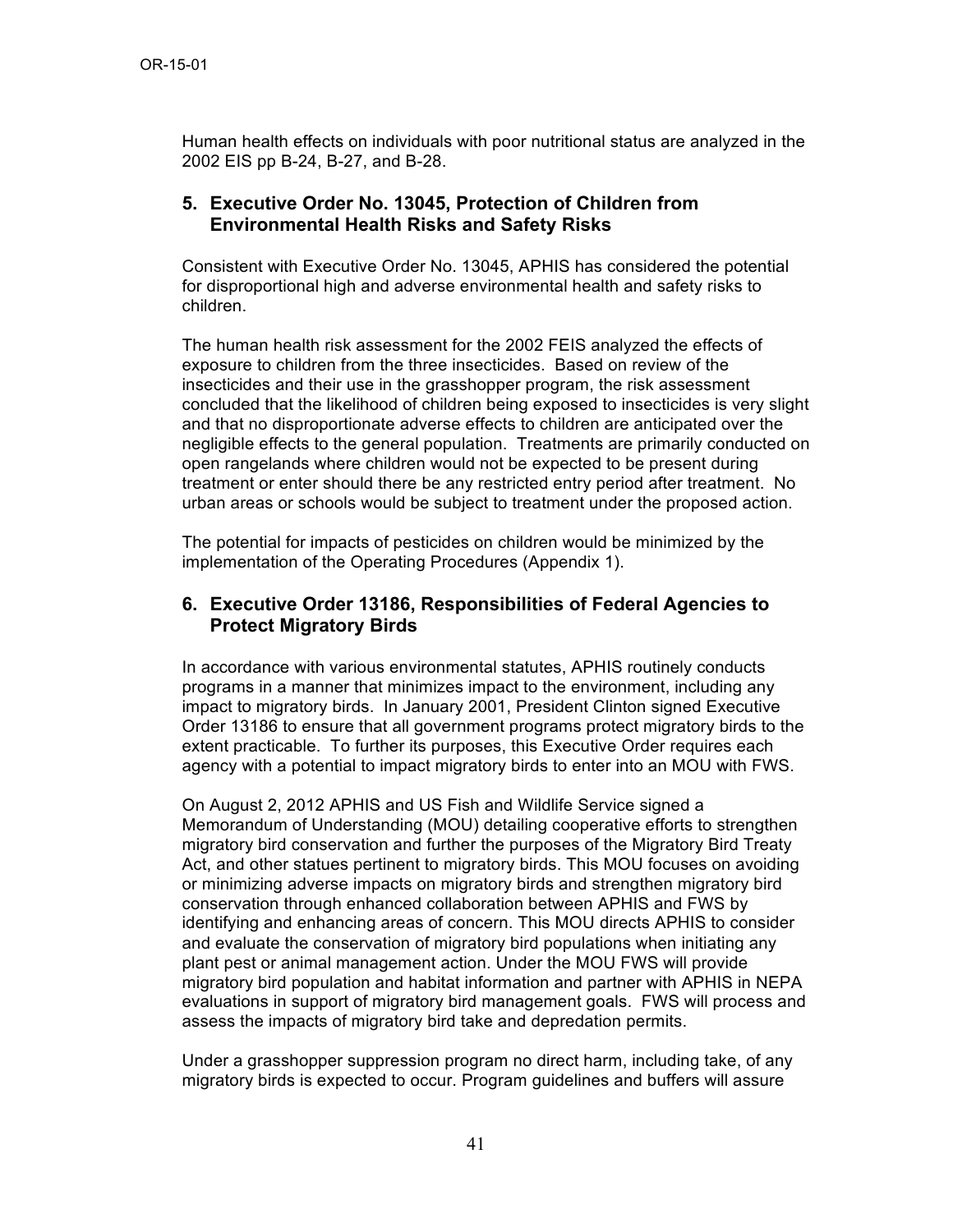that pollution or detrimental alteration of the environment used by migratory birds is minimal and will not harm any migratory birds.

### **7. Bald and Golden Eagle Protection Act**

On June 28, 2007 the Interior Department took the American bald eagle off the Endangered Species List. The bald eagle will still be protected by the Migratory Bird Treaty Act and the Bald and Golden Eagle Protection Act. The Bald Eagle Protection Act prohibits the take, transport, sale, barter, trade, import and export, and possession of eagles, making it illegal for anyone to collect eagles and eagle parts, nests, or eggs without a permit.

As listed in the National Bald Eagle Management Guidelines (USFWS, May 2007) the following mitigation measures will be followed when practical, unless the land managing agency requires more strict measures.

Under Category G, Helicopters and fixed-wing aircraft will not be used within 1000 feet of an active nest during the breeding season. No buffer is necessary around nest sites outside the breeding season.

In addition, Category A (Agriculture) and Category D (Off Road Vehicle Use) both provide the same guidance for use of ATV's or trucks. No buffer is necessary around nest sites outside the breeding season. During the breeding season if the activity will not be visible from the nest, off-road vehicles will not be operated within 330 feet of the nest. If the activity will be visible from the nest, off-road vehicles will not be operated within 660 feet of the nest.

### **8. Endangered Species Act**

Policies and procedures for protecting endangered and threatened species of wildlife and plants were established by the Endangered Species Act (ESA) of 1973, as amended (16 United States Code (U.S.C.) ' 1531 *et seq*.). The ESA is designed to ensure the protection of Endangered and Threatened species and the habitats upon which they depend for survival. Regulations implementing the provisions of the ESA have been issued. In accordance with Section 7 of the ESA, consultation is to be conducted for any action authorized, funded, or carried out by a Federal agency that may affect listed endangered or threatened species or their habitats. APHIS also includes proposed species in their consultations. Consultations are conducted with Fish and Wildlife Service (FWS), Department of Interior, for terrestrial species and freshwater aquatic species, and with NOAA Fisheries, U.S. Department of Commerce, for marine and anadromous species.

The most recent national biological opinion (BO) on the grasshopper program issued by FWS was issued in October 3, 1995. APHIS prepared a national biological assessment (BA) for the 1998 program, but no BO was issued because control programs were not anticipated that year. APHIS is currently proceeding with informal consultation with FWS for the national program. In February 2005 APHIS presented a Programmatic Biological Assessment (BA), along with a threat matrix, for all listed species, to FWS for comment. FWS responded in June 2005 with a request for more information on toxicity data, buffer models, and long-term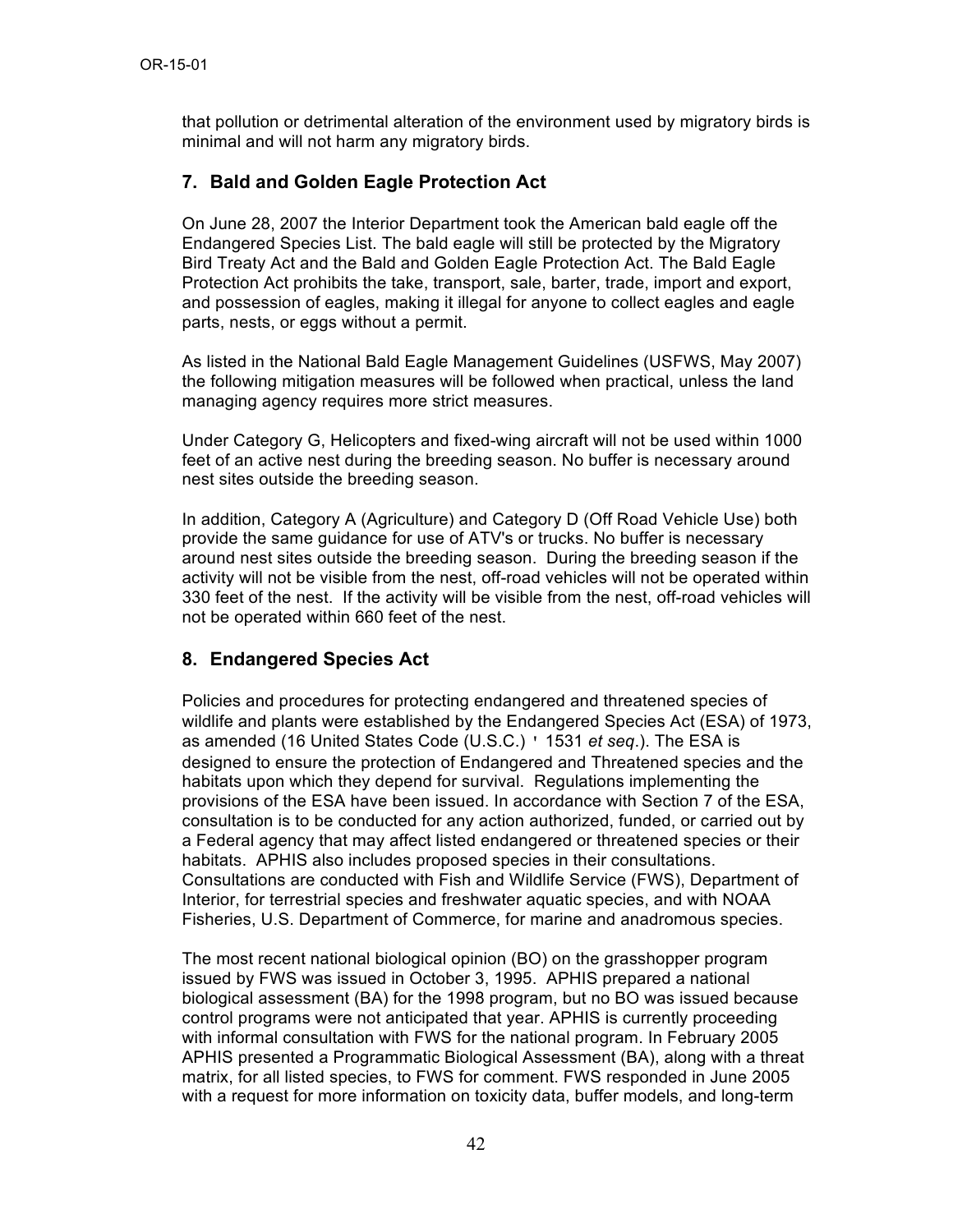effects from these programs. APHIS is preparing to submit a new Programmatic BA to FWS in 2014. However as the National Consultation is proceeding, a Programmatic Biological Opinion or concurrence letter will not likely be issued in time for grasshopper/Mormon cricket suppression programs in 2015. In order to comply with section 7 requirements APHIS will conduct informal consultations with the local FWS office(s). The 1995 BO and 1998 BA will be used as a basis for these local consultations and are incorporated into this EA by reference. Also a local Oregon BA was completed to: 1.) address effects to Oregon Threatened and Endangered species listed since the 1995 BO; 2.) include protective measures for the use of diflubenzuron, a chemical alternative not consider in the 1995 BO; and 3.) include mitigation measures for the RAAT application methodology, also not considered in the 1995 BO. This local BA is incorporated into this EA by reference.

APHIS has initiated informal consultation with both the FWS Oregon State Office and Klamath Falls Office because of shared jurisdiction for parts of Klamath and Lake Counties. In the past, concurrence letters were received annually from FWS for 2003-2014. Informal consultation for 2015 is currently ongoing to arrive at an effects determination for each listed or proposed species and corresponding critical habitat which occur in the proposed suppression (action) area of Oregon. Where it is determined that the action may affect a listed species or its habitat, the BA specifies mitigation measures that are designed to reduce the potential effects to the point where they are "not likely to adversely affect" the listed species or its habitat. These consultations will result in concurrences to APHIS' effects determinations in the BA. The BA, FWS letters of concurrence and other ESA related correspondence are (will be) included in Appendix 3, and can also be found online at the ODA, Plant Division website;

http://www.oregon.gov/ODA/PLANT/Pages/reports.aspx.

APHIS has recently completed a national informal consultation with NOAA Fisheries for actions affecting listed anadromous fishes. In May 2010 APHIS submitted a Programmatic BA which evaluates the potential impacts of suppression programs on listed salmonids and their critical habitat in the 17 Western states. NOAA Fisheries provided a letter of concurrence with APHIS affects determinations on August 12, 2010. Any suppression programs undertaken in Oregon will adhere to the mitigation measures in the Programmatic BA.

The Programmatic BA, NOAA Fisheries letter of concurrence and other correspondence are included in Appendix 3*,* and also online at the ODA, Plant Division website; http://www.oregon.gov/ODA/PLANT/Pages/reports.aspx.

Although APHIS is not required to consult with F&WS on candidate species under ESA, in 2012 F&WS requested that APHIS consider impacts to three candidate species that could occur in rangeland habitat and thus be affected by a grasshopper suppression program. One these species, the Oregon Spotted frog, has since been listed as threatened and is now included in ESA Section 7 informal consultation. For the other two candidate species APHIS has considered program impacts and proposed mitigation measures designed to "not likely adversely affect" Greater sage grouse and Columbia Spotted frog..

The following table is a summary of protection measures developed for federally listed or proposed species that may be associated with grasshopper suppression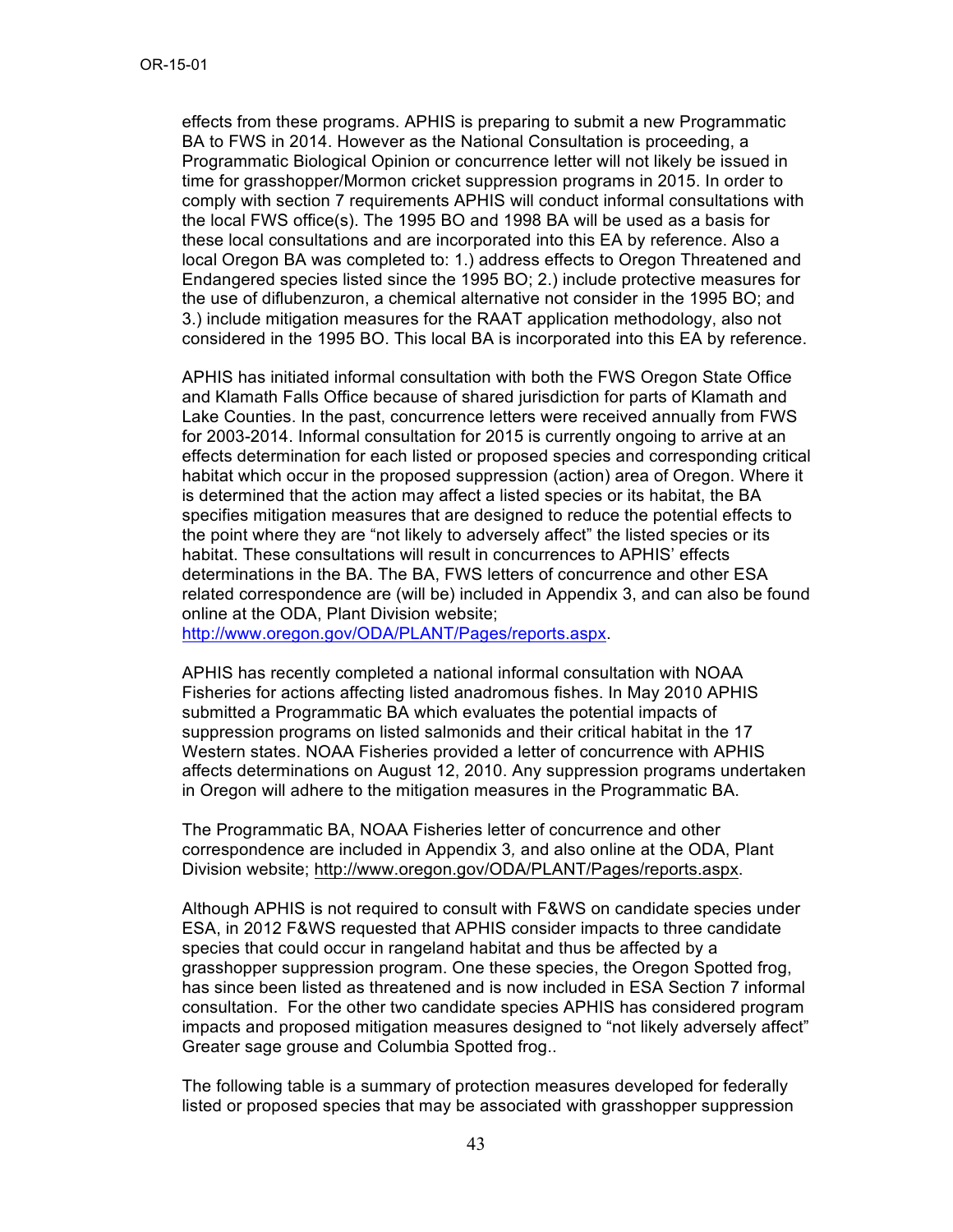programs in the areas of Oregon covered by this EA. These measures were agreed to by APHIS through Formal Section 7 Consultation with the US Fish and Wildlife Service and found in the 1995 FWS Biological Opinion (BO), or through local informal consultation with FWS for the use of diflubenzuron, the RAAT application methodology, and those species listed since the 1995 national BO. Measures for listed salmonids were agreed to through national informal consultation and concurrence with NOAA Fisheries in 2010. Protection measures required for a "not likely to adversely affect" determination, and findings of "no effect," approved by FWS and NOAA Fisheries, are referenced by the date of the biological opinion/concurrence (ex. FWS mm/dd/yy). Measures developed between APHIS and FWS during local Oregon consultation are referenced by year (ex. FWS 20xx). This document also updates these references by using information provided by the Services to include current nomenclature and changes in listing status.

### **Table 2. Current and Proposed Protection Measures and Determinations to Protect Threatened (T), Proposed Threatened (PT), Endangered (E), or Candidate (C) Species and Their Critical Habitat (CH)**

|                                                                                     |             | <b>Protective Measures</b>                                                                                                                                        | <b>Proposed Protective</b>                                                                                                   |
|-------------------------------------------------------------------------------------|-------------|-------------------------------------------------------------------------------------------------------------------------------------------------------------------|------------------------------------------------------------------------------------------------------------------------------|
| Name, Species, Determination<br>and Status                                          |             | from 1987-95                                                                                                                                                      | <b>Measures for</b>                                                                                                          |
|                                                                                     |             | <b>Biological Opinions</b>                                                                                                                                        | Oregon                                                                                                                       |
| <b>Mammals</b>                                                                      |             |                                                                                                                                                                   |                                                                                                                              |
| Canada Lynx<br>(T) (CH)<br>Lynx canadensis                                          | No Effect   | Listed after 1995                                                                                                                                                 | Known ranges and<br>travel corridors in<br>Oregon will not be<br>treated. No Effect. (FWS<br>pending)                        |
| <b>Gray Wolf</b><br>(E)<br>Canis lupus                                              | No Effect   | Proposed chemicals and<br>rates will not affect the<br>gray wolf or its prey<br>base. Gray wolves are<br>unlikely to be found in<br>open range. (FWS<br>06/01/87) | No effect on wolves or<br>their prey. Gray wolves<br>are unlikely to be found<br>in open range in<br>Oregon. (FWS pending)   |
| <b>Birds</b>                                                                        |             |                                                                                                                                                                   |                                                                                                                              |
| <b>Northern</b><br><b>Spotted Owl</b><br>$(T)$ (CH)<br>Strix occidentalis<br>caurin | No Effect   | Occurs primarily in old<br>growth forest and not in<br>rangeland. (FWS<br>08/03/91)                                                                               | Known ranges in<br>Oregon will not be<br>treated. No effect. (FWS<br>pending)                                                |
| <b>Greater Sage</b><br><b>Grouse</b><br>(C)<br>Centrocercus<br>urophasianus         | <b>NLAA</b> | Candidate species, after<br>1995                                                                                                                                  | APHIS will abide by the<br>protective measures in<br>the December 22, 2011<br><b>BLM</b> Instruction<br>Memorandum No. 2012- |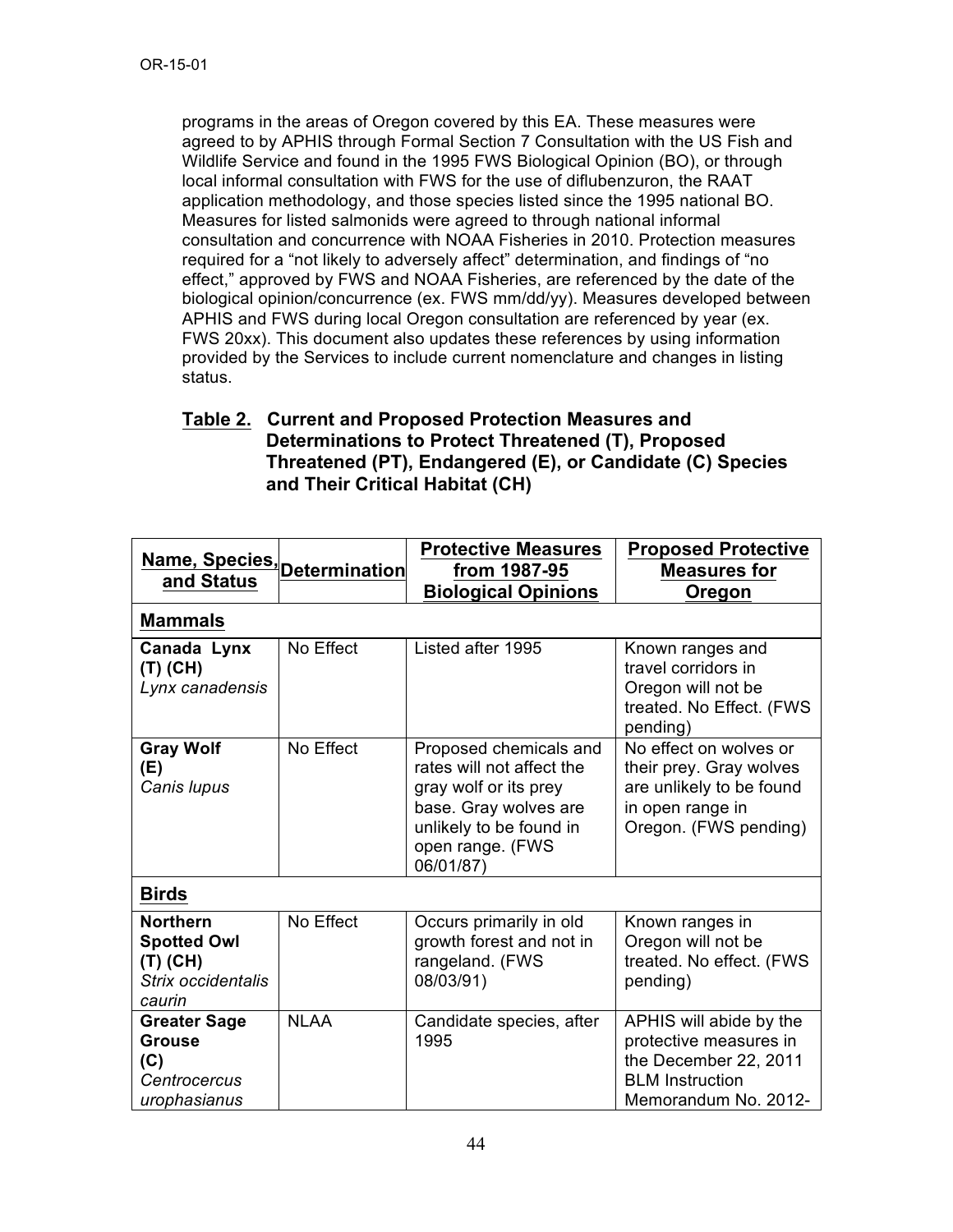|                                                                              |             |                                                                                                                                                                            | 043. (FWS pending)                                                                                                                                                                                                                                                                                                                                   |
|------------------------------------------------------------------------------|-------------|----------------------------------------------------------------------------------------------------------------------------------------------------------------------------|------------------------------------------------------------------------------------------------------------------------------------------------------------------------------------------------------------------------------------------------------------------------------------------------------------------------------------------------------|
| <b>Yellow-billed</b><br><b>Cuckoo</b><br>(T)<br>Coccyzus<br>americanus       | <b>NLAA</b> | listed after 1995                                                                                                                                                          | The programmatic<br>buffers of 500' for liquid<br>by air, 200' for bait by air<br>and liquid by ground,<br>and 50' for bait by<br>ground will be used from<br>the edge of any water<br>present at the time of<br>application. Plus RAATs<br>application method will<br>be used to protect the<br>yellow-billed cuckoo and<br>its prey. (FWS pending) |
| <b>Fishes</b>                                                                |             |                                                                                                                                                                            |                                                                                                                                                                                                                                                                                                                                                      |
| Lahontan<br><b>Cutthroat Trout</b><br>(T)<br>Oncorhynchus<br>clarki henshawi | <b>NLAA</b> | No aerial application of<br>ULV (spray) pesticides<br>within 0.25 mile of<br>occupied habitats. Only<br>carbaryl bait will be used<br>within 0.25 miles. (FWS<br>06/01/87) | The proposed action<br>includes a protective (no<br>application of pesticides,<br>bait and liquid) buffer<br>from the edge of the<br>stream or water body<br>containing standing or                                                                                                                                                                  |
| <b>Borax Lake</b><br>Chub (E) (CH)<br>Gila boraxobius                        | <b>NLAA</b> | No aerial ULV application<br>of malathion should be<br>applied within 1 mile of                                                                                            | flowing water at the time<br>of application, out to 0.5<br>mile for aerial                                                                                                                                                                                                                                                                           |
| <b>Foskett</b><br><b>Speckled Dace</b><br>(T)<br>Rhinichthys<br>osculus ssp. | <b>NLAA</b> | occupied habitat. A 0.25<br>mile no-aerial ULV<br>application of carbaryl<br>should be adhered to<br>(FWS 06/01/87)                                                        | application of pesticides<br>diflubenzuron, carbaryl,<br>and malathion; and 500<br>feet for ground<br>application. The buffers                                                                                                                                                                                                                       |
| <b>Hutton Tui</b><br>Chub (T)<br>Gila bicolor spp.                           | <b>NLAA</b> |                                                                                                                                                                            | will apply to habitats<br>occupied by these<br>species or adjacent                                                                                                                                                                                                                                                                                   |
| <b>Modoc Sucker</b><br>(E)<br>Catostomus<br>microps                          | <b>NLAA</b> |                                                                                                                                                                            | aquatic habitat<br>designated as critical<br>habitat for the listed<br>species. (FWS pending)                                                                                                                                                                                                                                                        |
| <b>Warner Sucker</b><br>$(T)$ (CH)<br>Catostomus<br>warnerensis              | <b>NLAA</b> |                                                                                                                                                                            |                                                                                                                                                                                                                                                                                                                                                      |
| <b>Lost River</b><br><b>Sucker</b><br>(E) (CH)<br><b>Deltistes luxatus</b>   | <b>NLAA</b> | Buffers around areas of<br>occurrence of 0.5 mile for<br>the use of malathion and<br>0.25 mile for the use of<br>aerially applied carbaryl.<br>Within the buffers, only    |                                                                                                                                                                                                                                                                                                                                                      |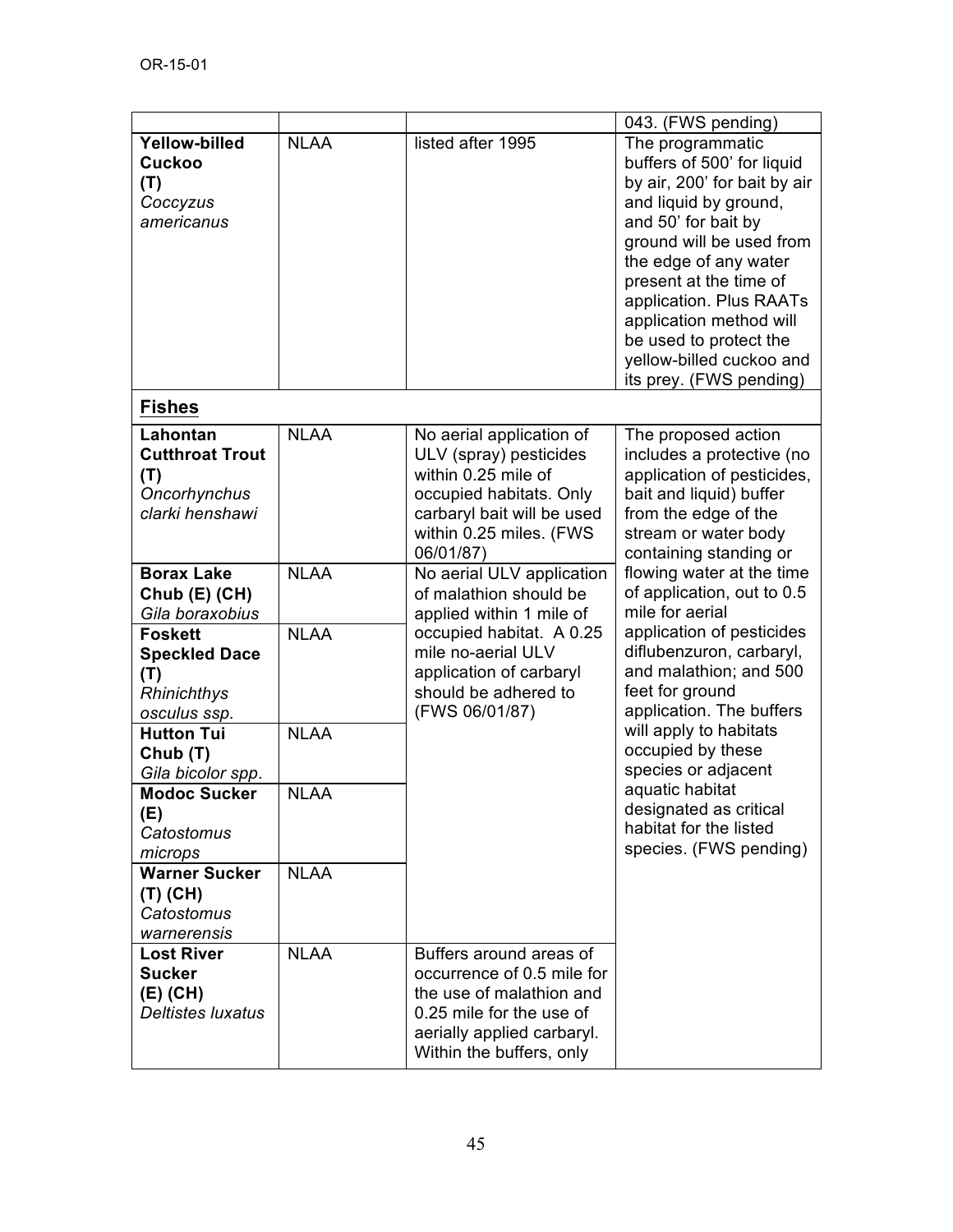| <b>Shortnose</b>     | <b>NLAA</b> | carbaryl bait will be used. |                             |
|----------------------|-------------|-----------------------------|-----------------------------|
| <b>Sucker</b>        |             | (FWS 07/26/88)              |                             |
| $(E)$ (CH)           |             |                             |                             |
| Chasmiste            |             |                             |                             |
| brevirostris         |             |                             |                             |
|                      |             |                             |                             |
|                      |             |                             |                             |
| <b>Bull Trout</b>    | <b>NLAA</b> | Listed after 1995           |                             |
| $(T)$ (CH)           |             |                             |                             |
| <b>Salvelinus</b>    |             |                             |                             |
| confluentus          |             |                             |                             |
| <b>Chinook</b>       | <b>NLAA</b> | Listed after 1995           | Streams and off channel     |
| <b>Salmon</b>        |             |                             | areas which are             |
| $(T, E)$ (CH)        |             |                             | considered occupied         |
| Oncorhynchus         |             |                             | habitat or designated as    |
| $( =$ Salmo $)$      |             |                             | critical habitat for listed |
| tshawytscha          |             |                             | species will have no        |
| <b>Sockeye</b>       | <b>NLAA</b> |                             | application buffers when    |
| Salmon (E) (CH)      |             |                             | water is present. Buffers   |
| Oncorhynchus         |             |                             | for aerial liquid (ULV)     |
| (=Salmo) nerka       |             |                             | applications of Carbaryl    |
| <b>Steelhead</b>     | <b>NLAA</b> |                             | and Malathion will be       |
|                      |             |                             | 3500 feet, 1500 feet for    |
| $(T)$ (CH)           |             |                             | Dimilin, and 1000 ft for    |
| Oncorhynchus         |             |                             | aerial applications of      |
| (=Salmo) mykiss      |             |                             | Carbaryl bait. Ground       |
|                      |             |                             | application buffers will    |
|                      |             |                             |                             |
|                      |             |                             | be 350 feet for liquid      |
|                      |             |                             | Carbaryl, 200 feet for      |
|                      |             |                             | Carbaryl bait, 500 feet     |
|                      |             |                             | for Malathion, and 200      |
|                      |             |                             | feet for Dimilin, RAAT's    |
|                      |             |                             | application technique       |
|                      |             |                             | will be used. (NOAA         |
|                      |             |                             | 08/12/10)                   |
| <b>Plants</b>        |             |                             |                             |
| MacFarlane's         | No Effect   | No control will occur in    | Known ranges in             |
| Four-o'clock (T)     |             | the Snake River Canyon      | Oregon will not be          |
| <b>Mirabilis</b>     |             | habitat of this species.    | treated. No effect. (FWS    |
| macfarlanii          |             | (FWS 06/01/87)              | pending)                    |
| <b>Malheur Wire-</b> | <b>NLAA</b> | Aerial applications of      | Aerial applications of      |
| lettuce              |             | ULV (spray) pesticides      | liquid pesticides will not  |
| $(E)$ (CH)           |             | will not be used within 3   | be used within 3 miles of   |
| Stephanomeria        |             | miles of these species      | these species occupied      |
| malheurensis         |             | occupied habitats.          | habitats. Within the 3      |
|                      |             | Within the 3 mile buffer,   | mile buffer, only carbaryl  |
|                      |             | only carbaryl bait will be  | bait will be used. No       |
|                      |             | used. (FWS 09/24/92,        | ground bait application     |
|                      |             | 06/01/87)                   | within 50 feet of known     |
| <b>Howell's</b>      | <b>NLAA</b> | Listed after 1995           | locations or critical       |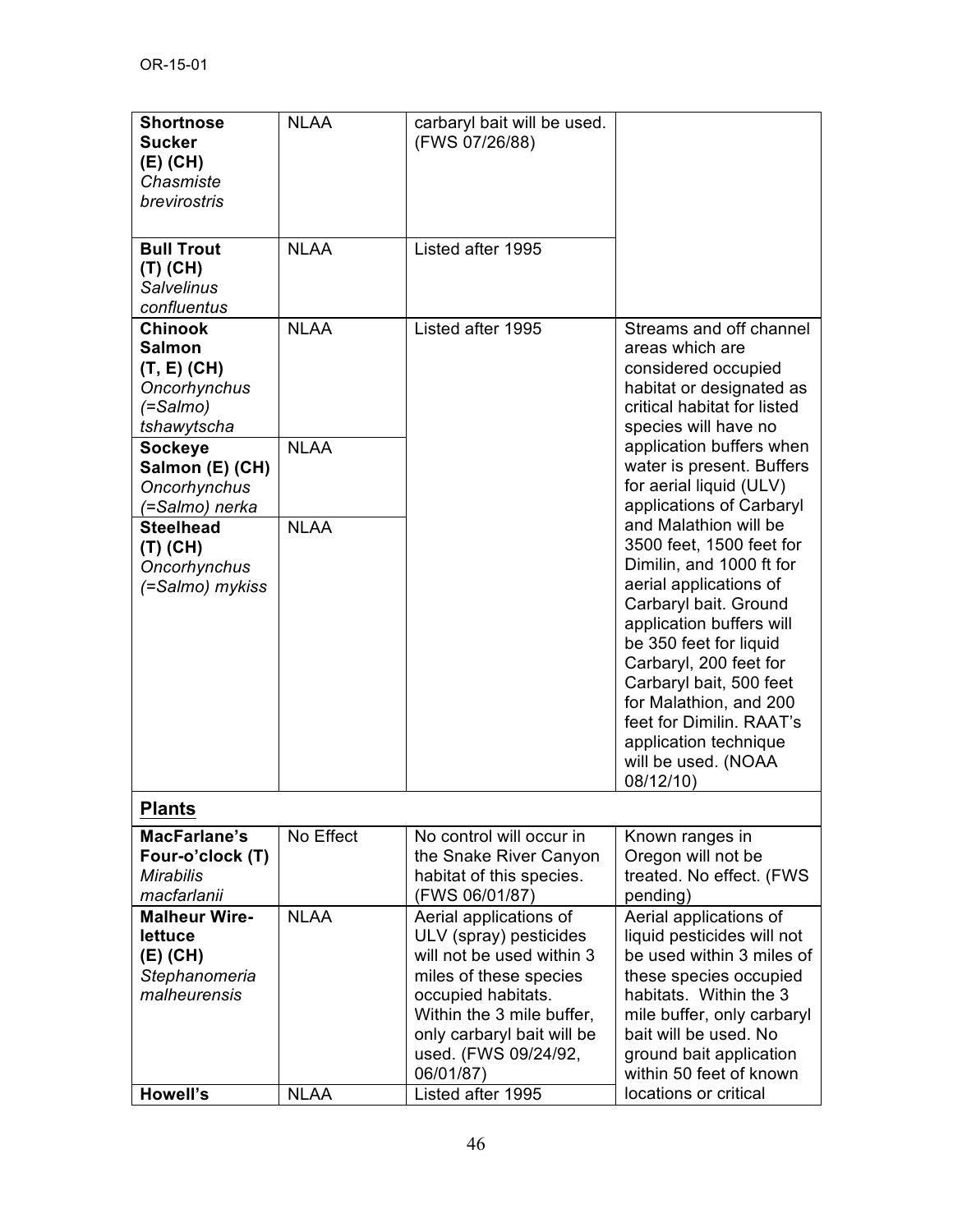| <b>Spectacular</b><br>Thelypody (T)<br>Thelypodium<br>howellii<br><b>Spectabilis</b><br>Spalding's<br>Catchfly (T)<br>Silene spaldingii | <b>NLAA</b> |                                  | habitat to avoid physical<br>disturbance. (FWS<br>pending)                                                                                                                                                                                                                                            |
|-----------------------------------------------------------------------------------------------------------------------------------------|-------------|----------------------------------|-------------------------------------------------------------------------------------------------------------------------------------------------------------------------------------------------------------------------------------------------------------------------------------------------------|
| <b>Slender Orcutt</b><br>Grass (T) (CH)<br>Orcuttia tenuis                                                                              | <b>NLAA</b> | Listed after 1995                | The programmatic<br>buffers listed in the<br><b>Treatment Guidelines</b>                                                                                                                                                                                                                              |
| <b>Green's Tuctoria</b><br>(E) (CH)<br>Tuctoria greenei                                                                                 | <b>NLAA</b> |                                  | (Appendix 1) will be<br>used from the edge of<br>any water present at the<br>time of application. For<br>all ground applications a<br>50 ft. buffer from the<br>edge of known locations<br>and critical habitat of<br>these plants will be used<br>to avoid physical<br>disturbance. (FWS<br>pending) |
| <b>Amphibians</b>                                                                                                                       |             |                                  |                                                                                                                                                                                                                                                                                                       |
| Columbia<br><b>Spotted Frog</b><br>(C)<br>Rana luteventris                                                                              | <b>NLAA</b> | Candidate species, after<br>1995 | The programmatic<br>buffers of 500' for liquid<br>by air, 200' for bait by air<br>and liquid by ground,                                                                                                                                                                                               |
| <b>Oregon Spotted</b><br>Frog<br>(T)<br>Rana pretiosa                                                                                   | <b>NLAA</b> |                                  | and 50' for bait by<br>ground will be used from<br>the edge of any water<br>present at the time of<br>application. (FWS<br>pending)                                                                                                                                                                   |

#### **9. Additional Protective Measures Which Are Not Included in the Treatment Guidelines (Appendix 1)**

- APHIS will perform on-site examination of proposed suppression spray areas to determine the presence of water (defined in Appendix 1).
- Biological control release sites will be considered on an individual basis in consultation with the land manager to determine which insecticides might be used and/or how much buffer space should be allowed.
- APHIS will obtain a listing of certified organic growers and determine buffers needed to protect organic farm operations on an individual basis.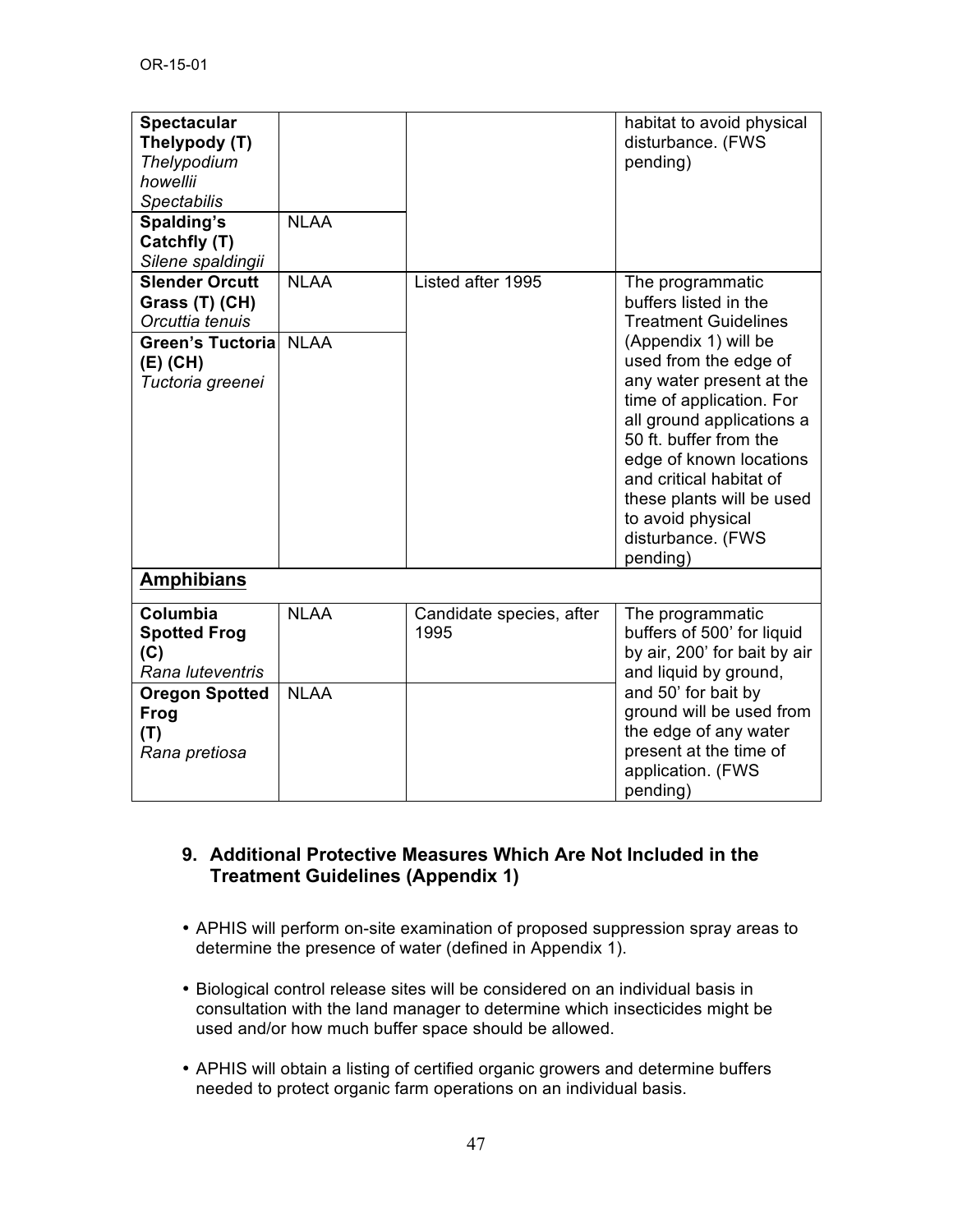• Prior to making a final decision on whether to treat and which method to use, APHIS will request the land manager to provide information on the existence and location of any sensitive areas or species of concern. FWS and NOAA Fisheries will be contacted to determine the location of any listed or proposed T&E species. The appropriate mitigation measures will be applied. When treating state, Federal, or Trust land, APHIS will adhere to protective measures required by the requesting land manager with respect to candidate species, non-listed species of concern, critical habitats, and other areas of concern. When requested to treat private land APHIS will consider protective measures for state listed species, candidate species, critical habitats and other areas of concern so long as they do not compromise the effectiveness of the suppression program.

### **10.Monitoring**

APHIS has developed an Environmental Monitoring Plan (EMP) for the 2015 Rangeland Grasshopper and Mormon Cricket Suppression Program. This document was prepared by the APHIS Environmental Monitoring Team, and is incorporated in this EA by reference.

Monitoring involves the evaluation of various aspects of the grasshopper suppression programs. There are three aspects of the programs that may be monitored. The first is the efficacy of the treatment. APHIS will determine how effective the application of an insecticide has been in suppressing the grasshopper population within a treatment area and will report the results in a Work Achievement Report to the Western Region and the land manager.

The second area included in monitoring is safety. This includes ensuring the safety of the program personnel through medical monitoring conducted specifically to determine risks of a hazardous material. (APHIS Safety and Health Manual (USDA, APHIS, 2004).

The third area of monitoring is environmental monitoring. APHIS Directive 5640.1 commits APHIS to a policy of monitoring the effects of Federal programs on the environment. Environmental monitoring includes such activities as checking to make sure the insecticides are applied in accordance with the labels, and that sensitive sites and organisms are protected. The environmental monitoring recommended for grasshopper suppression programs involves monitoring sensitive sites such as bodies of water used for human consumption or recreation, or which have wildlife value, habitats of T&E species, habitats of other sensitive wildlife species, edible crops, and any sites for which the public has expressed concern or where humans might congregate (e.g., schools, parks, hospitals).

The need for specific environmental monitoring on any suppression programs in Oregon will be based upon APHIS current policy (EMP), consultation with land managers, and consideration of sensitive areas for T&E or other species of concern.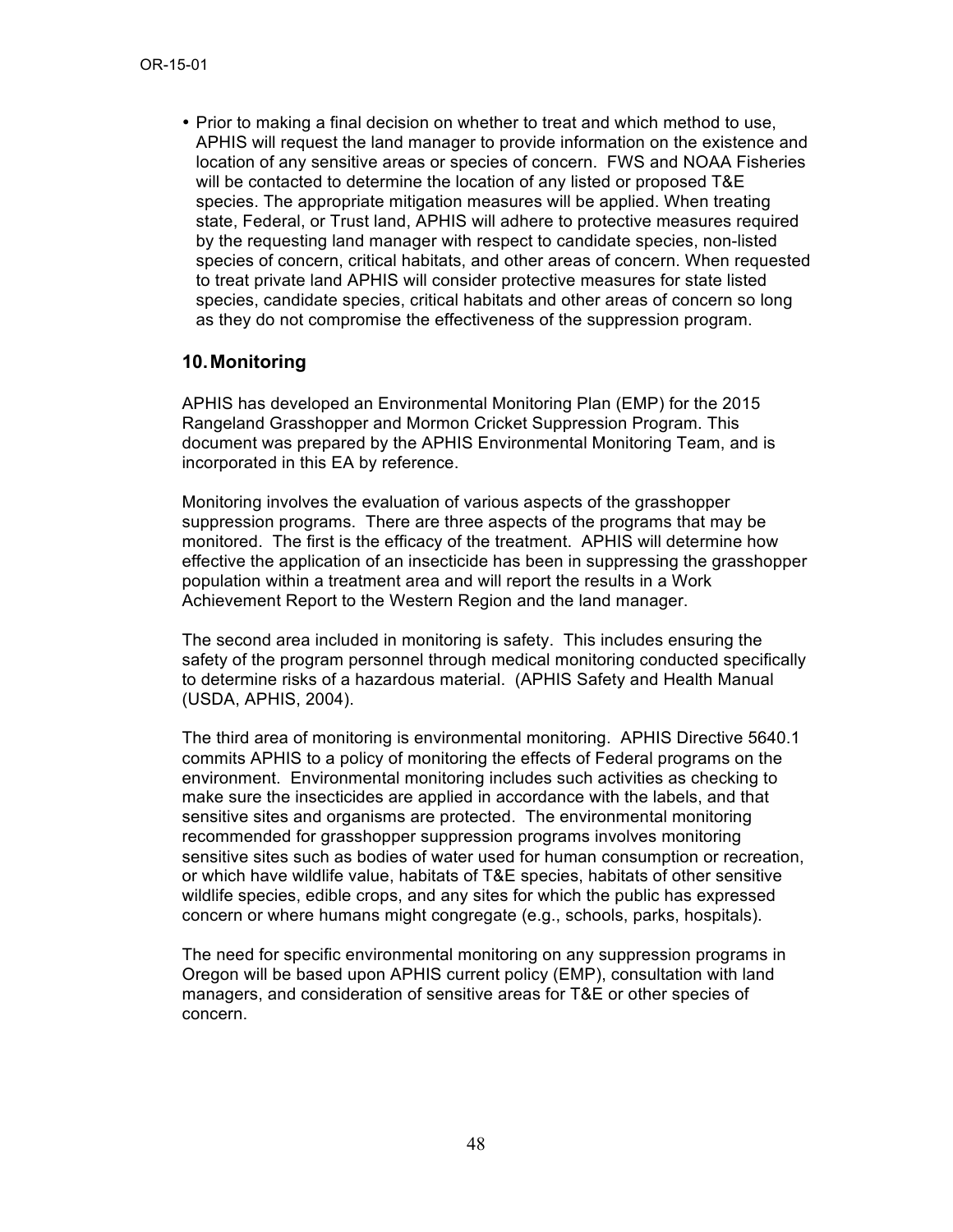# **V. Literature Cited**

- Adams, J.S., Knight, R.L., McEwen, L.C., and George, T.L., 1994. Survival and growth of nestling vesper sparrow exposed to experimental food reductions. The Condor 96:739–748.
- Beyers, D.W., Farmer, M.S., and Sikoski, P.J., 1995. Effects of rangeland aerial application of Sevin-4-Oil® on fish and aquatic invertebrate drift in the Little Missouri River, North Dakota. Archives of Environmental Contamination and Toxicology 28:27–34.
- Bradbury, Bill. 2001. Oregon Blue Book 2001-2002. Oregon Secretary of State, Portland, Oregon. 465pp.
- Catangui, M.A., Fuller, B.W., and Walz, A.W., 1996. Impact of Dimilin® on nontarget arthropods and its efficacy against rangeland grasshoppers. *In* U.S. Department of Agriculture, Animal and Plant Health Inspection Service, 1996. Grasshopper Integrated Pest Management User Handbook, Tech. Bul. No. 1809. Sec. VII.3. Washington, DC.
- Connelly, J. W. 1994. Sage Grouse Ecology. Proj. no. W-160-R-21, Completion Report Idaho Department of Fish and Game. 90pp.
- Dobroski, C.J., O'Neill, E.J., Donohue, J.M., and Curley, W.H., 1985. Carbaryl: a profile of its behavior in the environment. Roy F. Weston, Inc., West Chester, PA, and V.J. Ciccone and Associates, Inc., Woodbridge, VA.
- Eisler, R., 2000. Handbook of chemical risk assessment: health hazards to humans, plants, and animals. Lewis Publishers, New York.
- Emmett, B.J., and Archer, B.M, 1980. The toxicity of diflubenzuron to honey bee (*Apis melifera* L.) Colonies in apple orchards. Plant Pathology 29:637–183.
- EPA see U.S. Environmental Protection Agency
- Hazardous Substances Database, 1990. On-line database. National Library of Medicine, Bethesda, MD.
- Howe, Frank P., et al. 2000. Diet Switching and Food Delivery by Shrubsteppe Passerines in Response to an Experimental Reduction in Food. *Western North American Naturalist* 60:139-154.
- HSDB see Hazardous Substances Database
- Martin, Pamela A., *et al.* 2000. Effects of Two Grasshopper Control Insecticides on Food Resources and Reproductive Success of Two Species of Grassland Songbirds. *Environmental Toxicology and Chemistry* Vol. 19. No. 12: 2987-2996.
- Mayer, F.L., Jr, and Ellersieck, M.C., 1986. Manual of acute toxicity: interpretation and data base for 410 chemicals and 66 species of freshwater animals. Resource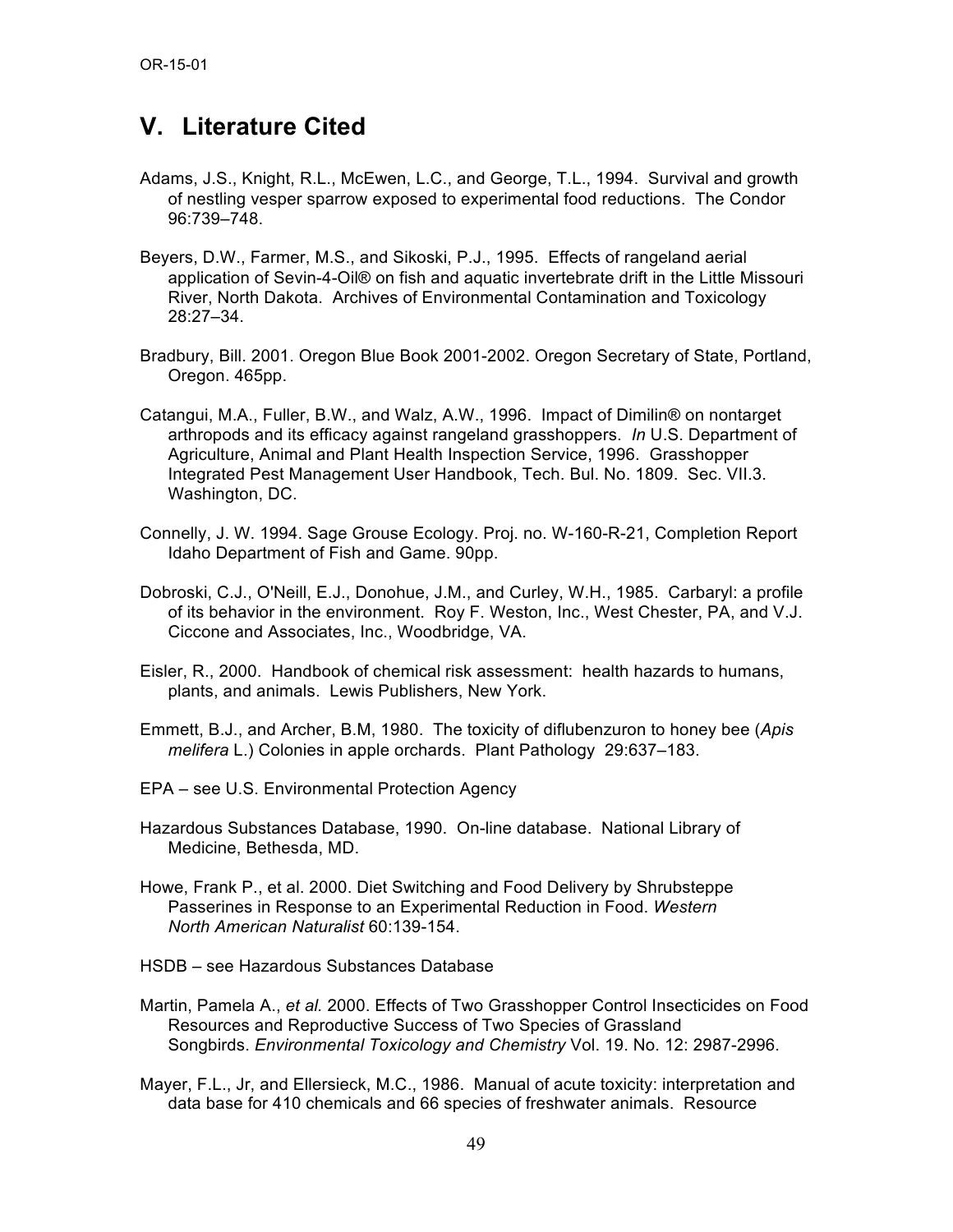Publication 160. Department of the Interior, Fish and Wildlife Service, Washington, DC.

- McEwen, L.C., Althouse, C.M., and Peterson, B.E., 1996a. Direct and indirect effects of grasshopper integrated pest management (GHIPM) chemicals and biologicals on nontarget animal life. *In* U.S. Department of Agriculture, Animal and Plant Health Inspection Service, 1996. Grasshopper Integrated Pest Management User Handbook, Tech. Bul. No. 1809. Sec. III.2. Washington, DC.
- McEwen, L.C., Petersen, B.E., and Althouse, C.M., 1996b. Bioindicator species for evaluating potential effects of pesticides on threatened and endangered wildlife. *In*  U.S. Department of Agriculture, Animal and Plant Health Inspection Service, 1996. Grasshopper Integrated Pest Management User Handbook, Tech. Bul. No. 1809. Sec. III.7. Washington, DC.
- Meacham, J.E., E. B. Steiner, *et. al*.. 2001. Atlas of Oregon, Second Edition. University of Oregon Press, UO Infographics Lab, Department of Geology. Eugene, Oregon. CD-ROM.
- Oregon Department of Agriculture and USDA, National Agricultural Statistics Service. 2002. 2001-2002 Oregon Agriculture and Fisheries Statistics. 80pp.

Opdycke, J.C., Miller, R.W., and Menzer, R.E., 1982. Metabolism and fate of diflubenzuron in swine. Journal of Agricultural Food and Chemistry 30:1223–1227.

- Paige, Christine & Ritter, Sharon A. 1999. Birds in a Sagebrush Sea: Managing Sagebrush Habitats for Bird Communities. Partners in Flight, Western Working Group.
- Quinn, M.A., 1996. Impact of control programs on nontarget arthropods. *In* U.S. Department of Agriculture, Animal and Plant Health Inspection Service, 1996. Grasshopper Integrated Pest Management User Handbook, Tech. Bul. No. 1809. Sec. III.3. Washington, DC.
- Schroeder, W.J., Sutton, R.A., and Beavers, L.B., 1980. *Diaprepes abbreviatus*: Fate of diflubenzuron and effect on nontarget pest and beneficial species after application to citrus for weevil control. J. Econ. Entomol. 73:637–638.
- Skold, M.D. and Davis, R.M., 1995. A Rangeland Grasshopper Insurance Program. Journal of Agricultural and Resource Economics. 20(1):1-10.
- Tsuda, T., Aoki, S., Kojima, M., and Harada, H., 1989. Bioconcentration and excretion of diazinon, IBP, malathion, and fenitrothion by willow shiner. Toxicology and Environmental Chemistry 24:185–190.
- USDA see U.S. Department of Agriculture
- U.S. Department of Agriculture, Animal and Plant Health Inspection Service, 2004. Safety and Health Manual. Safety, Health, and Environmental Staff, Riverdale, MD. June 30, 2004.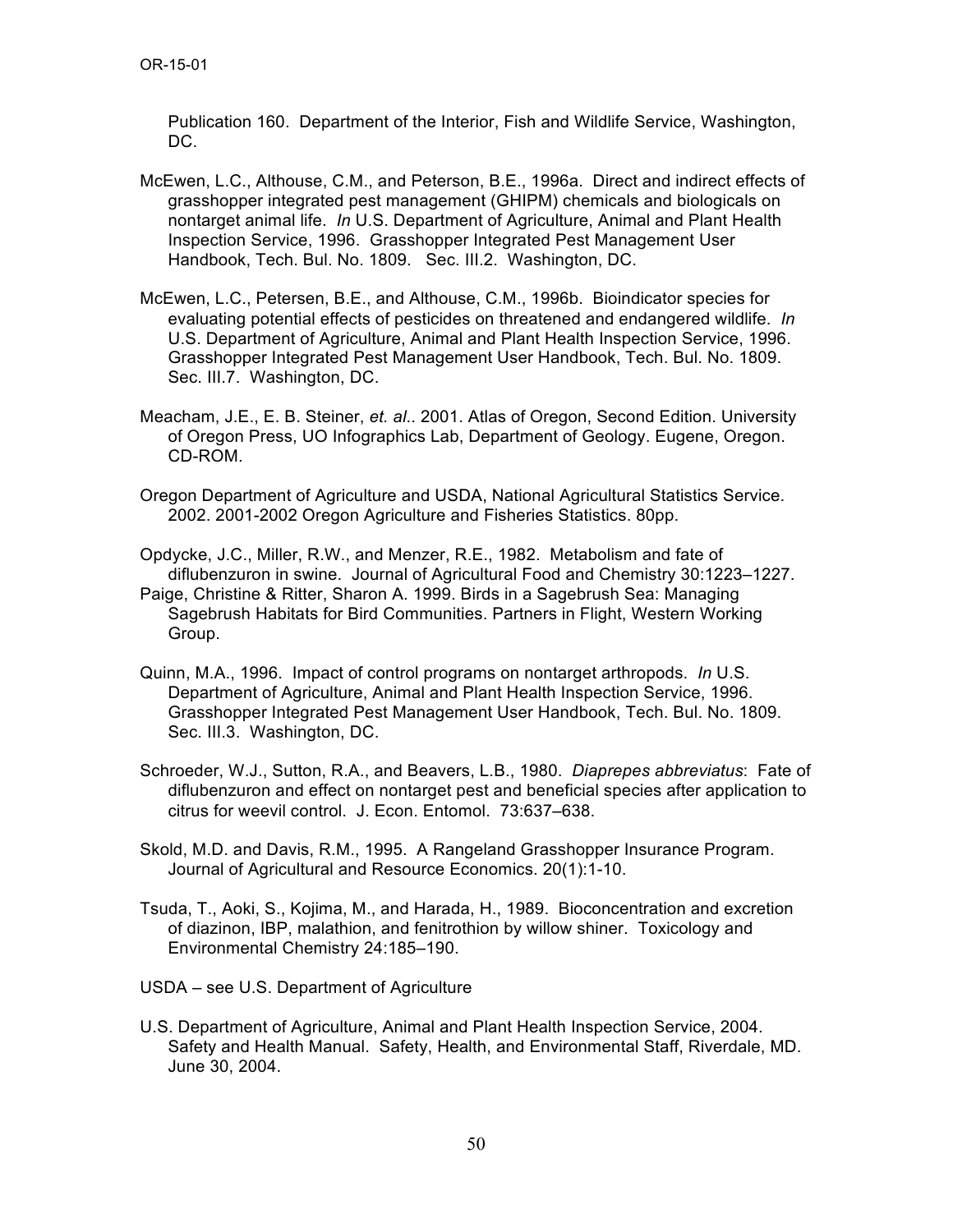- U.S. Department of Agriculture, Animal and Plant Health Inspection Service, 2002. Rangeland Grasshopper and Mormon Cricket Suppression Final Environmental Impact Statement. October 15, 2002. [online] available: http://www.aphis.usda.gov/plant\_health/plant\_pest\_info/grasshopper/index.shtml.
- U.S. Department of Agriculture, Animal and Plant Health Inspection Service, 2012 APHIS Rangeland Grasshopper/Mormon Cricket Suppression Program Aerial Application Statement of Work. March 2012
- U.S. Department of Agriculture, Animal and Plant Health Inspection Service, 1998. Biological Assessment for Rangeland Grasshopper Cooperative Management Program. April 28, 1998.
- U.S. Department of Agriculture, Animal and Plant Health Inspection Service, 2014. 2014 Biological Assessment – Fish & Wildlife Service for USDA APHIS Rangeland Grasshopper/Mormon Cricket Suppression Programs in Oregon. February 4, 2014.
- U.S. Department of Agriculture, Animal and Plant Health Inspection Service, 2010. 2010 National Marine Fisheries Service Biological Assessment for Rangeland Grasshopper and Mormon Cricket Suppression Programs. May, 2010.
- U.S. Department of Agriculture, Animal and Plant Health Inspection Service, 2014 Environmental Monitoring Plan 2014 Rangeland and Mormon Cricket Suppression Program. December 2013.
- U.S. Department of Agriculture, Animal and Plant Health Inspection Service, 2014. Site-Specific Environmental Assessment, Rangeland and Mormon Cricket Suppression Program, Oregon, No. OR-14-02. February 14, 2014.
- U.S. Department of Agriculture, Animal and Plant Health Inspection Service, 1999. APHIS Directive 5600.3, Evaluating APHIS programs and activities for ensuring protection of children from environmental health risks and safety risks. September 3, 1999. U.S. Department of Agriculture, Animal and Plant Health Inspection Service, Riverdale, MD. [online] available: http://www.aphis.usda.gov/library/directives.
- U.S. Environmental Protection Agency, 1993. Carcinogenicity peer review of carbaryl, 1–napthyl n–methylcarbamate. MRID 421889—01, 02. Memorandum from Ray Landolt, Toxicological Branch II, October 7, 1993, 35 pp
- U.S. Environmental Protection Agency, 2000. Cancer Assessment Document #2. Evaluation of the carcinogenic potential of malathion. Report of the 12 April 2000 meeting and its 29 attachments. April 28, 2000. U.S. Environmental Protection Agency, Washington, DC.
- U.S. Department of Interior, Fish and Wildlife Service, 1995. Biological Opinion for Rangeland Grasshopper Cooperative Management Program. July 21, 1995. Ladd, Wilber N. Jr., Acting Regional Director, FWS Region 6.
- U.S. Department of Interior, Fish and Wildlife Service, 2007. National Bald Eagle Management Guidelines. U.S. Department of Interior, Fish and wildlife Service. May 2007. [online] available: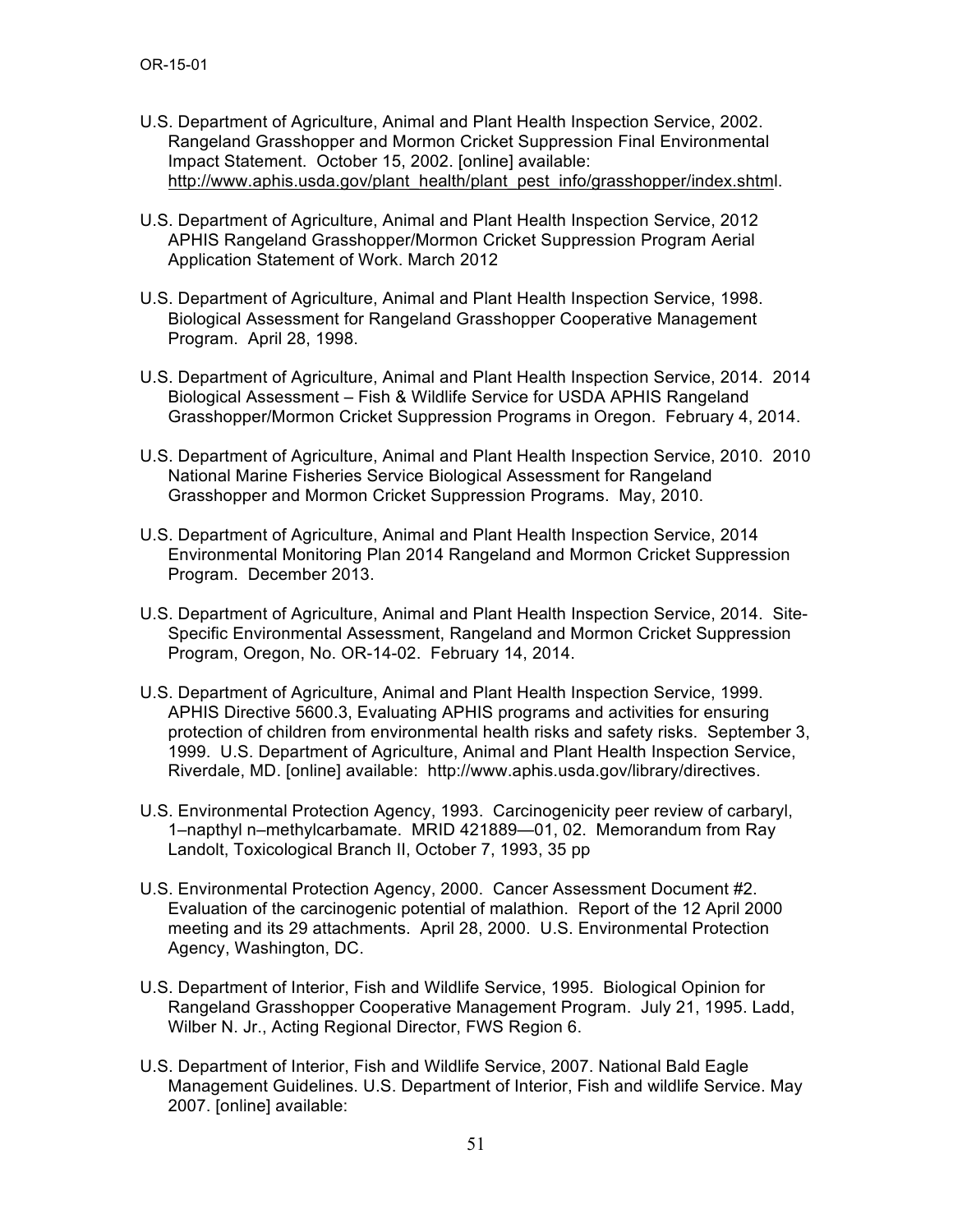http://www.fws.gov/migratorybirds/issues/BaldEagle/NationalBaldEagleManagement Guidelines.pdf

# **VI. Listing of Agencies and Persons Consulted**

- McMaster, Kemper, State Supervisor, Oregon Fish and Wildlife Office, US Fish and Wildlife Service, 2600 SE 98<sup>th</sup> Ave., Portland, OR 97266
- Gilbert, Nancy, Field Supervisor, Bend Fish and Wildlife Office, US Fish and Wildlife Service, 20310 Empire Ave., Suite A100, Bend, OR 97701

Mauer, Alan, Biologist, Bend Fish and Wildlife Office, US Fish and Wildlife Service, 20310 Empire Ave., Suite A100, Bend, OR 97701

- Buerger, Theodore, Manager, Environmental Contaminants Division, Oregon Fish and Wildlife Office, US Fish and Wildlife Service, 2600 SE 98<sup>th</sup> Ave., Portland, OR 97266
- Wilson, Walt, Biologist, Ellensburg Field Office, NOAA Fisheries, 304 S. Water St., Ste. 201, Ellensburg, WA 98926
- Johnson, Mike, Refuge Manager, Klamath Basin National Wildlife Refuges, H.C. 63, Box 303, Chiloquin, OR 97624.
- Hawkes, Tony, Environmental Contaminants Specialist, US Fish and Wildlife Service, 6610 Washburn Way, Klamath Falls, OR 97603
- Sada, Laurie Field Supervisor, Klamath Fish and Wildlife Office, US Fish and Wildlife Service, 6610 Washburn Way, Klamath Falls, OR 97603-9365
- Murray, Eric, Fisheries Biologist, LaGrande Field Office, NOAA Fisheries, 3502 Highway 30, LaGrande, OR 97850
- Jackson, Dick, Entomologist (retired), Oregon Department of Agriculture, PO Box 723, Hermiston, OR 97838
- Tehan, Mike, Branch Chief, Oregon Habitat Division, NOAA Fisheries, 525 NE Oregon, Suite 500, Portland, OR 97323
- Brown, Miles, Natural Resource Specialist, Oregon State Office**,** Bureau of Land Management, 333 SW 1<sup>st</sup> Avenue, Portland, Oregon 97204
- Silva, Lynne, Rangeland Management Specialist, Vale District Office, Bureau of Land Management**,** 100 Oregon Street, Vale, OR 97918
- Rasmussen, Tom, Resource Area Manager, Lakeview District Office, Bureau of Land Management, HC 10 Box 337, 1301 South G St., Lakeview, OR 97630